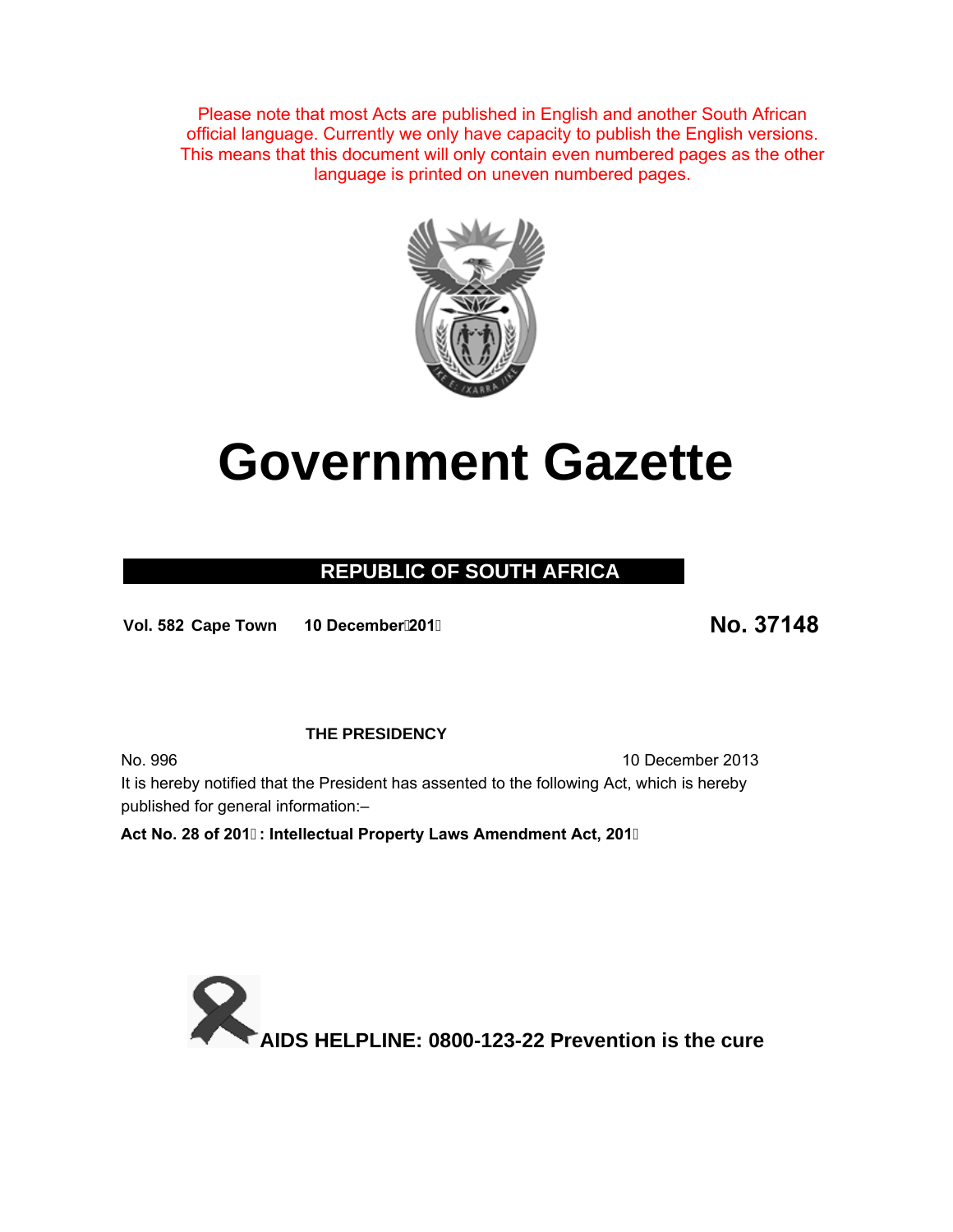| No. 37148          | GOVERNMENT GAZETTE, 10 December 2013           |
|--------------------|------------------------------------------------|
| Act No. 28 of 2013 | Intellectual Property Laws Amendment Act, 2013 |
|                    |                                                |

# **GENERAL EXPLANATORY NOTE:**

|  | Words in bold type in square brackets indicate omissions from<br>existing enactments. |  |  |
|--|---------------------------------------------------------------------------------------|--|--|
|  | Words underlined with a solid line indicate insertions in<br>existing enactments.     |  |  |

*(English text signed by the President) (Assented to 9 December 2013)*

# **ACT**

**To provide for the recognition and protection of certain manifestations of indigenous knowledge as a species of intellectual property; to this end to amend certain laws so as to provide for the protection of relevant manifestations of indigenous knowledge as a species of intellectual property, namely—**

- **the Performers' Protection Act, 1967, to provide for the recognition and protection of performances of traditional works;**
- **the Copyright Act, 1978, to provide for the recognition and protection of indigenous works; to provide for the establishment of a National Council in respect of indigenous knowledge; to provide for National Databases for recording indigenous knowledge and to provide for the recording of indigenous works; and to provide for the establishment of a National Trust Fund for Indigenous Knowledge;**
- **the Trade Marks Act, 1993, to provide for the recognition of indigenous terms and expressions and for the registration of such terms and expressions as trade marks; to create for this purpose a further part of the trade marks register; to provide for the recording of indigenous terms and expressions; and to provide for further protection of geographical indications;**
- **the Designs Act, 1993, to provide for the recognition and registration of indigenous designs; to create for this purpose a further part of the designs register; and**
- **to introduce statutory provisions to provide for the establishment of a National Council in respect of indigenous knowledge, a National Database for the recording of indigenous knowledge and a National Trust and Trust Fund for purposes of indigenous knowledge;**

**and to provide for matters incidental thereto.**

# **PREAMBLE**

WHEREAS it is important, in order to give effect to the recognition of cultural values and the freedom to participate in cultural activities as contemplated in sections 30 and 31 of the Constitution of the Republic of South Africa, 1996, that the wealth of indigenous knowledge held by the indigenous people of South Africa be recognised, preserved, protected and promoted and made accessible to the public; and

WHEREAS it is necessary to recognise indigenous knowledge as a valuable economic as well as a cultural resource, and therefore to create a legal dispensation for the commercial exploitation of indigenous knowledge in a manner that will benefit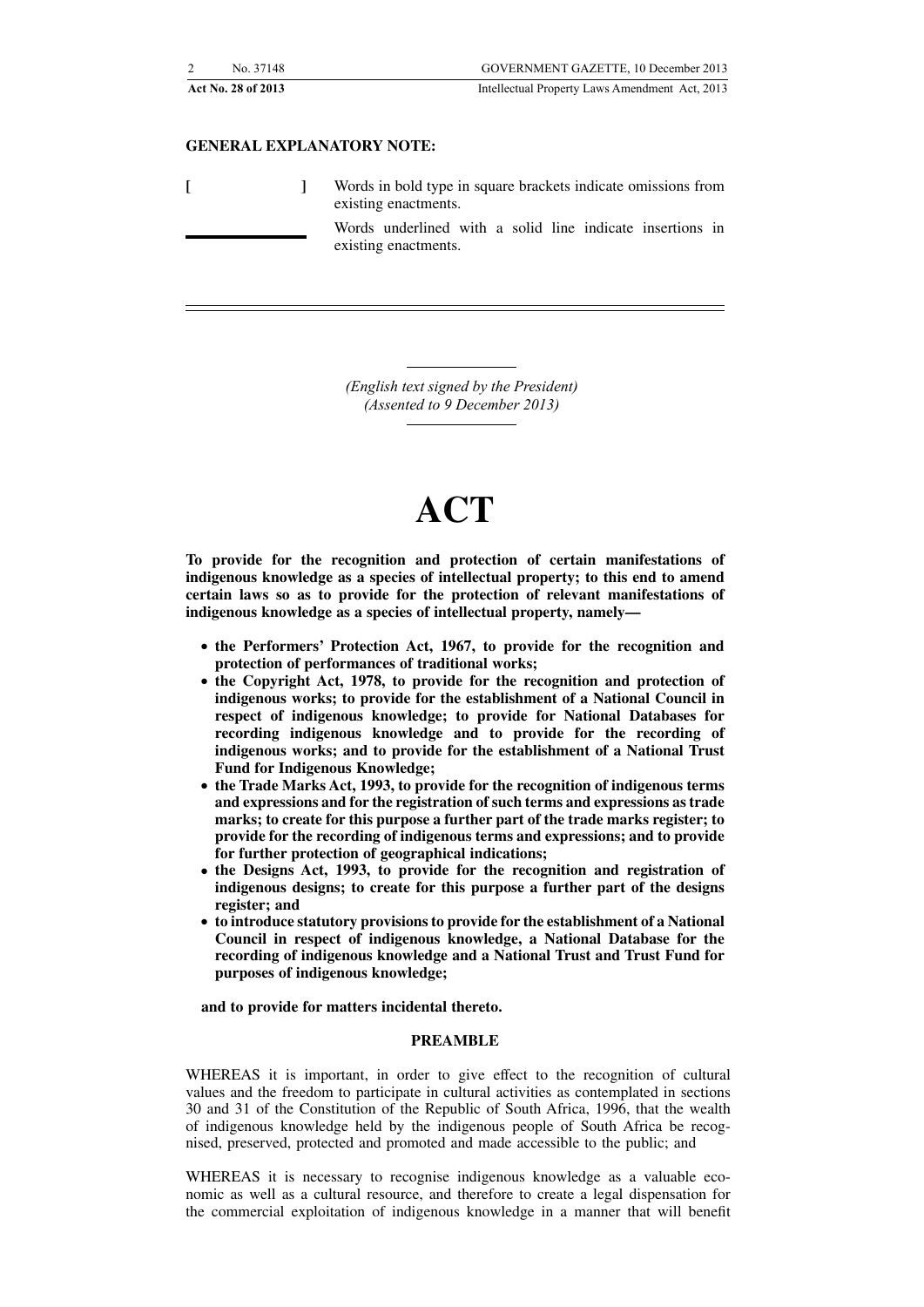| No. 37148<br>$\overline{4}$ | GOVERNMENT GAZETTE, 10 December 2013           |
|-----------------------------|------------------------------------------------|
| Act No. 28 of 2013          | Intellectual Property Laws Amendment Act, 2013 |
|                             |                                                |

the country and will ensure that fair financial benefits will also be received by indigenous communities and persons; and

WHEREAS principles have been agreed upon by international bodies, amongst others the World Trade Organisation and the United Nations, confirming that indigenous knowledge should be recognised and protected by appropriate legal instruments, on national level as well as internationally; and

WHEREAS indigenous knowledge includes works, terms, expressions and designs, which are the outcome of the creative ability of the human mind and in that context has aspects which constitute types of intellectual property, so that the intellectual property laws of the country may be used as the legal dispensation and legal tool to provide protection for these appropriate manifestations of indigenous knowledge; and

WHEREAS certain manifestations of indigenous knowledge have already been recognised and protected by the Patents Amendment Act, 2005, and certain further manifestations of indigenous knowledge are to be protected by way of this legislation, appropriate amendments are required to be made to the Performers' Protection Act, 1967, the Copyright Act, 1978, the Trade Marks Act, 1993, and the Designs Act, 1993,

**B**E IT THEREFORE ENACTED by the Parliament of the Republic of South Africa, as follows:

# **Amendment of section 1 of Act 11 of 1967, as amended by section 19 of Act 38 of 1997 and section 1 of Act 8 of 2002**

**1.** Section 1 of the Performers' Protection Act, 1967 (Act No.11 of 1967), is hereby amended— 5

*(a)* by the insertion in subsection (1) before the definition of ''broadcasting'' of the following definition:

'' **'artistic works'** have the meaning assigned to it in the Copyright Act in so far as such works are capable of being performed, and include 10 musical, dramatic, dramatico-musical works and traditional works;";

*(b)* by the insertion in subsection (1) after the definition of ''broadcaster'' of the following definition:

'' **'cinematograph film'** means any fixation of images, or of images and sounds, of a performance with or without other images or sounds;"; 15

*(c)* by the insertion in subsection (1) after the definition of ''collecting society'' of the following definitions:

'' **'Commission'** means the Commission established in terms of section 185 of the Companies Act, 2008 (Act No. 71 of 2008);

**'Copyright Act'** means the Copyright Act, 1978 (Act No. 98 of 1978); **'Council'** means the National Council for Indigenous Knowledge as defined in section 1 of the Copyright Act; 20

**'dramatic works'** have the meaning assigned to it in the Copyright Act in so far as such works are capable of being performed, and include musical, dramatic, dramatico-musical works and traditional works;";

- (d) by the substitution in subsection  $(1)$  for the definition of "fixation" of the following definition:
	- '' **'fixation'** includes storage of—
		- *(a)* sounds or images or both sounds and images; or
		- *(b)* data or signals representing sounds or images or both sounds 30 and images,

25

in any manner or on any medium so as to be capable of being reproduced or performed;'';

*(e)* by the insertion in subsection (1) after the definition of ''fixation'' of the following definitions: 35

'' **'literary works'** have the meaning assigned to it in the Copyright Act in so far as such works are capable of being performed, and include musical, dramatic, dramatico-musical works and traditional works; **'musical works'** have the meaning assigned to it in the Copyright Act in so far as such works are capable of being performed, and include 40musical, dramatic, dramatico-musical works and traditional works;";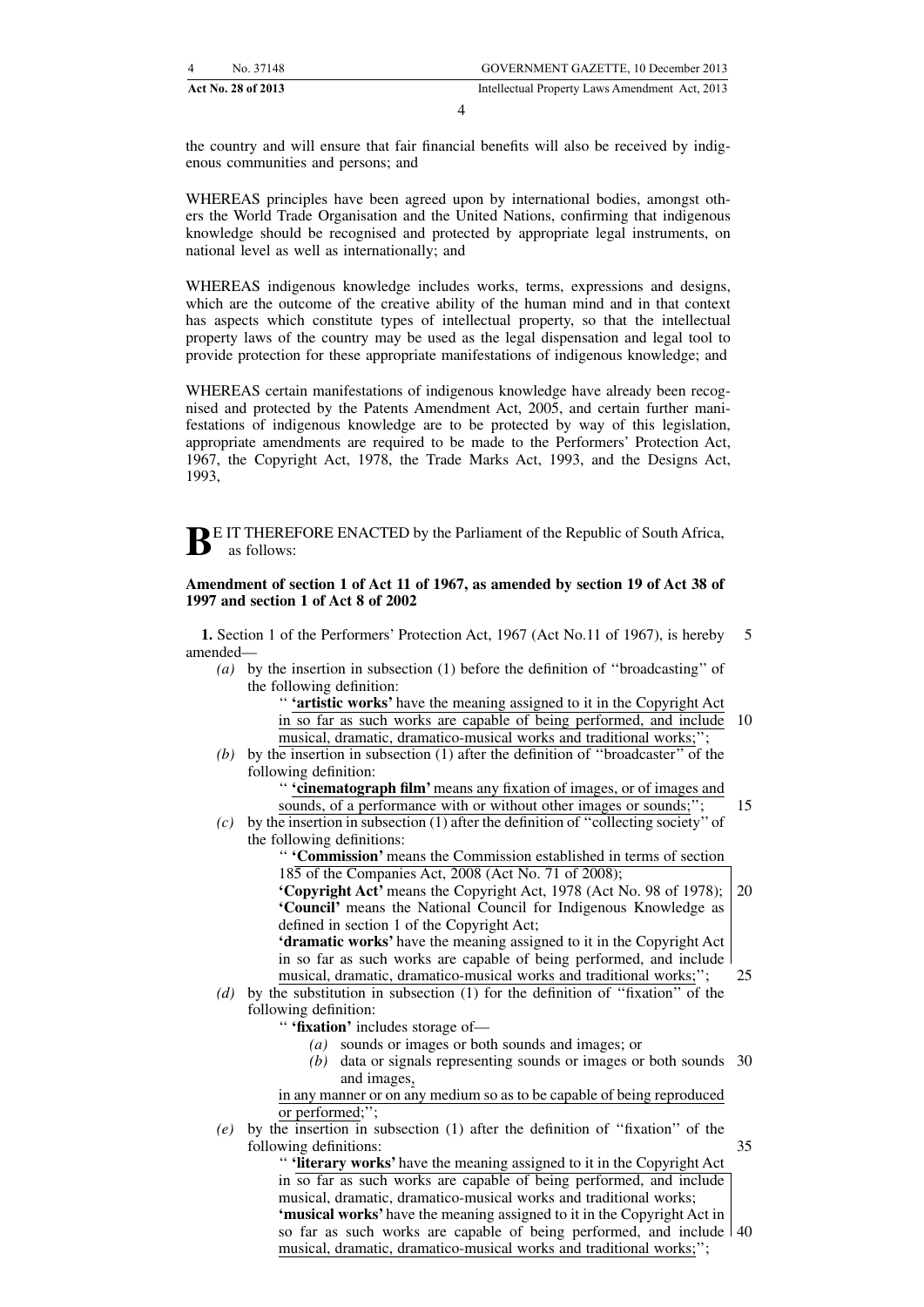| No. 37148          | GOVERNMENT GAZETTE, 10 December 2013           |
|--------------------|------------------------------------------------|
| Act No. 28 of 2013 | Intellectual Property Laws Amendment Act, 2013 |

- *(f)* by the deletion in subsection (1) of the definition of ''literary and artistic works'';
- *(g)* by the insertion in subsection (1) after the definition of ''literary and artistic works'' of the following definition:

'' **'performance'**includes any mode of visual or acoustic presentation of a literary work, musical work, artistic work, dramatic work or work of joint authorship including acting, singing, delivering, declaiming, playing or otherwise performing such work, and includes any such presentation by the operation of a loudspeaker, but excluding such performance by the use of a phonogram, a radio, television, diffusion receiver, by the exhibition of a cinematograph film, by the use of a record, broadcasting, rebroadcasting or transmission in a diffusion service, and **'perform'** has a corresponding meaning;''; 5 10

*(h)* by the substitution in subsection (1) for the definition of ''performer'' of the following definition:

> '' **'performer'** means an actor, singer, musician, dancer or other person who acts, sings, delivers, declaims, plays in or otherwise performs, literary works, musical works, **[or]** artistic works, dramatic works or works of joint authorship;";

*(i)* by the insertion in subsection (1) after the definition of ''phonogram'' of the 20 following definition:

''**'prescribe'** means prescribe by regulation in terms of this Act, and **'prescribed'** has a corresponding meaning;'';

 $(i)$  by the addition in subsection  $(i)$  after the definition of "reproduction" of the following definitions:

> '' **'traditional work'** has the meaning assigned to it in the Copyright Act, and includes expressions of folklore:

**'works of joint authorship'** have the meaning assigned to it in the Copyright Act in so far as such works are capable of being performed, and include musical, dramatic, dramatico-musical works and traditional 30 works;''; and

 $(k)$  by the substitution for subsection  $(2)$  of the following subsection:

''(2) Except in so far as the context otherwise requires, any reference in this Act to the doing of an act in relation to a performance, including a performance of a traditional work, a fixation of a performance or a 35 reproduction of such a fixation, shall be taken to include a reference to the doing of that act in relation to a substantial part of the performance, the fixation or the reproduction, as the case may be.''.

# **Insertion of sections 8A, 8B, 8C and 8D in Act 11 of 1967**

**2.** The following sections are hereby inserted in the Performers' Protection Act, 1967 40 (Act No. 11 of 1967), after section 8:

# ''**Application to performance of traditional work**

**8A.** (1) Subject to the provisions of this section, sections 8B, 8C and 8D the provisions of this Act shall, except in so far as is otherwise provided in the said sections, and in so far as they can be applied, apply to a performance of a traditional work. 45

(2) Nothing in the sections contemplated in subsection (1) shall be construed as conferring any rights to any person in respect of intellectual property which is not a performance of a traditional work.

15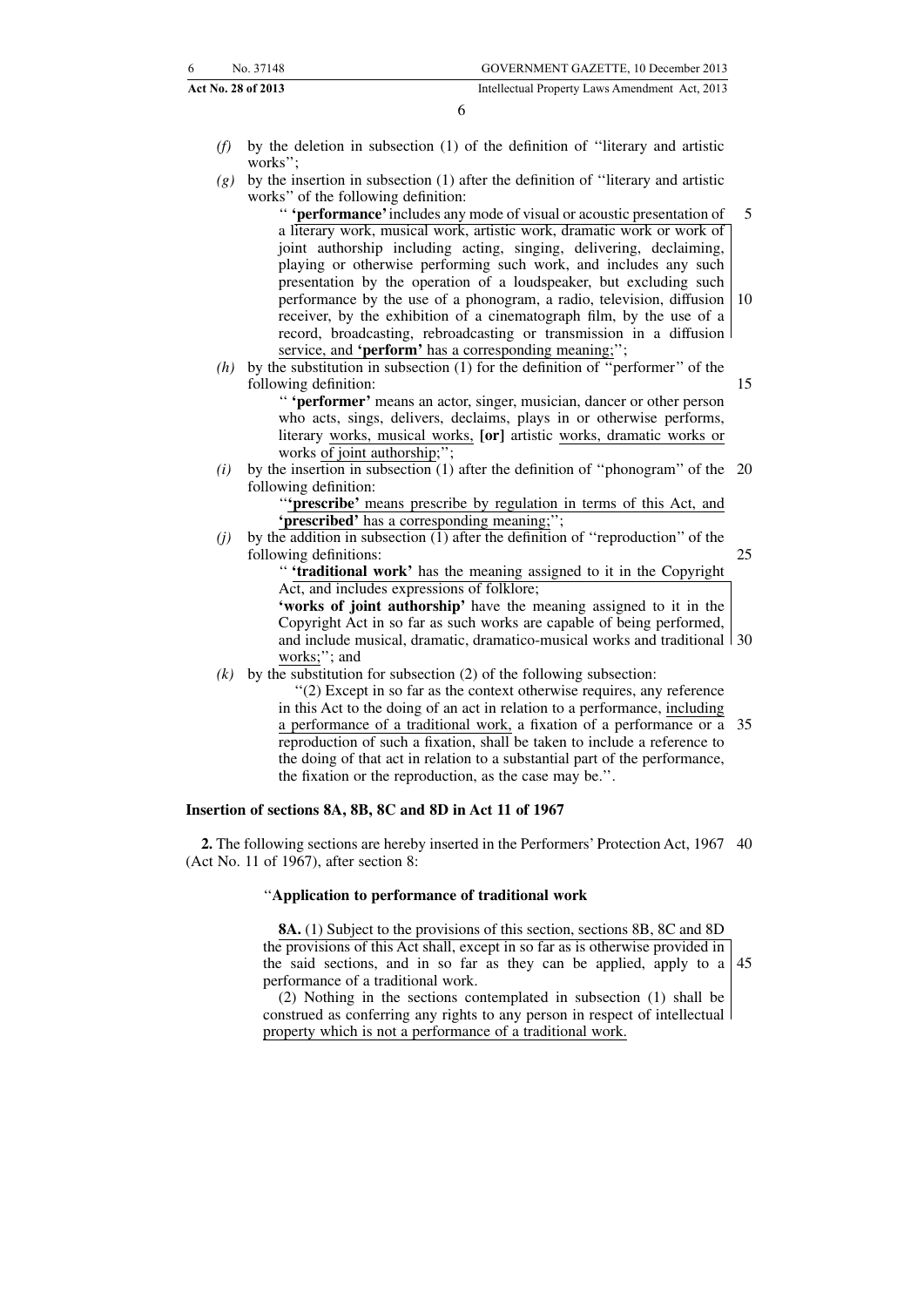8

# **Disputes**

**8B.** (1) The Commission must accredit certain institutions which have the necessary capacity, to adjudicate any dispute arising from the application of the Intellectual Property Laws Amendment Act, 2013.

(2) Any dispute arising from the application of the Intellectual Property Laws Amendment Act, 2013, must first be instituted in an institution accredited as contemplated in subsection (1).

(3) No person appearing in proceedings before an institution contemplated in subsection (1) shall have the right to legal representation unless — *(a)* the adjudicator and all other parties consent; or

- *(b)* the adjudicator, after considering—
	- (i) the nature of the questions of law raised by the dispute;
	- (ii) the relative complexity and importance of the dispute; and
	- (iii) the comparative ability of the parties to represent themselves in the adjudication,

concludes that it would be unreasonable to expect a party to deal with the adjudication without legal representation.

(4) Any adjudication must take into account existing customary dispute resolution mechanisms.

(5) The decision of the institution referred to in subsection (1) may be served, executed and enforced as if it was an order of the High Court. 20

(6) Any party to proceedings before an institution referred to in subsection (1) may appeal to a court of law against any decision of such institution, and the appeal must be noted and dealt with in the manner prescribed by law for appeals against a civil order or decision of a single judge. 25

(7) The Minister shall prescribe the fees, processes and formalities relating to the institution and adjudication of dispute resolution proceedings.

# **Council**

**8C.** (1) The Council shall function as the Council for performances of traditional works under this Act.

(2) When a performance of a traditional work is performed by several performers as a group, as contemplated in section 6, the Council shall, in the absence of another specifically designated authority, function and be 35 regulated as the authority contemplated in section 6.

# **Regulations and guidelines**

**8D.** (1) The Minister may, after consultation with the Council, make regulations—

*(a)* providing for the fees, processes and formalities related to the institution of dispute resolution proceedings set out in section 8B; or *(b)* as to any matter required or permitted by this Act to be prescribed. 40

(2) The Minister may issue guidelines on any aspect of the Intellectual Property Laws Amendment Act, 2013, including—

- *(a)* protection of the performance of a traditional work;
- *(b)* the Council, in so far as it relates to the performance of a traditional work; and
- *(c)* the dispute resolution process set out in section 8B.''.

# **Amendment of section 1 of Act 98 of 1978, as amended by section 1 of Act 66 of 1983, section 1 of Act 52 of 1984, section 1 of Act 13 of 1988, section 1 of Act 125 of** 50**1992, section 50 of Act 38 of 1997 and section 1 of Act 9 of 2002**

**3.** Section 1 of the Copyright Act, 1978 (Act No. 98 of 1978), is hereby amended—

30

45

5

10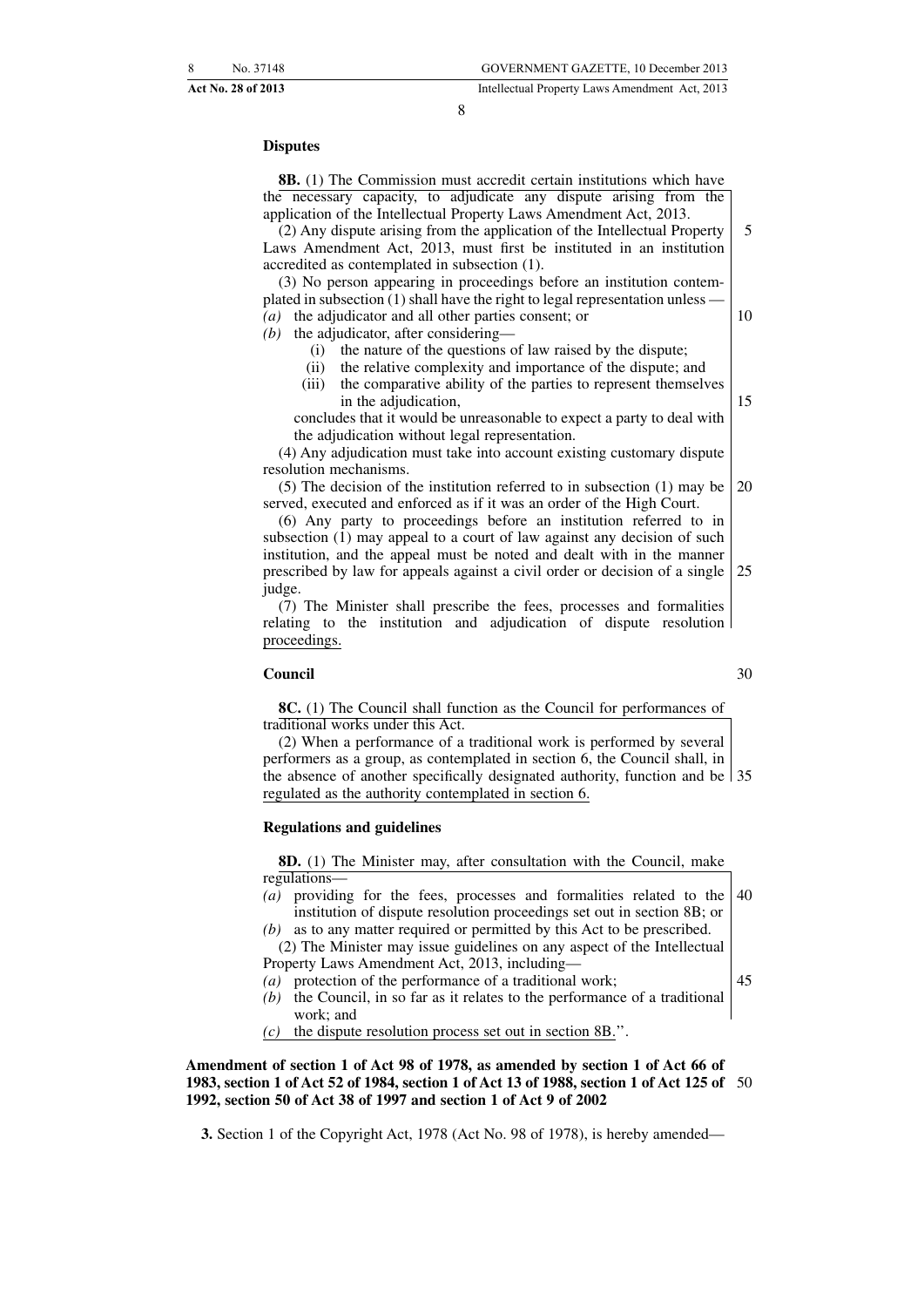| 10                 | No. 37148      | GOVERNMENT GAZETTE, 10 December 2013                                                                                                      |      |
|--------------------|----------------|-------------------------------------------------------------------------------------------------------------------------------------------|------|
| Act No. 28 of 2013 |                | Intellectual Property Laws Amendment Act, 2013                                                                                            |      |
|                    |                | 10                                                                                                                                        |      |
|                    |                |                                                                                                                                           |      |
|                    |                | $(a)$ by the addition to the definition of "author" of the following paragraphs after                                                     |      |
|                    | paragraph (i): |                                                                                                                                           |      |
|                    |                | $\lq\lq(j)$ a derivative indigenous work, means the person who first made or                                                              |      |
|                    |                | created the work, a substantial part of which was derived from an                                                                         |      |
|                    |                | indigenous work; and                                                                                                                      | 5    |
|                    | (k)            | an indigenous work, means the indigenous community from which                                                                             |      |
|                    |                | the work originated and acquired its traditional character;";                                                                             |      |
|                    |                | (b) by the substitution in subsection (1) for the definition of "collecting society"                                                      |      |
|                    |                | of the following definition:                                                                                                              |      |
|                    |                | " 'collecting society' means a [collecting] society [established under]                                                                   | - 10 |
|                    |                | created by this Act, or agreement and which amongst others—                                                                               |      |
|                    | (a)            | manages matters related to rights in copyright works;                                                                                     |      |
|                    |                | $(b)$ negotiates for, and collects royalties and benefits on behalf of its                                                                |      |
|                    |                | members; and                                                                                                                              |      |
|                    |                | $(c)$ distributes royalties and benefits to copyright owners;";                                                                           | 15   |
| (c)                |                | by the insertion in subsection (1) after the definition of "collecting society" of                                                        |      |
|                    |                | the following definitions:                                                                                                                |      |
|                    |                | " 'Commission' means the Commission established in terms of section                                                                       |      |
|                    |                | 185 of the Companies Act, 2008 (Act No. 71 of 2008);                                                                                      |      |
|                    |                | 'community protocol' means a protocol developed by an indigenous                                                                          | 20   |
|                    |                | community that describes the structure of the indigenous community and                                                                    |      |
|                    |                | its claims to indigenous cultural expressions or knowledge and indig-                                                                     |      |
|                    |                | enous works, and provides procedures for prospective users of such                                                                        |      |
|                    |                | indigenous cultural expressions or knowledge or indigenous works, to                                                                      |      |
|                    |                | seek the community's prior informed consent, negotiate mutually agreed 25                                                                 |      |
|                    |                | terms and benefit-sharing agreements;";                                                                                                   |      |
|                    |                | $(d)$ by the insertion in subsection (1) after the definition of "copyright" of the                                                       |      |
|                    |                | following definition:                                                                                                                     |      |
|                    |                | "'Council' means the National Council for Indigenous Knowledge                                                                            | 30   |
|                    |                | contemplated in section 28L;";<br>by the insertion in subsection $(1)$ after the definition of "country" of the                           |      |
| (e)                |                | following definitions:                                                                                                                    |      |
|                    |                | " 'database' means the National Database for Indigenous Knowledge                                                                         |      |
|                    |                | contemplated in section 28C;                                                                                                              |      |
|                    |                | 'derivative indigenous work' means any work forming the subject of                                                                        | 35   |
|                    |                | this Act, applied to any form of indigenous work recognised by an                                                                         |      |
|                    |                | indigenous community as having an indigenous or traditional origin, and                                                                   |      |
|                    |                | a substantial part of which, was derived from indigenous cultural                                                                         |      |
|                    |                | expressions or knowledge irrespective of whether such derivative                                                                          |      |
|                    |                | indigenous work was derived before or after the commencement of the $\vert$ 40                                                            |      |
|                    |                | Intellectual Property Laws Amendment Act, 2013;";                                                                                         |      |
| (f)                |                | by the insertion in subsection (1) after the definition of "exclusive licence" of                                                         |      |
|                    |                | the following definitions:                                                                                                                |      |
|                    |                | "'Fund' means the National Trust Fund for Indigenous Knowledge                                                                            |      |
|                    |                | established in terms of section 28I;                                                                                                      | 45   |
|                    |                | 'indigenous community' means any recognisable community of people                                                                         |      |
|                    |                | originated in or historically settled in a geographic area or areas located                                                               |      |
|                    |                | within the borders of the Republic, as such borders existed at the date of                                                                |      |
|                    |                | commencement of the Intellectual Property Laws Amendment Act, 2013,                                                                       |      |
|                    |                | characterised by social, cultural and economic conditions which distin-                                                                   | 50   |
|                    |                | guish them from other sections of the national community, and who<br>identify themselves and are recognised by other groups as a distinct |      |
|                    |                | collective;                                                                                                                               |      |
|                    |                | 'indigenous cultural expressions or knowledge' means any form,                                                                            |      |
|                    |                | tangible or intangible, or a combination thereof, in which traditional                                                                    | 55   |
|                    |                | culture and knowledge are embodied, passed on between generations,                                                                        |      |
|                    |                | and tangible or intangible forms of creativity of indigenous communities,                                                                 |      |
|                    |                | including, but not limited to-                                                                                                            |      |
|                    | (a)            | phonetic or verbal expressions, such as stories, epics, legends,                                                                          |      |
|                    |                | poetry, riddles and other narratives, words, signs, names or                                                                              | 60   |
|                    |                | symbols;                                                                                                                                  |      |
|                    | (b)            | musical or sound expressions, such as songs, rhythms, or instru-                                                                          |      |
|                    |                | mental music, the sounds which are the expression of rituals;                                                                             |      |
|                    |                |                                                                                                                                           |      |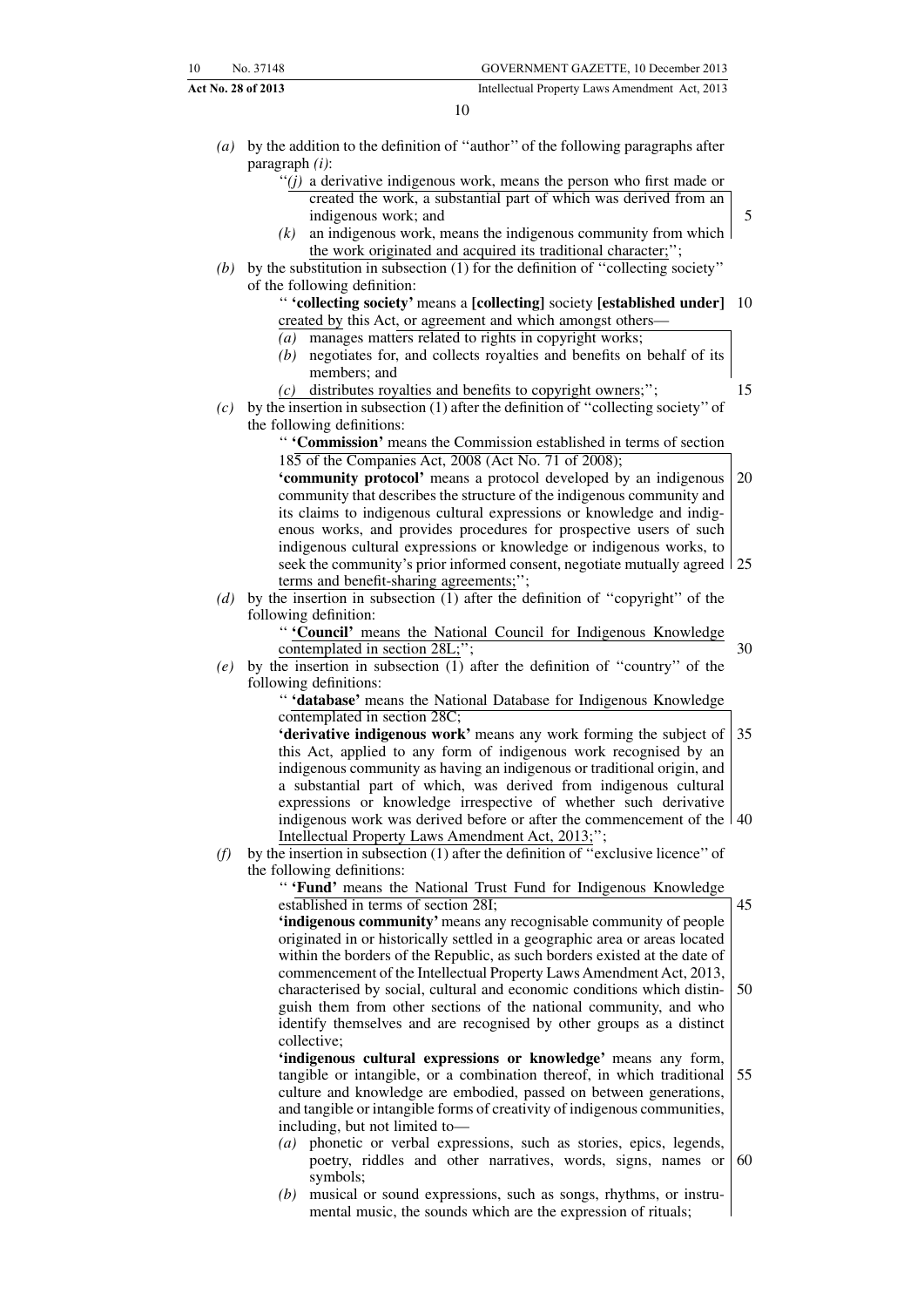12

- *(c)* expressions by action, such as dances, plays, ceremonies, rituals, expressions of spirituality or religion, sports, traditional games, puppet performances, and other performances, whether fixed or unfixed; or
- *(d)* tangible expressions, such as material expressions of art, handicrafts, architecture, or tangible spiritual forms, or expressions of sacred places; 5

**'indigenous work'** means a literary, artistic or musical work with an indigenous or traditional origin, including indigenous cultural expressions or knowledge which was created by persons who are or were members, currently or historically, of an indigenous community and which literary, artistic or musical work is regarded as part of the heritage of such indigenous community;''; 10

*(g)* by the substitution in subsection (1) for paragraph *(a)* of the definition of ''infringing copy'' of the following paragraph:

"(*a*) a literary, musical or artistic work or a published edition or a traditional work, means a copy thereof;'';

*(h)* by the insertion after the definition of ''musical work'' of the following definition:

> '' **'National Trust'** means the National Trust for Indigenous Knowledge 20 established by section 28I;'';

- *(i)* by the substitution in subsection (1) for paragraphs *(a)* and *(b)* of the definition of ''reproduction'' of the following paragraphs respectively:
	- ''*(a)* a literary or musical work or a broadcast or a traditional work, includes a reproduction in the form of a record or a cinematograph 25 film;
	- *(b)* an artistic work or a traditional work, includes a version produced by converting the work into a three-dimensional form or, if it is three-dimensions, by converting it into a two-dimensional form; and'';
- *(j)* by the addition in subsection (1) after the definition of ''this Act'' of the following definition:
	- "**'traditional work'** includes a derivative indigenous work and an indigenous work;''; and
- $(k)$  by the substitution in subsection  $(1)$  for the definition of "work" of the 35 following definition:
	- '' **'work'** means—
	- *(a)* a work as contemplated in section 2; and
	- *(b)* for purposes of this Act, a traditional work and indigenous cultural expressions or knowledge as contemplated in this Act;''. 40

#### **Insertion of Chapter 2A in Act 98 of 1978**

**4.** The following chapter is hereby inserted in the Copyright Act, 1978 (Act No. 98 of 1978), after section 28:

# **''CHAPTER 2A**

# **COPYRIGHT IN TRADITIONAL WORKS**

45

15

30

# ''**Application to traditional works**

**28A.** (1) Subject to the provisions of this chapter, the provisions of this Act shall, except in so far as is otherwise provided in the said chapter, and in so far as they can be applied, apply to traditional works.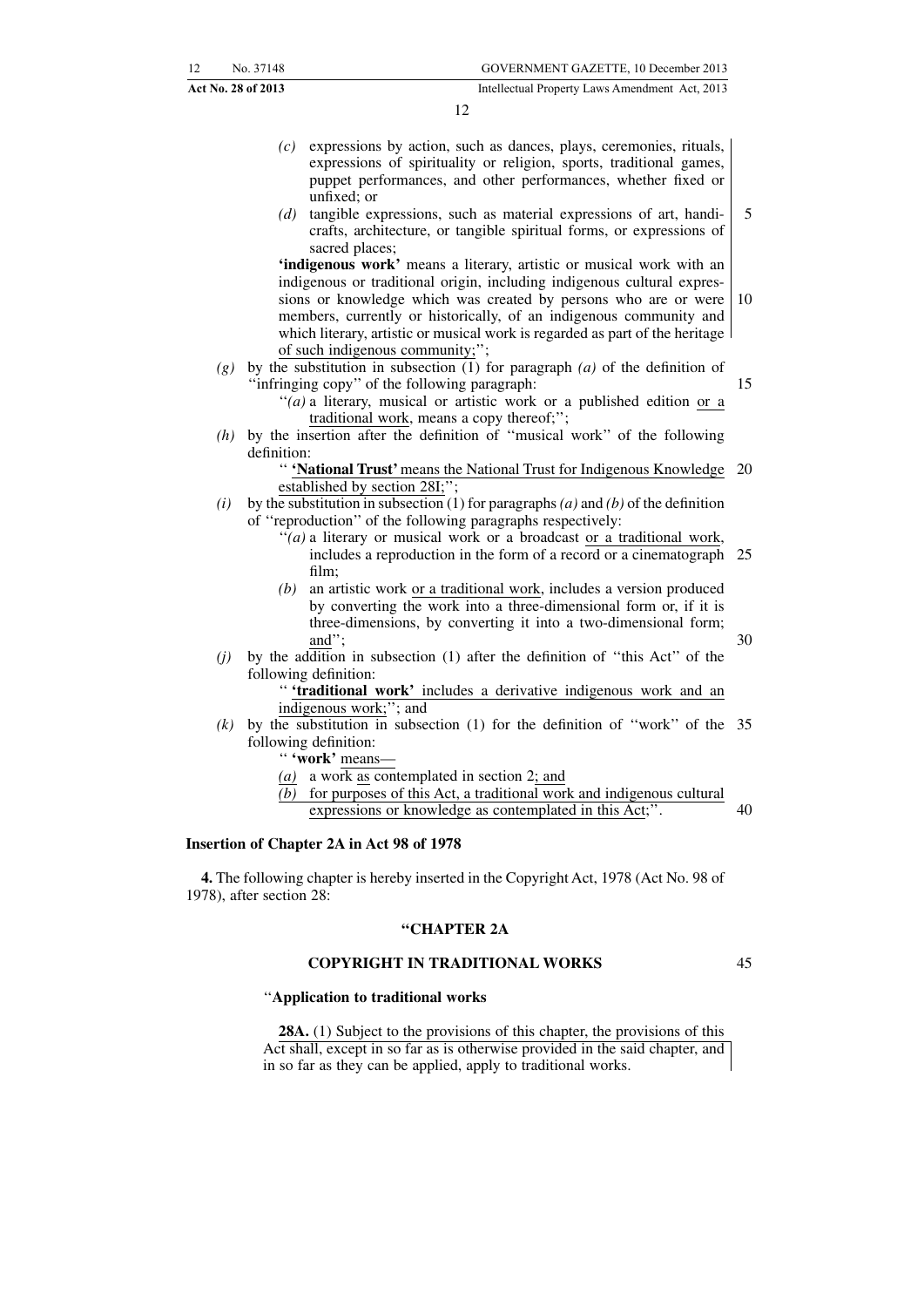14

(2) Nothing in this chapter shall be construed as conferring any rights on any person in respect of intellectual property which is not a traditional work.

# **Traditional works eligible for copyright**

**28B.** (1) Subject to the provisions of this Act, traditional works shall be eligible for copyright. 5

(2) Notwithstanding section 2(2), a traditional work shall not be eligible for copyright unless it has been written down, recorded, represented in digital data or signals, or otherwise reduced to a material form or is capable of substantiation from the collective memory of the relevant indigenous community. 10

(3) Copyright shall be conferred on a traditional work only if—

- *(a)* the traditional work is a derivative indigenous work and was created on or after the date of commencement of the Intellectual Property Laws Amendment Act, 2013, and the indigenous community from which the work, or a substantial part thereof originated, is or was an indigenous community when the work was created; or 15
- *(b)* the traditional work is an indigenous work.

(4) No right in a derivative indigenous work provided for in the Intellectual Property Laws Amendment Act, 2013, shall be eligible for registration unless— 20

- *(a)* prior informed consent has been obtained from the relevant authority or indigenous community;
- *(b)* disclosure of the indigenous cultural expressions or knowledge have been made to the Commission; and 25
- *(c)* a benefit-sharing agreement between the applicant and the relevant authority or indigenous community has been concluded.

(5) If an indigenous community has established a community protocol, the interaction with the indigenous community contemplated in subsection (4) must take such community protocol into account. 30

#### **National Database**

**28C.** (1) There shall be kept in the prescribed manner, at the offices of the registrars of patents, copyright, trade marks and designs, databases for indigenous knowledge as part of existing intellectual property registers, where applicable.

(2) The databases contemplated in subsection (1) shall form subsections of existing intellectual property registers and shall incorporate separate sections for the recording of information on different manifestations of indigenous cultural expressions or knowledge, as contemplated in subsection (3).

(3) All information submitted to the registrar regarding manifestations of indigenous cultural expressions or knowledge shall be recorded in the databases in the appropriate sections in the prescribed manner.

(4) Registration in respect of a traditional work shall be for the purposes of recordal of ownership and identification of representation within an indigenous community. 45

(5) The databases may be kept in an electronic format, and shall be open for inspection by the public during office hours, upon payment of the prescribed fee.

(6) The registrars of patents, copyright, trade marks and designs may request any relevant person to provide them with such information or advice as they may require in order to assess a request for recording as contemplated in subsection (7), or to maintain the databases. 50

(7) Any—

- *(a)* person who is an author;
- *(b)* person authorised to act on behalf of an author; or
- *(c)* person appointed by the Minister in the manner prescribed, to act on behalf of an indigenous community which is no longer in existence,

35

40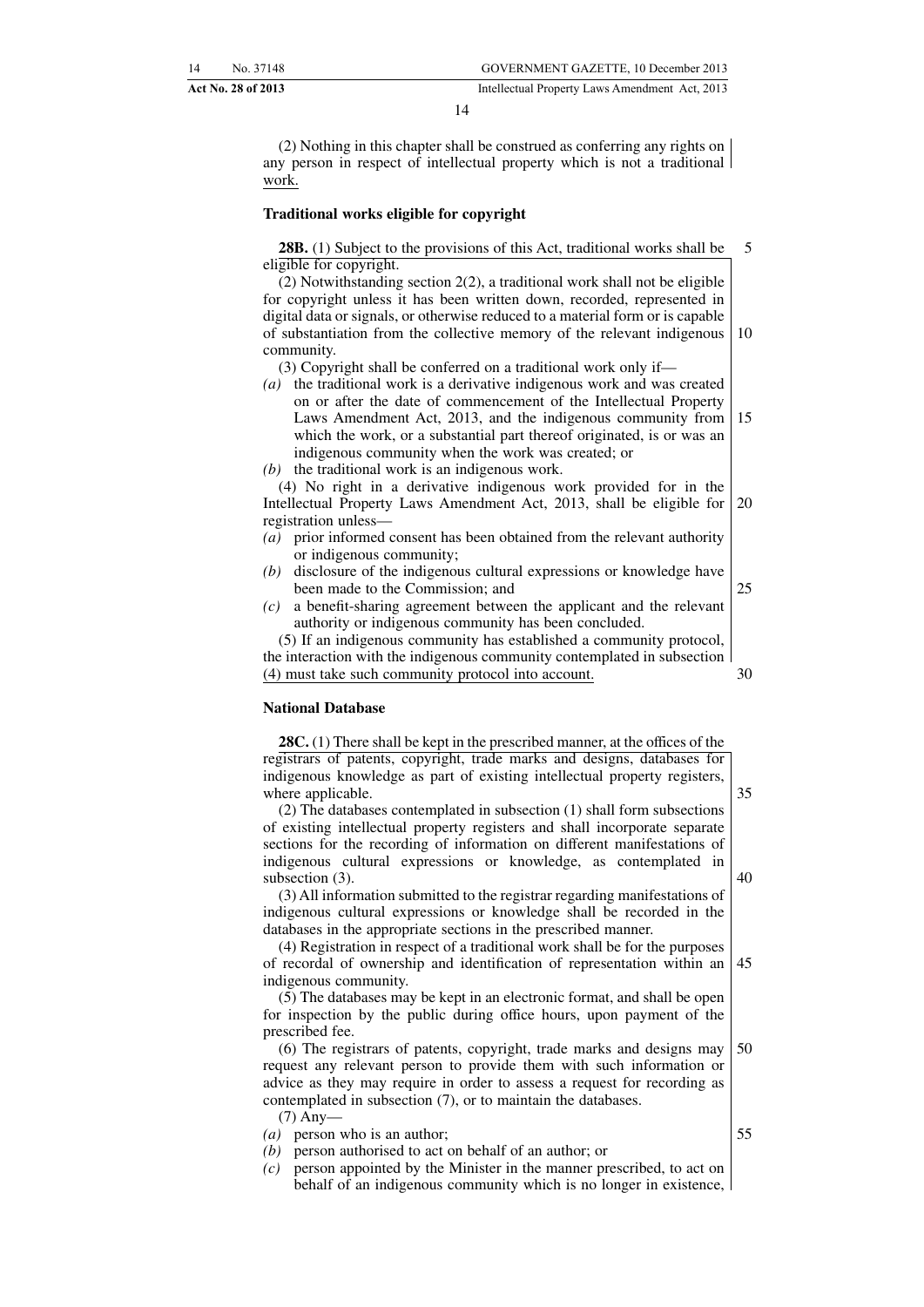may, for the purposes of recordal, submit to the registrars of patents, copyright, trade marks and designs a request together with the appropriate information as prescribed, for a manifestation of indigenous cultural expressions or knowledge to be recorded in the relevant database.

(8) If the applicant for registration is an existing indigenous community, the request referred to in subsection (7) shall include a community protocol setting out relevant information about the indigenous community including— 5

- *(a)* identification of the indigenous community and its acknowledged structure;
- *(b)* full details of the appointed representative of the indigenous community in whose name the copyright must be registered;
- *(c)* if the representative is a juristic person, full details of registration of such juristic person;
- *(d)* the indigenous work that is being recorded and the justification for the indigenous community claiming rights to it; 15
- *(e)* whether such indigenous work is sacred, or should for any other reason, which must be provided, be kept confidential; and
- *(f)* a written undertaking by the representative of the indigenous community to the effect that he or she will hold the copyright on behalf of the indigenous community. 20

(9) The Council shall assist the indigenous community to ensure that the community protocol corresponds with the structure of the indigenous community.

(10) The community protocol must be kept with the recordal of the indigenous work. 25

(11) If the registrars of patents, copyright, trade marks and designs are satisfied that a request for recording meets with the prescribed requirements for recording, he or she shall accept the request and, within the prescribed period, cause the request to be published in the prescribed manner.

(12) Any person may, within three months from the date of publication of the request contemplated in subsection (11), or such further period as the registrars of patents, copyright, trade marks and designs may upon application allow, oppose the recording by lodging with the registrars of patents, copyright, trade marks and designs a notice of opposition setting out the grounds on which he or she relies to support the opposition. 35

(13) An opposition contemplated in subsection (12) shall be dealt with in the manner prescribed, and at the conclusion thereof the registrars of patents, copyright, trade marks and designs shall decide either to— *(a)* refuse the recording of the information concerned;

*(b)* record the information; or

*(c)* record the information subject to certain conditions.

(14) A recording as contemplated in this section shall serve as *prima facie* proof of the existence of the manifestation of indigenous cultural expressions or knowledge and the veracity of the information recorded, but shall not give rise to any rights other than expressly provided in this Act or in the Performers' Protection Act, 1967 (Act No. 11 of 1967), the Trade Marks Act, 1993 (Act No. 194 of 1993), or the Designs Act, 1993 (Act No. 195 of 1993). 45

(15) The Commission may determine which information recorded in the databases must be treated confidentially: Provided that if the community protocol indicates that the information is sacred or must be kept in confidence, the Commission must treat the information confidentially. 50

(16) Any person contemplated in subsection (7), or a third party who has an interest in a traditional work may submit to the registrars of patents, copyright, trade marks and designs a request together with the appropriate information as prescribed, for the amendment or removal of a traditional work in the database. 55

30

10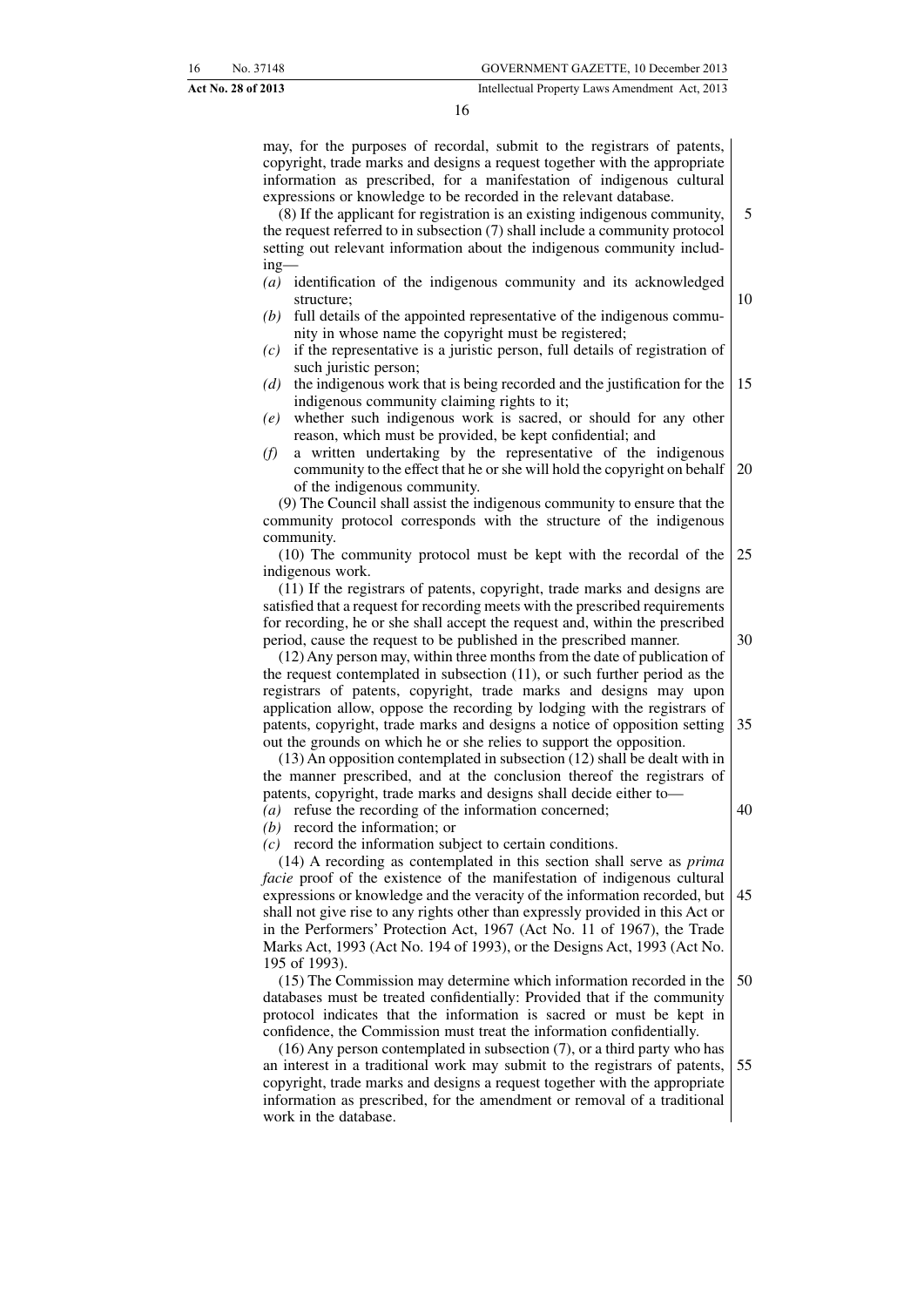(17) Upon receipt of a request to amend or remove any indigenous cultural expressions or knowledge recorded in a database, the registrars of patents, copyright, trade marks and designs shall—

- *(a)* where the request did not originate from the owner or proprietor of the indigenous cultural expressions or knowledge—
	- (i) notify said owner or proprietor of the request;
	- (ii) require a written response from said owner or proprietor to be submitted to the registrars of patents, copyright, trade marks and designs within a stipulated time frame;
	- (iii) upon receipt of the written response from the said owner or proprietor, refer the matter for dispute resolution as set out in section 28K; and 10
	- (iv) implement the decision of the dispute resolution institution referred to in section 28K; or
- *(b)* where the request originated from the owner or proprietor of the indigenous cultural expressions or knowledge— 15
	- (i) consider the request as set out in subsection (16); and
	- (ii) consider any opposition received as set out in subsection (12).

(18) The Minister may, in consultation with the Minister of Finance, prescribe the tariff of fees payable for access by any person to the databases. 20

# **Ownership of copyright**

**28D.** (1) For the purposes of this Act, an indigenous community is deemed to be a juristic person.

(2) Subject to the provisions of this section as well as section 21, the ownership of any copyright conferred by sections 3 and 28B on any traditional work shall vest in the author. 25

(3) The ownership of any copyright conferred by sections 3 and 28B, shall vest in the National Trust established by section 28I, to be administered for the benefit of the relevant indigenous communities, in the manner prescribed in section 28I, if—

30

5

- *(a)* the author cannot be determined;
- *(b)* the author is an indigenous community which is no longer in existence; or
- *(c)* the authorship cannot be shared between more than one indigenous community claiming authorship, for whatever reason. 35

# **Nature of copyright in traditional works**

**28E.** (1) Copyright in a traditional work vests the exclusive right to do or to authorise the doing of any of the following acts in the Republic: *(a)* Reproducing the traditional work in any manner or form;

- *(b)* reproducing the cinematograph film in which the traditional work is included in any manner or form, including making a still photograph thereof; 40
- *(c)* publishing the traditional work if it was hitherto unpublished;
- *(d)* in the case of a traditional work of a literary or musical nature, performing the traditional work in public and broadcasting the work or causing a communication to the public of the work, by wire or wireless means, including the making available to the public of the work in such a way that members of the public may access the work from a place and at a time individually chosen by them; 45
- *(e)* in the case of a traditional work of a musical or artistic nature, or a traditional work of a literary nature in the form of a dramatic work, to include the traditional work in a cinematograph film, television broadcast or a sound recording; 50
- *(f)* broadcasting the traditional work, or the cinematograph film or sound recording in which the traditional work is included; 55
- *(g)* causing the cinematograph film in which the traditional work is included, in so far as it consists of images, to be seen in public, or, in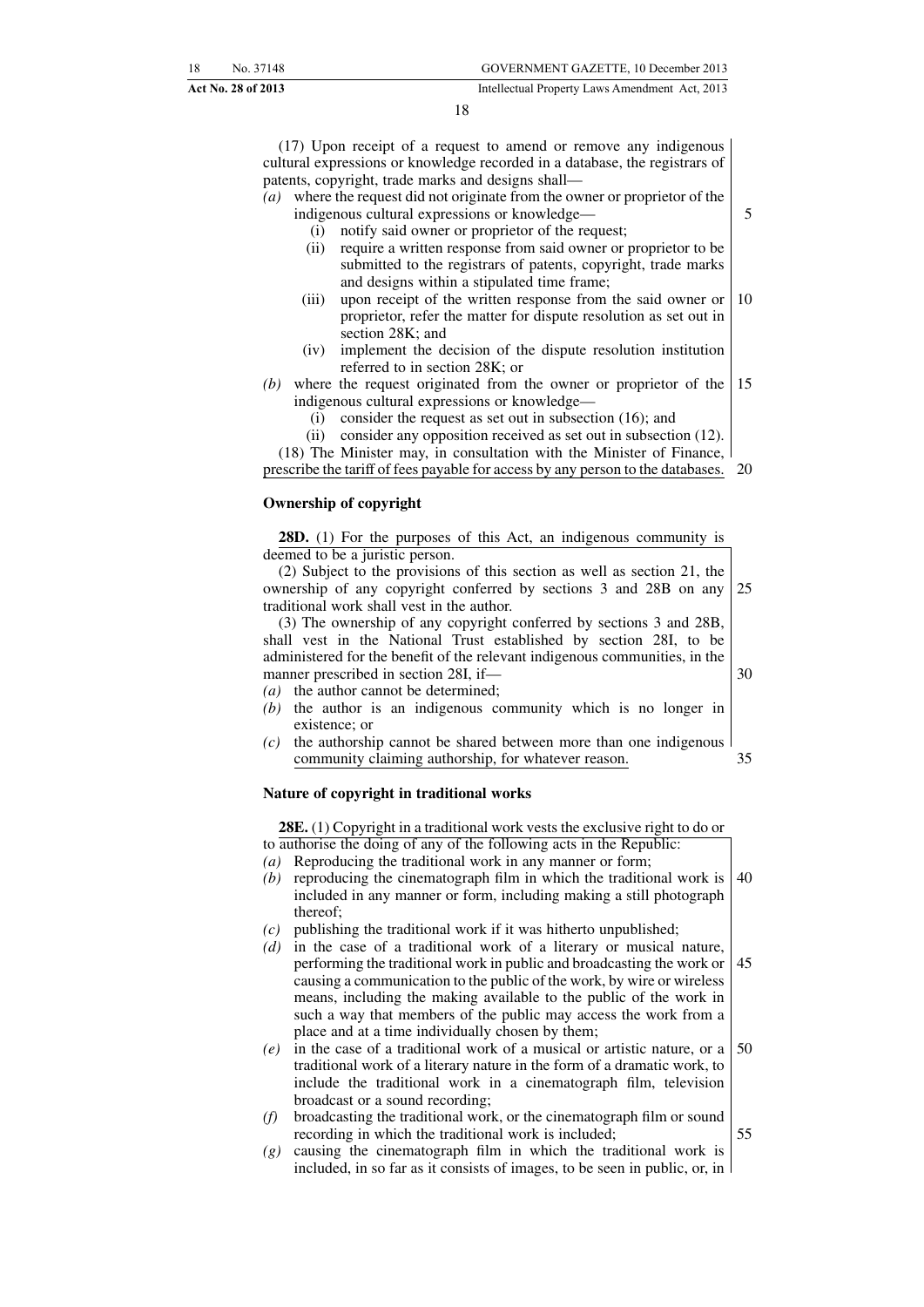20

so far as it consists of sounds, to be heard in public, or causing a communication to the public of the said cinematograph film, by wire or wireless means, including the making available to the public of the said cinematograph film in such a way that members of the public may access the said cinematograph film from a place and at a time individually chosen by them;

- *(h)* communicating the sound recording in which the traditional work is included to the public;
- *(i)* letting, or offering or exposing for hire by way of trade, directly or indirectly, a copy of the cinematograph film or a reproduction of the sound recording in which the traditional work is included; 10
- *(j)* causing the traditional work, or a television or other programme which incorporates the traditional work, to be transmitted in a diffusion service, unless such service transmits a lawful television broadcast including the traditional work and is operated by the original broadcaster; 15
- *(k)* making, directly or indirectly, a record embodying the sound recording in which the traditional work is included;
- *(l)* making an adaptation of the traditional work; and
- *(m)* doing in relation to an adaptation of the traditional work, any of the acts specified in paragraphs *(a)* to *(l)*. 20

(2) The exclusive right vested under subsection (1) shall be exercised subject to any rights in respect of the traditional work acquired by any person prior to the commencement of the Intellectual Property Laws Amendment Act, 2013. 25

# **Term of protection**

**28F.** (1) The term of copyright conferred on traditional works by this Act shall be, in the case of—

- *(a)* a derivative indigenous work referred to in section 28B(3)*(a)*, 50 years from the end of the year in which—
	- (i) the work was first communicated to the public with the consent of the author or authors; or
	- (ii) the date of the death of the author or all authors concerned,

whichever term expires last; and

35

30

5

*(b)* an indigenous work referred to in section 28B(3)*(b)*, in perpetuity. (2) Notwithstanding section 5, copyright in an indigenous work that vests in the State as a result of the provisions of this Act shall be perpetual in nature.

# **General exceptions regarding protection of traditional works**

**28G.** (1) Sections 12 to 19B shall, with the necessary changes required 40 by the context, apply to a traditional work, in so far as they can be applied to the specific traditional work.

(2) The copyright in a traditional work shall not be infringed by a person if that person—

*(a)* has acquired rights in respect of that work by doing any of the acts referred to in section 28E prior to the commencement of the Intellectual Property Laws Amendment Act, 2013; and 45

*(b)* continues to perform such act,

and save for the obligations contemplated in subsections (3) and (5), such person shall continue to hold his or her copyright in the manner he or she has done prior to the commencement of the Intellectual Property Laws Amendment Act, 2013. 50

(3) Any person who has acquired rights as contemplated in subsection (2), must comply with section 28B(4)*(b)* and *(c)*, within 12 months after the commencement of the Intellectual Property Laws Amendment Act, 2013: Provided that the rights of the indigenous community to royalties or benefits or both such royalties and benefits shall come into existence on the commencement of the Intellectual Property Laws Amendment Act, 2013. 55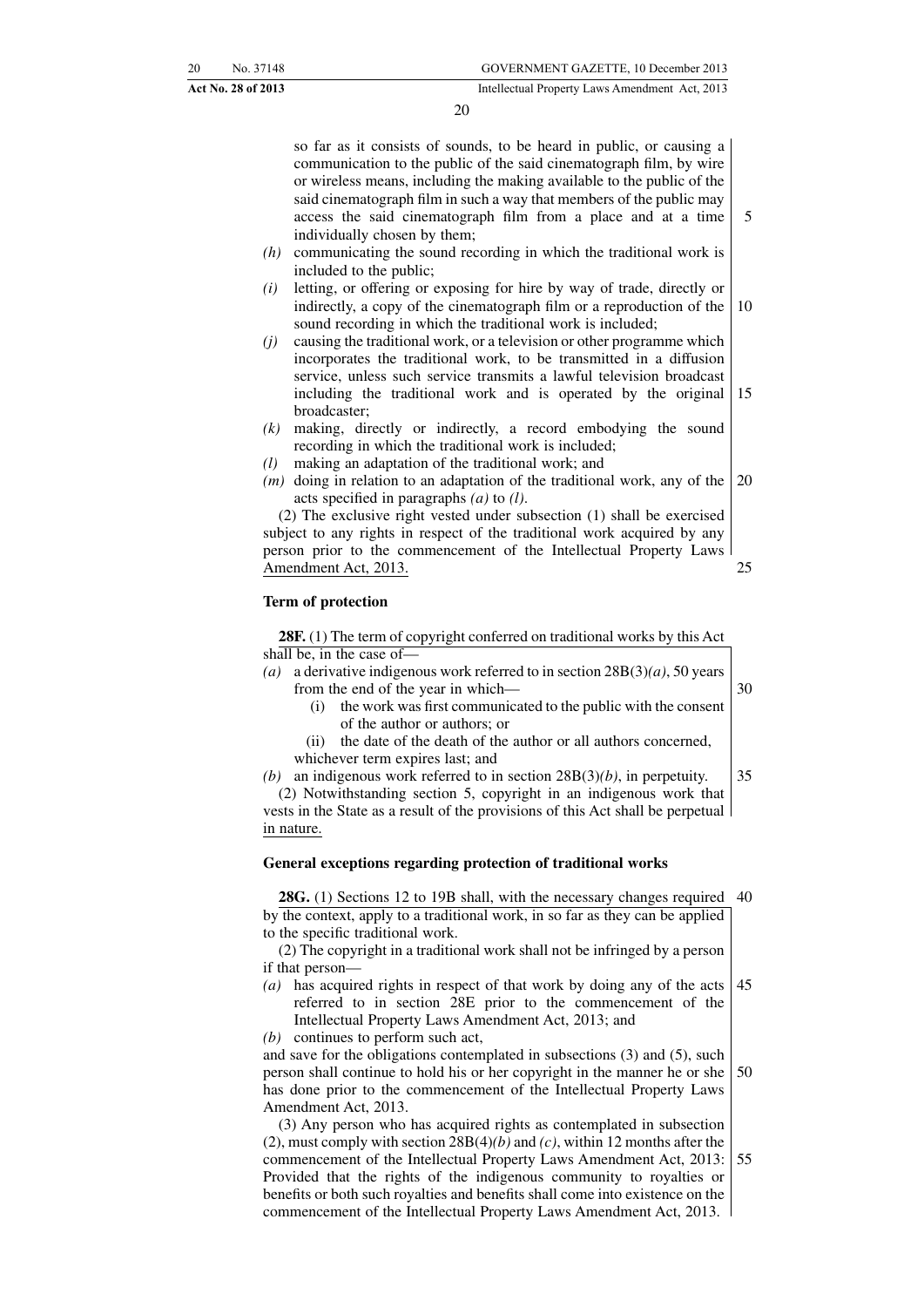15

(4) Any person who intends to acquire rights pertaining to doing any of the acts referred to in section 28E in respect of an indigenous work after the commencement of the Intellectual Property Laws Amendment Act, 2013, must comply with section 28B(4).

(5) If any commercial benefit is derived from acts contemplated in subsections (2) or (4) the person who derived such benefit shall pay a royalty, or a benefit, or both such royalty and benefit, to the author as set out in section 28H(3). 5

(6) Any person deriving commercial benefit from the use of a traditional work, the value of which is less than the prescribed value shall be excluded from the requirements of sections 28B(4), 28C and 28H. 10

(7) A traditional work may be used without obtaining prior consent of the copyright owner, if it is for the purpose of—

*(a)* private study or private use;

- *(b)* professional criticism or review;
- *(c)* reporting on current events;
- *(d)* education;
- *(e)* scientific research;
- *(f)* legal proceedings; or
- *(g)* the making of recordings and other reproductions of indigenous cultural expressions or knowledge for purposes of their inclusion in an archive, inventory, dissemination for non-commercial cultural heritage safeguarding purposes and incidental uses: 20

Provided that only such excerpts or portions as is reasonably required are used and that the copyright owner's name is acknowledged. 25

# **Royalties and benefits**

**28H.** (1) The content of sections 6, 7, 8 and 9 shall with the necessary changes required by the context, apply to traditional works, in so far as they can be applied to the specific traditional work. (2) In the absence of an agreement to the contrary, no person may— *(a)* broadcast, cause the transmission of or play a sound recording as contemplated in section 9*(c)*, *(d)* or *(e)*; or *(b)* show, broadcast or cause the transmission of a cinematograph film recording a traditional work, or include a traditional work in a cinematograph film or a television broadcast as contemplated in section 28E(1), without payment of a royalty, a benefit, or both such royalty and benefit, to the owner of the relevant copyright. (3) The amount of any royalty, benefit, or both such royalty and benefit due for the use of traditional work shall be determined by -*(a)* an agreement between the user of the traditional work and the owner of the copyright in such work, or between their representative collecting societies; or *(b)* in the absence of an agreement as contemplated in subsection *(a)* being reached, the amount or value of the royalty, benefit, or both such royalty and benefit, shall be determined by— (i) an institution accredited by the Commission as contemplated in section 28K(1); (ii) the Copyright Tribunal referred to in section 29(1); or (iii) arbitration in terms of the Arbitration Act, 1965 (Act No. 42 of  $1965$ Provided that if the persons referred to in paragraph *(a)* cannot agree on which referral to follow in terms of this subsection within a reasonable period, any of the persons may refer these disputes for resolution in terms of section 28K. (4) Agreements concluded in terms of sections 28G(3), 28G(4) and subsection  $(3)(a)$  must be submitted to the Council, who shall— 30 35 40 45 50 55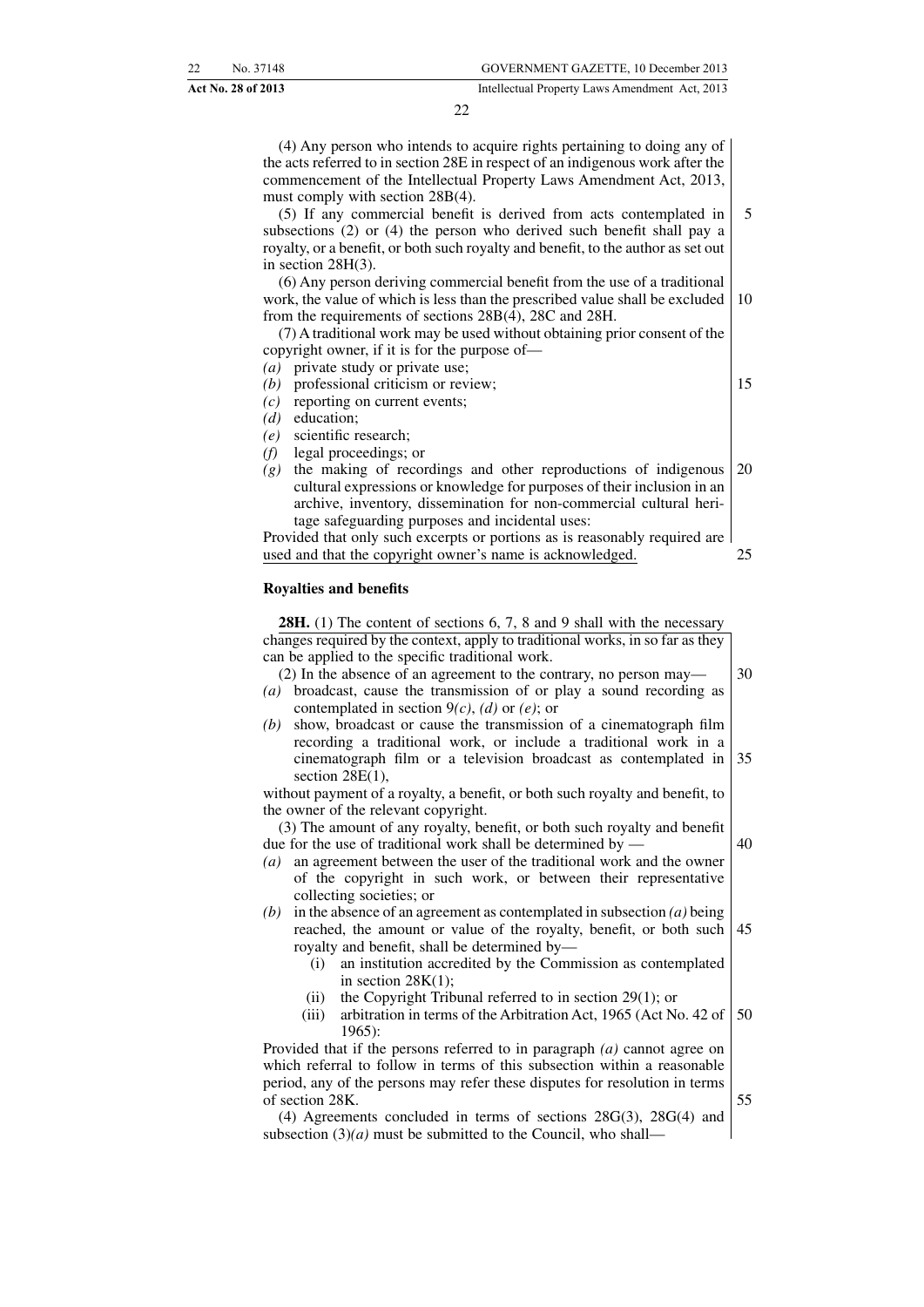- 24
- *(a)* scrutinise the agreement for compliance with intellectual property laws, the community protocol and this Act; and
- *(b)* where any clause within the contract is regarded as not being to the benefit of the indigenous community or member of the indigenous community concerned, require renegotiation of said clause and provide the necessary advice.

(5) The owner of copyright in a derivative indigenous work shall pay a royalty, a benefit, or both such royalty and benefit, agreed to as set out in this section, to the owner of the copyright in the indigenous work from which the derivative indigenous work was derived.

# **National Trust and Fund for Indigenous Knowledge**

**28I.** (1) There is hereby established a National Trust to be known as the National Trust for Indigenous Knowledge, and the Minister shall appoint not more than five persons as trustees for the National Trust.

| (2) The National Trust shall be responsible for the promotion and             | 15 |
|-------------------------------------------------------------------------------|----|
| preservation of indigenous cultural expressions and knowledge, including,     |    |
| but not limited to-                                                           |    |
| the commercialisation and exploitation of indigenous cultural expres-<br>(a)  |    |
| sions or knowledge for the purpose of generating income;                      |    |
| facilitating the development of indigenous communities with respect<br>(b)    | 20 |
| to training on, and awareness of, their intellectual property and             |    |
| associated rights; and                                                        |    |
| assisting indigenous communities in the application of this Act and<br>(c)    |    |
| other legislation dealing with indigenous cultural expressions or             |    |
| knowledge.                                                                    | 25 |
| (3) The National Trust shall establish a Fund to be known as the National     |    |
| Trust Fund for Indigenous Knowledge.                                          |    |
| (4) The trustees of the National Trust shall administer the Fund in the       |    |
| prescribed manner and may invest monies received<br>from<br>the               |    |
| commercialisation of indigenous cultural expressions or knowledge or          | 30 |
|                                                                               |    |
| otherwise, pending the distribution thereof-                                  |    |
| $(a)$ on a call or short-term fixed deposit with any registered bank or       |    |
| financial institution in the Republic; or                                     |    |
| in an investment account with the Corporation for Public Deposits<br>(b)      |    |
| established in terms of section 2 of the Corporation for Public Deposits      | 35 |
| Act, 1984 (Act No. 46 of 1984).                                               |    |
| (5) The Fund may be subdivided, in whole or in part, into separate            |    |
| sub-funds which may be administered on behalf of and at the request of the    |    |
| National Trust by the registrars of patents, copyright, trade marks and       |    |
| designs, respectively.                                                        | 40 |
| (6) All income derived by the National Trust from the use of indigenous       |    |
| cultural expressions or knowledge, including all royalties and benefits       |    |
| payable as provided for in-                                                   |    |
| $(a)$ this Act;                                                               |    |
| (b) the Performers' Protection Act, 1967 (Act No. 11 of 1967);                | 45 |
| the Patents Act, 1978 (Act No. 57 of 1978);<br>(c)                            |    |
| (d) the Trade Marks Act, 1993 (Act No. 194 of 1993); and                      |    |
| (e) the Designs Act, 1993 (Act No. 195 of 1993),                              |    |
| shall be National Trust monies and shall be paid into the respective          |    |
| sub-funds, to be applied for the benefit of indigenous communities:           | 50 |
| Provided that the Minister may prescribe—                                     |    |
| administration fees;<br>(i)                                                   |    |
| fees relating to commercialisation, exploitation and training of<br>(ii)      |    |
| indigenous communities;                                                       |    |
| the frequency and manner in which payments shall be made to<br>(iii)          | 55 |
| indigenous communities; and                                                   |    |
| any other matter related to the administration of the income received<br>(iv) |    |
| by the Fund.                                                                  |    |
| (7) The Commission shall be responsible for the administration of the         |    |
| National Trust.                                                               | 60 |
|                                                                               |    |

5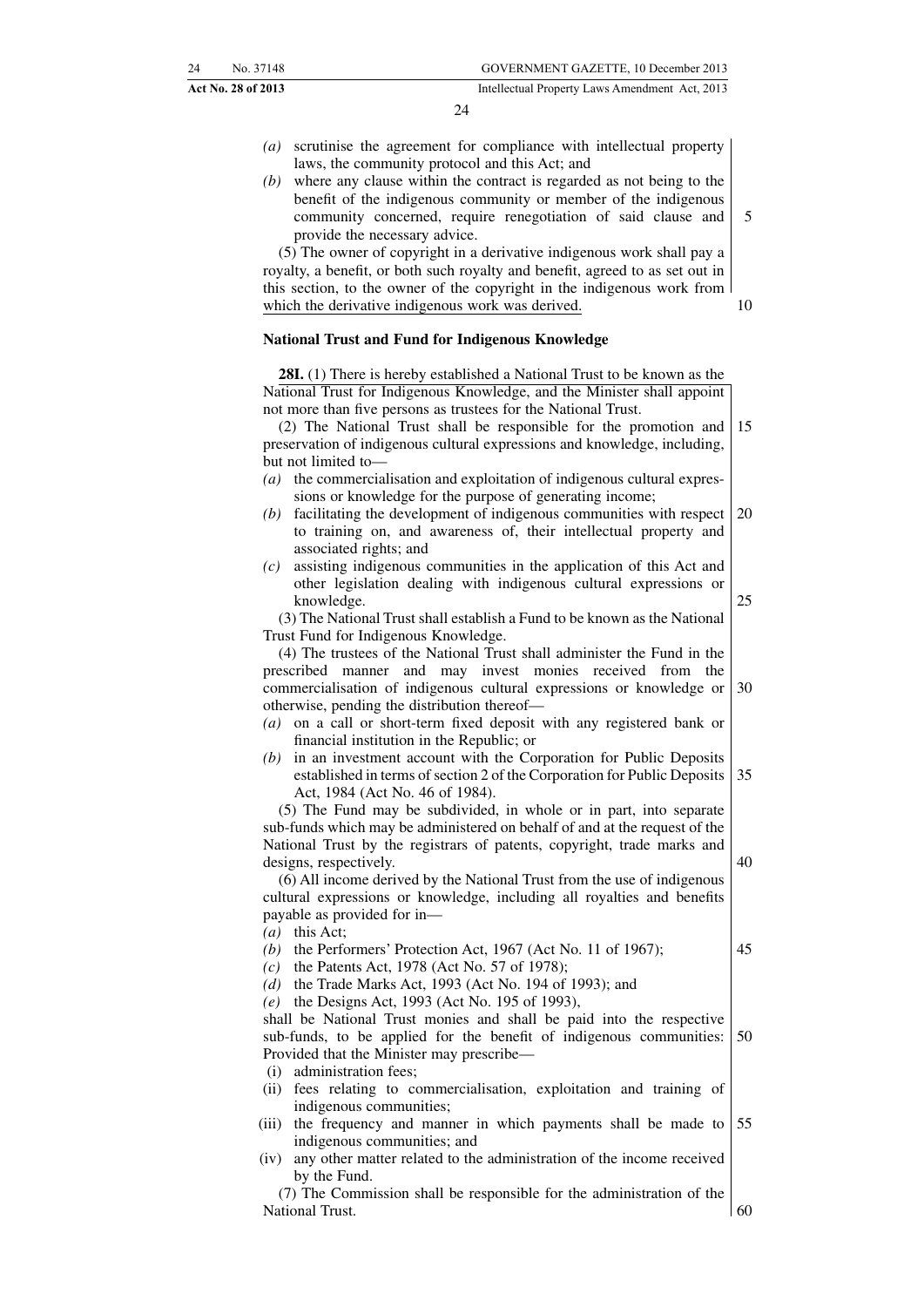5

10

15

25

50

**Act No. 28 of 2013** Intellectual Property Laws Amendment Act, 2013

26

(8) Notwithstanding the provisions of this section, any indigenous community may establish a legal entity, business or other enterprise to promote or exploit indigenous cultural expressions or knowledge: Provided that any commercial benefit derived shall only be subject to royalties, benefits or licence fees once, which royalties, benefits or license fees may be paid to the Fund, if the Fund is the owner, by the indigenous community.

(9) Nothing in this Act, or in the Acts referred to in subsection (6) shall prohibit an indigenous community from requesting the National Trust to collect, manage and distribute royalties, benefits or license fees on its behalf against payment of a prescribed fee.

#### **Assignment and licences**

**28J.** (1) Save for—

- *(a)* assignment of copyright to a collecting society; or
- *(b)* the transfer to a duly appointed representative of the indigenous community,

the copyright in an indigenous work shall not be transmissible by assignment, testamentary disposition or operation of law, but the doing of any act which is the subject of the copyright as contemplated in section 28E may be licensed.

(2) Should the copyright referred to in subsection (1) vest in a representative of an indigenous community, whether a natural or juristic person, the indigenous community may— 20

- *(a)* upon the death or liquidation of the said representative, as the case may be; or
- *(b)* prior to the death or liquidation of the said representative, by agreement as set out in the community protocol, transfer such copyright to a natural or juristic person, as the indigenous community may decide.

(3) Should the copyright referred to in subsection (1), vest in a representative of an indigenous community, such copyright shall automatically upon the death of the last living member of such indigenous 30 community transfer to the National Trust.

# **Disputes**

**28K.** (1) The Commission must accredit certain institutions which have the necessary capacity, to adjudicate any dispute arising from the application of the Intellectual Property Laws Amendment Act, 2013. (2) Any dispute arising from the application of the Intellectual Property 35

Laws Amendment Act, 2013, must first be instituted in an institution accredited as contemplated in subsection (1).

(3) No person appearing in proceedings before an institution contemplated in subsection (1) shall have the right to legal representation unless — *(a)* the adjudicator and all other parties consent; or 40

*(b)* the adjudicator, after considering—

- (i) the nature of the questions of law raised by the dispute;
- (ii) the relative complexity and importance of the dispute; and
- (iii) the comparative ability of the parties to represent themselves in the adjudication, 45

concludes that it would be unreasonable to expect the party to deal with the adjudication without legal representation.

(4) Any adjudication must take into account existing customary dispute resolution mechanisms.

(5) The decision of the institution referred to in subsection (1) may be served, executed and enforced as if it was an order of the High Court.

(6) Any party to proceedings before an institution referred to in subsection (1) may appeal to a court of law against any decision of such institution, and the appeal must be noted and dealt with in the manner prescribed by law for appeals against a civil order or decision of a single judge. 55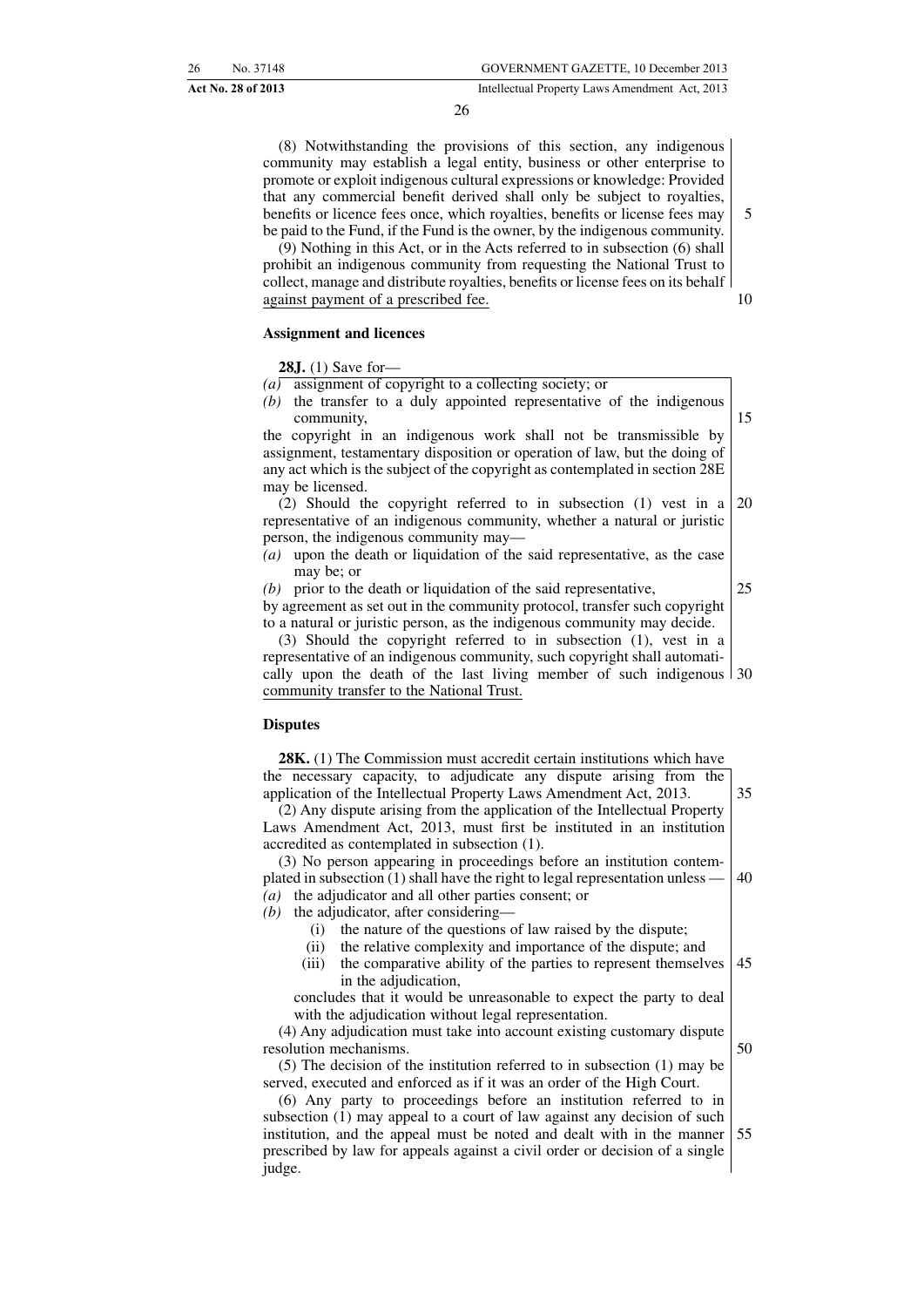28

(7) The Minister shall prescribe the fees, processes and formalities relating to the institution and adjudication of a dispute.

# **National Council for Indigenous Knowledge**

| 28L. (1) The Minister shall establish a National Council for Indigenous                                                                   |    |
|-------------------------------------------------------------------------------------------------------------------------------------------|----|
| Knowledge.<br>(2) The Council shall consist of not less than 15 members, appointed by                                                     | 5  |
| the Minister.                                                                                                                             |    |
| (3) The Minister shall designate one of the members of the Council as the                                                                 |    |
| Chairperson of the Council.                                                                                                               |    |
| (4) Before appointing any person referred to in subsection (2), the                                                                       | 10 |
| Minister must—                                                                                                                            |    |
| (a) by notice in the Gazette, and any other widely circulated means of<br>communication call for nominees and state the criteria for such |    |
| nominations:                                                                                                                              |    |
| $(b)$ specify a period within which nominations must be submitted; and<br>$(c)$ consider all nominations before making an appointment.    | 15 |
| (5) In appointing the members of the Council, the Minister may                                                                            |    |
| consult-                                                                                                                                  |    |
| $(a)$ the Ministers responsible for-                                                                                                      |    |
| agriculture;<br>(i)                                                                                                                       | 20 |
| (ii) arts and culture;                                                                                                                    |    |
| (iii) environmental affairs;                                                                                                              |    |
| (iv) health; and                                                                                                                          |    |
| (v) science and technology;                                                                                                               |    |
| organised local government;<br>(b)                                                                                                        | 25 |
| an association of traditional healers;<br>(c)                                                                                             |    |
| the National House of Traditional Leaders;<br>(d)                                                                                         |    |
| academia;<br>(e)                                                                                                                          |    |
| the legal profession;<br>(f)                                                                                                              |    |
| organised commerce and industry; or<br>(g)<br>any other relevant body or institution.<br>(h)                                              | 30 |
| (6) The Council shall-                                                                                                                    |    |
| be broadly representative of indigenous communities from different<br>(a)                                                                 |    |
| cultures within the Republic; and                                                                                                         |    |
| at all times have as members—<br>(b)                                                                                                      | 35 |
| at least two persons with expertise and extensive knowledge<br>(i)                                                                        |    |
| in, and patronage of, traditional cultures and values of                                                                                  |    |
| indigenous communities;                                                                                                                   |    |
| at least two persons with expertise and extensive knowledge<br>(ii)                                                                       |    |
| in, and patronage of, traditional artistic, literary, musical works                                                                       | 40 |
| and performing arts; and                                                                                                                  |    |
| at least two persons with expertise and extensive knowledge of<br>(iii)                                                                   |    |
| the law.                                                                                                                                  |    |
| (7) The Council shall have at least seven meetings per year and a quorum<br>shall consist of half of the appointed members, plus one.     | 45 |
| (8) The members of the Council are appointed on such terms and                                                                            |    |
| conditions, including remuneration, as may be determined by the Minister                                                                  |    |
| in consultation with the Minister of Finance.                                                                                             |    |
| (9) A member of the Council shall hold office for a period of three years                                                                 |    |
| and may be reappointed, upon the expiry of that period, for a further period                                                              | 50 |
| of three years.                                                                                                                           |    |
| (10) For the sake of continuity, succession planning must include                                                                         |    |
| reappointment of members in such a manner that subsections (6) and (9) are                                                                |    |
| always adhered to.                                                                                                                        |    |
| (11) The Minister may, subject to the Promotion of Administrative                                                                         | 55 |
| Justice Act, 2000 (Act No. 3 of 2000), remove a member of the Council                                                                     |    |
| $for-$<br>(a)<br>non-performance;                                                                                                         |    |
| $(b)$ serious misconduct; or                                                                                                              |    |
| $(c)$ conduct that undermines the integrity or objectives of the Council.                                                                 | 60 |
| (12) Subject to the Promotion of Administrative Justice Act, 2000 (Act                                                                    |    |
| No. 3 of 2000), the Minister may dissolve the Council—                                                                                    |    |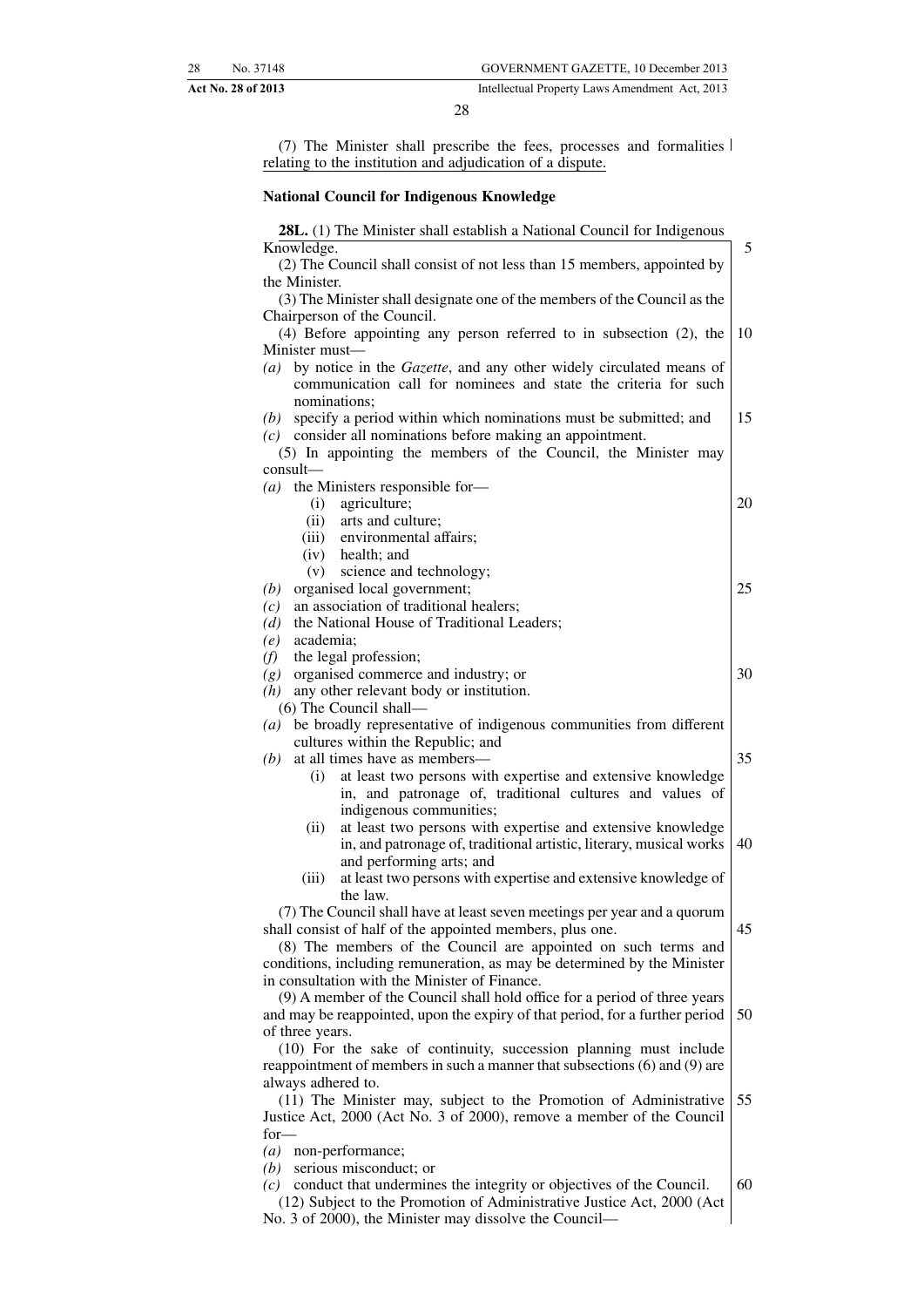10

30

- *(a)* if the Council fails to perform its functions in an effective and efficient manner; and
- *(b)* on the grounds of mismanagement.

(13) When the Minister dissolves the Council in terms of subsection (12), the Minister may appoint an interim body for the continued governance and control of the affairs of the Council, on such conditions as the Minister may determine. 5

(14) The body contemplated in subsection (13) must be appointed for a period not exceeding six months or until the new Council is appointed in terms of subsection (2), whichever is the lesser.

(15) The Commission shall be responsible for the administration of the Council, and its subcommittees.

# **Functions of Council**

**28M.** (1) The Council shall—

| $\left(a\right)$ | advise the Minister on any matter concerning indigenous cultural<br>expressions or knowledge;                                                                                                                                                                                                      | 15 |
|------------------|----------------------------------------------------------------------------------------------------------------------------------------------------------------------------------------------------------------------------------------------------------------------------------------------------|----|
| (b)              | advise the registrars of patents, copyright, trade marks, and designs on<br>any matter relating to the registration of indigenous cultural expres-<br>sions or knowledge;                                                                                                                          |    |
| (c)              | advise the Minister on matters relating to performances of traditional<br>work;                                                                                                                                                                                                                    | 20 |
| (d)              | advise on the integrity of a database of intellectual property in relation<br>to indigenous cultural expressions or knowledge;                                                                                                                                                                     |    |
| (e)              | perform such further functions as provided for in the-<br>Patents Act, 1978 (Act No. 57 of 1978);<br>(i)<br>Trade Marks Act, 1993 (Act No. 194 of 1993);<br>(ii)<br>Designs Act, 1993 (Act No. 195 of 1993); and<br>(iii)<br>Performers' Protection Act, 1967 (Act No. 11 of 1967);<br>(iv)        | 25 |
| (f)              | refer any dispute received, to an institution contemplated in section<br>$28K(1)$ ; and                                                                                                                                                                                                            | 30 |
| (g)              | carry out such tasks as assigned to it from time to time by the Minister.<br>(2) The Council may—                                                                                                                                                                                                  |    |
| (a)              | appoint any person to assist the Council with the performance of any<br>specific act, task or assignment, or to investigate any matter relating to<br>its functions;                                                                                                                               | 35 |
| (b)<br>(c)       | constitute and maintain such committees as it may deem necessary;<br>appoint as members of the committees any of its members and any<br>other persons, for such periods of time as the Council may determine;<br>and                                                                               |    |
| (d)              | refer to such committees any tasks or matters as may be necessary to<br>enable the Council to carry out its functions.<br>(3) The Minister may, in consultation with the Minister of Finance,                                                                                                      | 40 |
| (a)              | prescribe the tariff of fees payable for-<br>any work performed or services rendered by any person at the specific<br>request or instruction of the Council;                                                                                                                                       | 45 |
| (b)              | access by any person to the results of, or other information in<br>connection with any research performed or information collected by<br>the Council; and                                                                                                                                          |    |
| (c)              | access by any person to the databases contemplated in section 28C.<br>(4) The Council may recommend to the Minister appropriate measures to<br>ensure the effective implementation of the Act in relation to all matters<br>pertaining to indigenous cultural expressions or knowledge relating to | 50 |
|                  | performers' rights, copyright, trade marks, designs and patents.                                                                                                                                                                                                                                   |    |
|                  |                                                                                                                                                                                                                                                                                                    |    |

# **Compliance with international agreements**

**28N.** (1) The Minister may by notice in the *Gazette* provide that any 55provision of this Act specified in such notice shall, in the case of any country so specified, apply so that—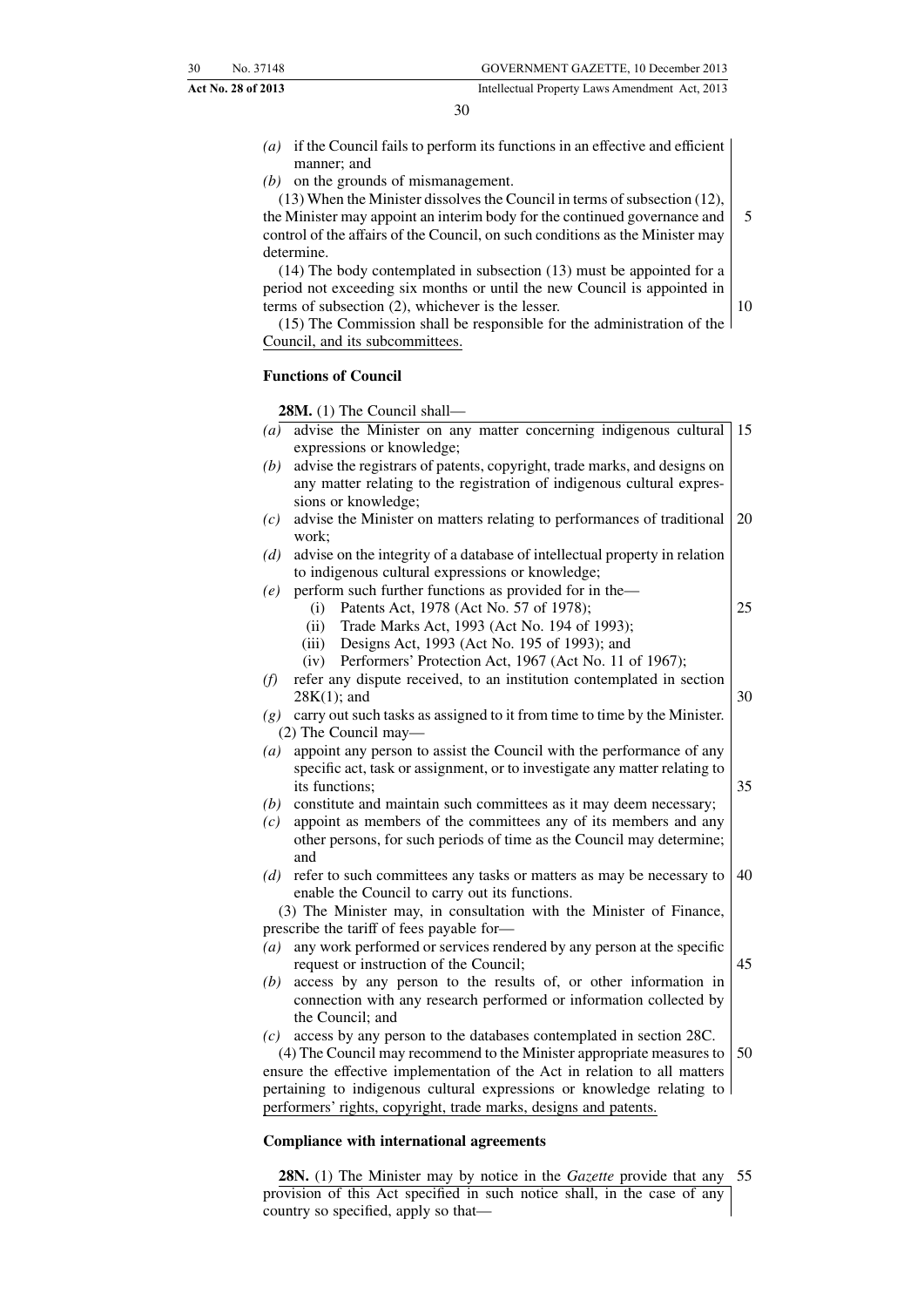| Act No. 28 of 2013 | $\left( a\right)$ |                                                                                                                                          |    |
|--------------------|-------------------|------------------------------------------------------------------------------------------------------------------------------------------|----|
|                    |                   | Intellectual Property Laws Amendment Act, 2013                                                                                           |    |
|                    |                   | 32                                                                                                                                       |    |
|                    |                   |                                                                                                                                          |    |
|                    |                   | a community recognised in the specified country as an indigenous                                                                         |    |
|                    |                   | community shall be deemed to be an indigenous community as defined                                                                       |    |
|                    |                   | in this Act; and                                                                                                                         |    |
|                    |                   | $(b)$ a traditional work recognised in the specified country as a traditional                                                            |    |
|                    |                   | work shall be deemed to be a traditional work as defined in this Act.                                                                    | 5  |
|                    |                   | (2) The Minister may in the notice contemplated in subsection (1) make                                                                   |    |
|                    |                   | the provisions of this Act applicable to the following in respect of a country                                                           |    |
|                    |                   | listed in the notice:                                                                                                                    |    |
|                    |                   | $(a)$ Its citizens or subjects;                                                                                                          |    |
|                    |                   | $(b)$ persons who at material times are domiciled or resident in the listed                                                              | 10 |
|                    |                   | country and who are members of an indigenous community in that                                                                           |    |
|                    |                   | country; and                                                                                                                             |    |
|                    | (c)               | juristic persons incorporated under the laws of the specified country                                                                    |    |
|                    |                   | and representing indigenous communities of that country.                                                                                 |    |
|                    |                   | $(3)$ The notice referred to in subsection $(1)$ may—                                                                                    | 15 |
|                    |                   | $(a)$ include exceptions or modifications to the application of the Act in                                                               |    |
|                    |                   | respect of a specified country;                                                                                                          |    |
|                    |                   | $(b)$ provide for general application of the Act; or                                                                                     |    |
|                    |                   | $(c)$ limit application of the Act to such types of traditional works as may                                                             |    |
|                    |                   | be specified.                                                                                                                            | 20 |
|                    |                   | (4) No notice shall be issued under this section in respect of any country                                                               |    |
|                    |                   | which is not a party to a convention relating to copyright to which the                                                                  |    |
|                    |                   | Republic is also a party, unless the Minister is satisfied that, in respect of the                                                       |    |
|                    |                   | class of works to which the notice relates, provision has been or will be                                                                |    |
|                    |                   | made under the laws of that country whereby adequate protection will be $\frac{125}{25}$                                                 |    |
|                    |                   | given to owners of copyright in traditional works under this Act.".                                                                      |    |
|                    |                   |                                                                                                                                          |    |
|                    |                   | Amendment of section 39 of Act 98 of 1978, as amended by section 4 of Act 9 of 2002                                                      |    |
|                    |                   |                                                                                                                                          |    |
|                    |                   | 5. Section 39 of the Copyright Act, 1978 (Act No. 98 of 1978), is hereby amended—                                                        |    |
|                    |                   | (a) by the substitution for paragraph $(c)$ of the following paragraph:                                                                  |    |
|                    |                   | " $(c)$ in consultation with the Minister of Finance, prescribing the                                                                    | 30 |
|                    |                   | remuneration and allowances of members of the advisory commit-                                                                           |    |
|                    |                   | tee referred to in section 40, the Council referred to in section 28L,                                                                   |    |
|                    |                   | and of [its] their subcommittees, and the conditions upon which                                                                          |    |
|                    |                   | such members shall be appointed;";                                                                                                       |    |
|                    |                   |                                                                                                                                          |    |
|                    |                   | (b) by the substitution for paragraph $(cA)$ of the following paragraph:                                                                 | 35 |
|                    |                   | " $(cA)$ in consultation with the Minister of Finance, providing for the                                                                 |    |
|                    |                   | establishment, composition, funding and functions of collecting                                                                          |    |
|                    |                   | societies contemplated in section 9A, and any other matter that it                                                                       |    |
|                    |                   | may be necessary or expedient to regulate for the proper                                                                                 |    |
|                    |                   | functioning of such societies whether in respect of copyright or                                                                         | 40 |
|                    |                   |                                                                                                                                          |    |
|                    |                   | any other type of intellectual property;"; and<br>(c) by the addition after paragraph $(cA)$ of the following paragraphs:                |    |
|                    |                   |                                                                                                                                          |    |
|                    |                   | " $(cB)$ providing for the recording of indigenous cultural expressions or<br>knowledge as contemplated in section 28C, including issues |    |
|                    |                   | related to-                                                                                                                              | 45 |
|                    |                   | the manner in which information on indigenous cultural<br>(i)                                                                            |    |
|                    |                   | expressions or knowledge is kept;                                                                                                        |    |
|                    |                   | fees payable for access to inspect the databases;<br>(ii)                                                                                |    |
|                    |                   | processes and formalities related to the submission of an<br>(iii)                                                                       |    |
|                    |                   |                                                                                                                                          | 50 |
|                    |                   | application; and<br>(iv)                                                                                                                 |    |
|                    |                   | criteria to be met for indigenous cultural expressions or                                                                                |    |
|                    |                   | knowledge to be entered into the databases;                                                                                              |    |
|                    | (cC)              | prescribing the nature of the entities envisaged by section 28I(8)<br>including issues related to-                                       |    |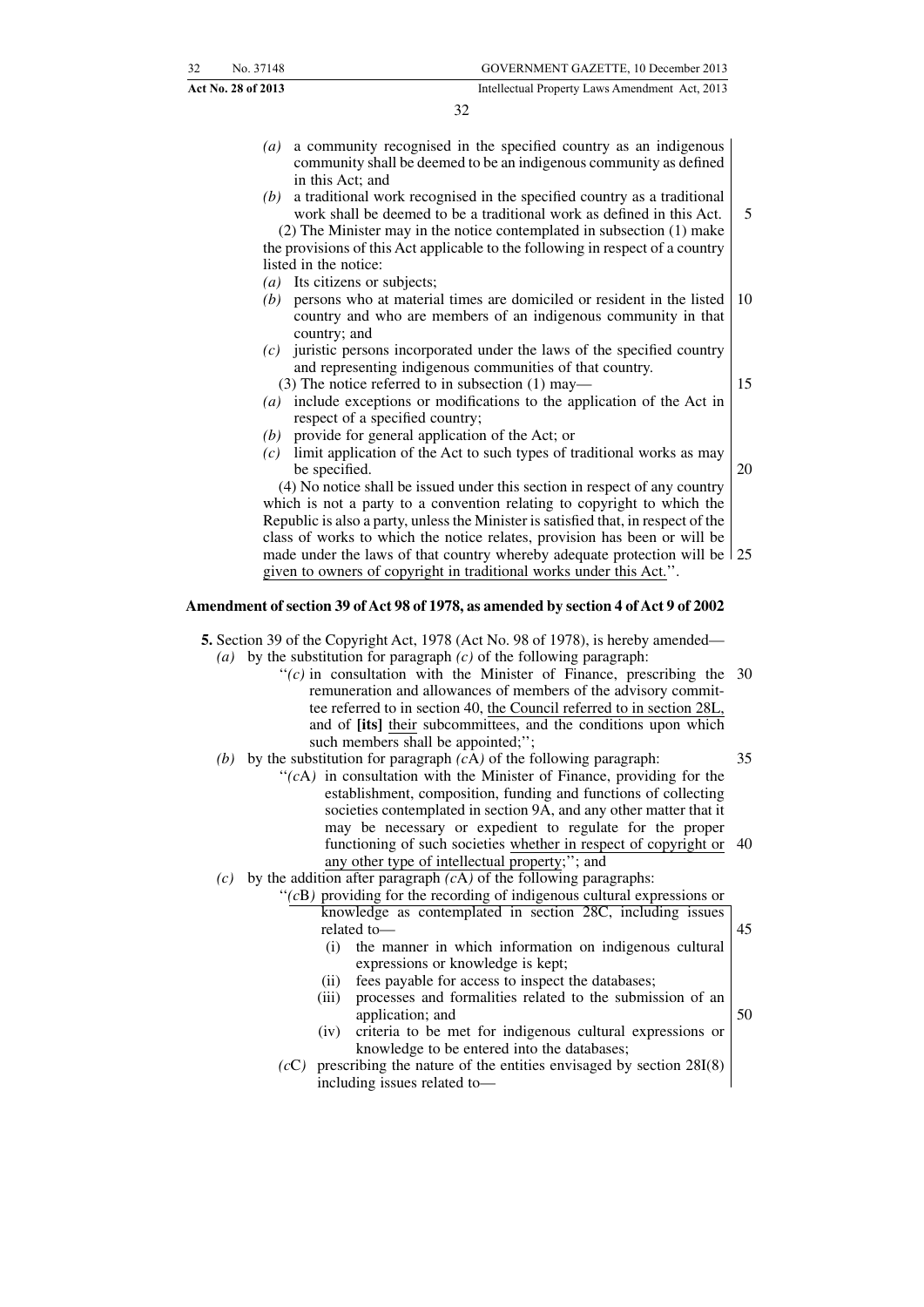5

15

25

34

- (i) governance of the entities; and
- (ii) interaction of the entities with the National Trust and the Council;
- *(c*D*)* providing for the fees, processes and formalities related to the submission and adjudication of a dispute set out in section 28K; and
- *(c*E*)* providing for the appointment of a person to act on behalf of an indigenous community which is no longer in existence;''.

# **Insertion of section 39A in Act 98 of 1978**

**6.** The following section is hereby inserted after section 39 of the Copyright Act, 1978 10 (Act No. 98 of 1978):

# ''**Guidelines**

**39A.** (1) The Minister may issue guidelines on any aspect of the Intellectual Property Laws Amendment Act, 2013, including—

- *(a)* protection of indigenous cultural expressions or knowledge;
- *(b)* reducing traditional work that is eligible for copyright due to it being capable of substantiation from the collective memory of the relevant indigenous community, to material form for purposes of protection thereof;
- *(c)* the databases, in so far as it relates to indigenous cultural expressions or knowledge; 20
- *(d)* the National Trust and Fund, in so far as it relates to indigenous cultural expressions or knowledge;
- *(e)* the Council, in so far as it relates to indigenous cultural expressions or knowledge; and
- *(f)* the dispute process as set out in section 28K.''.

# **Amendment of section 1 of Act 194 of 1993, as amended by section 65 of Act 38 of 1997**

**7.** Section 1 of the Trade Marks Act, 1993 (Act No. 194 of 1993), is hereby amended by the insertion after the heading ''Part XII Certification Trade Marks and Collective 30 Trade Marks (sections 42 and 43)'' of the following heading:

# ''Part XIIA Traditional terms and expressions and geographical indications (sections 43A to 43L)''.

#### **Amendment of section 2 of Act 194 of 1993**

**8.** Section 2 of the Trade Marks Act, 1993 (Act No. 194 of 1993), is hereby 35 amended—

- *(a)* by the insertion in subsection (1) after the definition of ''certification trade mark'' of the following definition:
	- '' **'collecting society'** means a collecting society created by the Copyright Act, this Act, or by agreement and which amongst others— *(a)* manages matters related to rights in trade marks; 40
	- *(b)* negotiates for and collects licence fees and benefits on behalf of its members; and
	- *(c)* distributes licence fees and benefits to trade mark owners;'';
- *(b)* by the insertion in subsection (1) after the definition of ''collective trade 45 mark'' of the following definition:
	- '' **'community protocol'** means a protocol developed by an indigenous community that describes the structure of the indigenous community and its claims to indigenous cultural expressions or knowledge and indigenous terms or expressions or geographical indications, and provides procedures for prospective users of such indigenous cultural expressions or knowledge or indigenous terms or expressions or geographical indications, to seek the community's prior informed consent, negotiate mutually agreed terms and benefit-sharing agreements;''; 50 55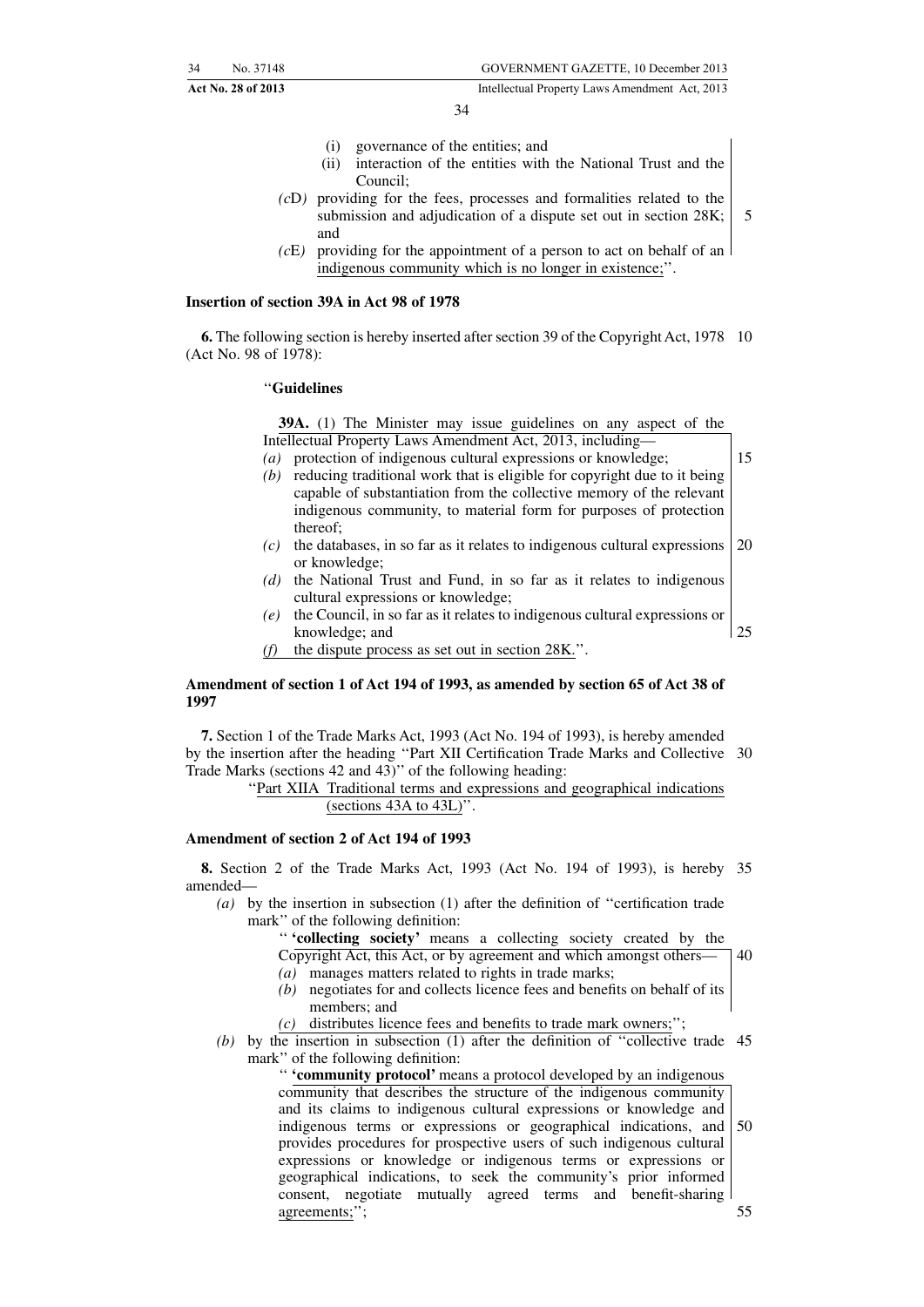| 36 | No. 37148 | GOVERNMENT GAZETTE, 10 December 2013 |  |
|----|-----------|--------------------------------------|--|
|    |           |                                      |  |

5

35

55

*(c)* by the insertion in subsection (1) after the definition of ''convention country'' of the following definitions:

| " 'Copyright Act' means the Copyright Act, 1978 (Act No. 98 of 1978); |
|-----------------------------------------------------------------------|
| 'Council' means the National Council for Indigenous Knowledge as      |
| defined in section 1 of the Copyright Act;";                          |

*(d)* by the insertion in subsection (1) after the definition of ''court'' of the following definition:

'' **'database'** means the relevant section of the National Database for Indigenous Knowledge as defined in section 1 of the Copyright Act;'';

*(e)* by the insertion in subsection (1) after the definition of ''deed of security'' of 10 the following definition:

> '' **'derivative indigenous term or expression'** means any term or expression forming the subject of this Act, applied to any form of indigenous term or expression recognised by an indigenous community as having an indigenous or traditional origin, and a substantial part of which was derived from indigenous cultural expressions or knowledge irrespective of whether such derivative indigenous term or expression was derived before or after the commencement of the Intellectual Property Laws Amendment Act, 2013;''; 15

*(f)* by the insertion in subsection (1) after the definition of ''device'' of the 20 following definitions:

'' **'Fund'** means the National Trust Fund for Indigenous Knowledge as defined in section 1 of the Copyright Act;

**'geographical indication'** in as far as it relates to indigenous cultural expressions or knowledge, means an indication which identifies goods or services as originating in the territory of the Republic or in a region or locality in that territory, and where a particular quality, reputation or other characteristic of the goods or services is attributable to the geographical origin of the goods or services, including natural and human factors; 25 30

**'indigenous community'** means any recognisable community of people originated in or historically settled in a geographic area or areas located within the borders of the Republic, as such borders existed at the date of commencement of the Intellectual Property Laws Amendment Act, 2013, characterised by social, cultural and economic conditions which distin-

guish them from other sections of the national community, and who identify themselves and are recognised by other groups as a distinct collective;

**'indigenous cultural expressions or knowledge'** means any form, tangible or intangible, or a combination thereof, in which traditional culture and knowledge are embodied, passed on between generations, and tangible or intangible forms of creativity of indigenous communities, including, but not limited to— 40

- *(a)* phonetic or verbal expressions, such as stories, epics, legends, poetry, riddles and other narratives, words, signs, names and symbols; 45
- *(b)* musical or sound expressions, such as songs, rhythms, and instrumental music, the sounds which are the expression of rituals;
- *(c)* expressions by action, such as dances, plays, ceremonies, rituals, expressions of spirituality or religion, sports, traditional games, puppet performances, and other performances, whether fixed or unfixed; and 50
- *(d)* tangible expressions, such as material expressions of art, handicrafts, architecture, or tangible spiritual forms, or expressions of sacred places;

**'indigenous term or expression'** means a literary, artistic or musical term or expression with an indigenous or traditional origin and a traditional character, including indigenous cultural expressions or knowledge which was created by persons who are or were members, currently or historically, of an indigenous community and which is 60regarded as part of the heritage of the community;'';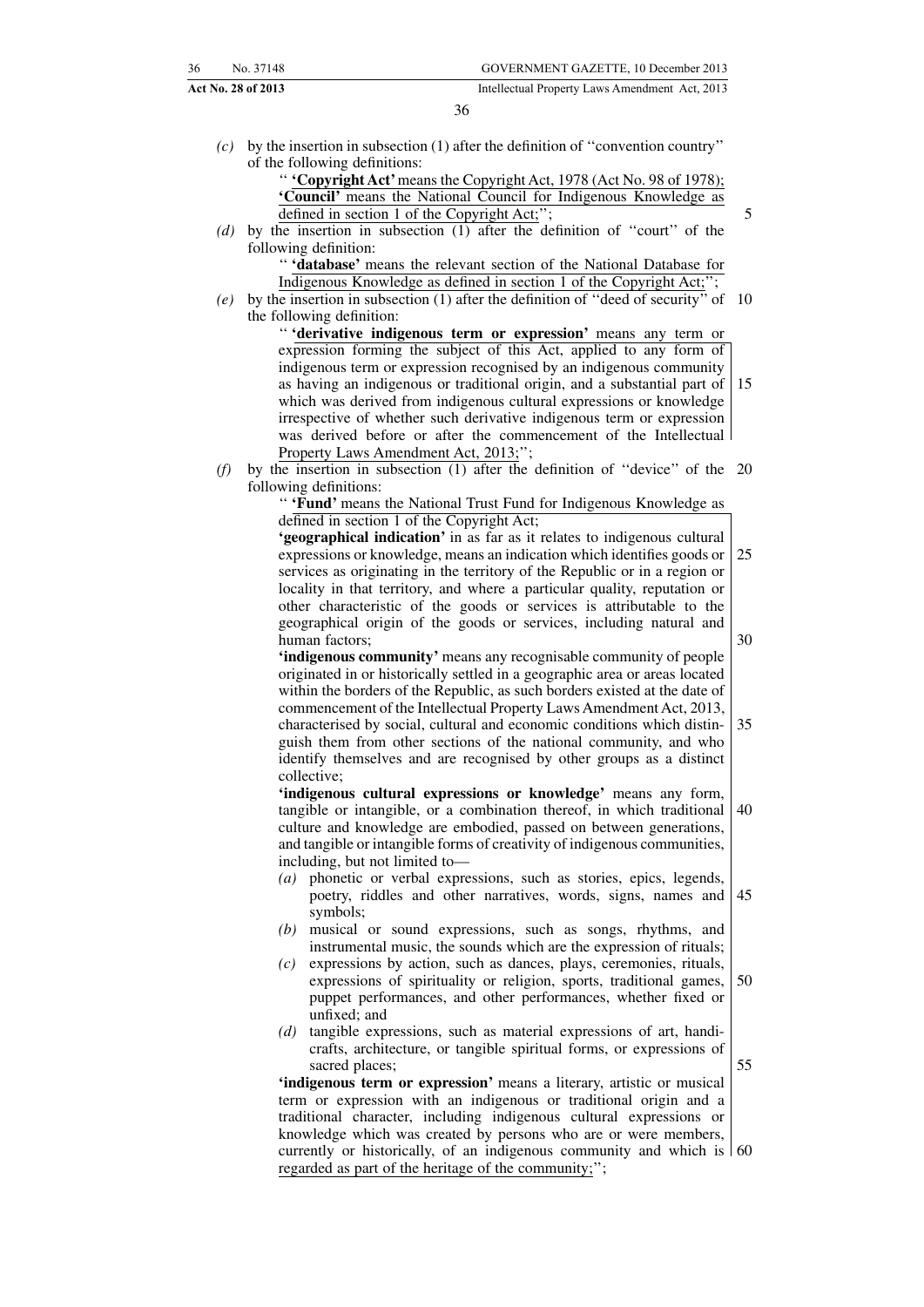| 38 | No. 37148 | GOVERNMENT GAZETTE. 10 December 2013 |  |
|----|-----------|--------------------------------------|--|
|    |           |                                      |  |

38

- *(g)* by the insertion after the definition of ''Minister'' of the following definition: '' **'National Trust'** means the National Trust for Indigenous Knowledge established by section 28I of the Copyright Act and which functions as the National Trust for traditional terms or expressions in terms of section  $\overline{43G;$ "; and
- *(h)* by the insertion in subsection (1) after the definition of ''trade mark'' of the following definition:

'' **'traditional term or expression'** includes an indigenous term or expression and a derivative indigenous term or expression;''.

# **Insertion of Part XIIA in Act 194 of 1993**

**9.** The following Part is hereby inserted in the Trade Marks Act, 1993 (Act No. 194 of 1993), after section 43:

# ''**Part XIIA**

# **CERTIFICATION TRADE MARKS AND COLLECTIVE TRADE MARKS**

# **Application to traditional terms and expressions and geographical indications**

**43A.** (1) Subject to Part XIIA, the provisions of this Act shall, except in so far as is otherwise provided in the said Part XIIA, and in so far as they can be applied, apply to traditional terms and expressions and geographical indications. 20

(2) Nothing in the sections contemplated in subsection (1) shall be construed as conferring any rights on any person in respect of intellectual property which is not a traditional term or expression.

#### **Registrable traditional trade marks**

**43B.** (1) Subject to this section and subject to any rights in respect of a traditional term or expression acquired by any person prior to the commencement of the Intellectual Property Laws Amendment Act, 2013, a traditional term or expression shall not be capable of constituting a trade mark.

(2) A traditional term or expression shall be capable of constituting— *(a)* a certification trade mark or a collective trade mark; or

*(b)* a geographical indication.

(3) In order to be registrable as a certification or collective trade mark, a traditional term or expression shall be capable of distinguishing the goods or services of an indigenous community in respect of which it is registered or proposed to be registered, from the goods or services of another community or person, either generally or where the traditional term or expression is registered or proposed to be registered subject to limitations, in relation to use within those limitations. 35 40

(4) Geographical indications or other marks of geographical origin may be registered as certification marks: Provided that the registrars of patents, copyright, trade marks and designs shall clearly indicate in the register that the certification mark is a geographical indication.

(5) Geographical indications or other marks of geographical origin may be registered as collective trade marks: Provided that the registrars of patents, copyright, trade marks and designs shall clearly indicate in the register that the collective mark is a geographical indication. 45

25

30

5

10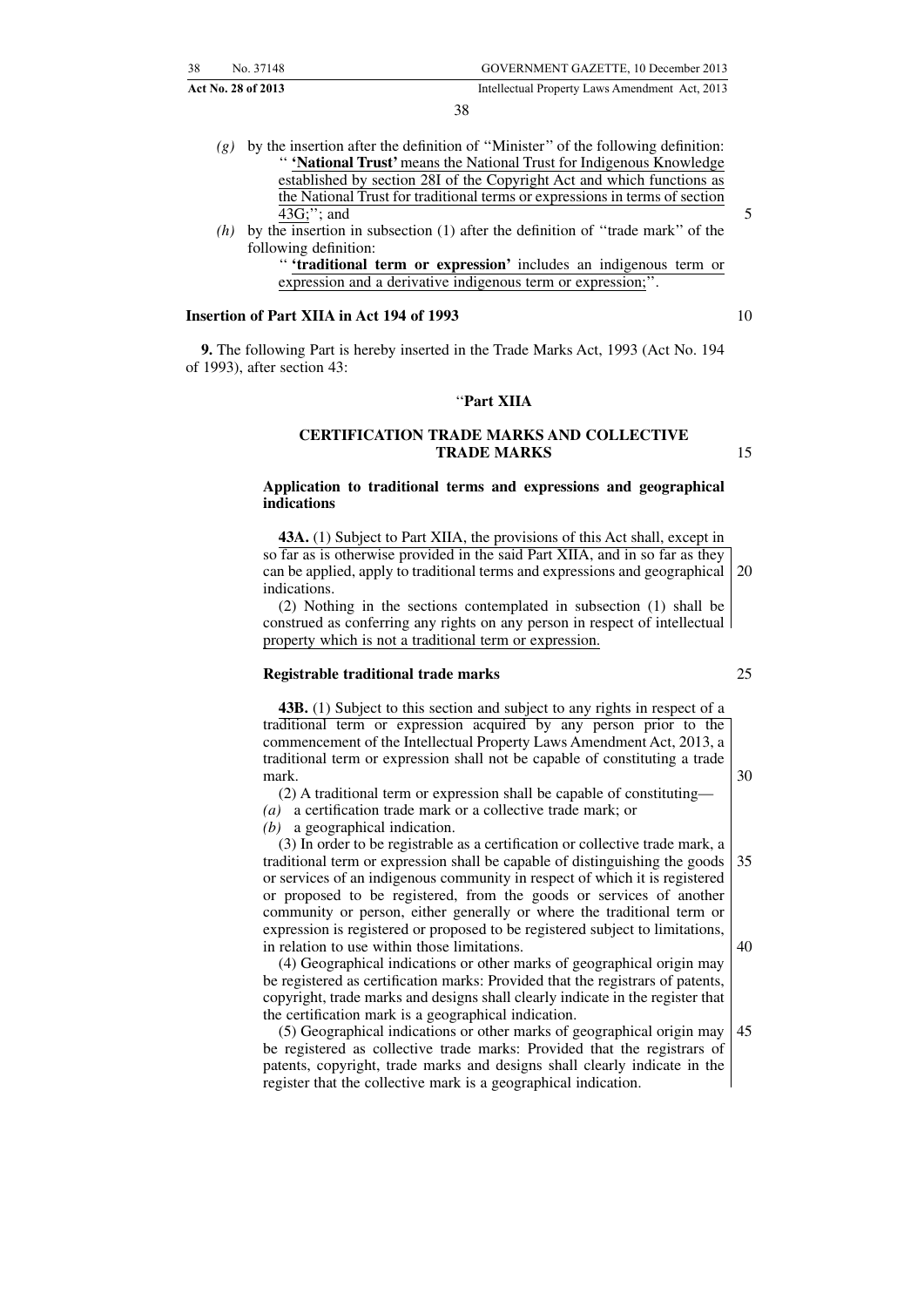(6) No right in respect of a derivative indigenous term or expression or knowledge provided for in the Intellectual Property Laws Amendment Act, 2013, shall be eligible for registration unless—

- *(a)* prior informed consent has been obtained from the relevant authority or indigenous community;
- *(b)* disclosure of the indigenous cultural expressions or knowledge has been made to the Commission; and
- *(c)* a benefit-sharing agreement between the applicant and the relevant authority or indigenous community has been concluded.

(7) If an indigenous community has established a community protocol, the interaction with the indigenous community contemplated in subsection (6) must take such community protocol into account. 10

(8) A traditional term or expression or geographical indication shall only be registrable as per this section if—

- *(a)* the traditional term or expression or geographical indication is a derivative indigenous term or expression or geographical indication and was created on or after the date of commencement of the Intellectual Property Laws Amendment Act, 2013, and the community from which the term or expression, or a substantial part thereof originated, is or was an indigenous community when the term or expression was created; or 15 20
- *(b)* the traditional term or expression or geographical indication was passed down from a previous generation.

# **Unregistrable traditional trade marks**

**43C.** (1) The following traditional terms and expressions and geographical indications shall not be registrable as trade marks, or, if registered, shall, subject to any rights in respect of a traditional term or expression acquired by any person prior to the commencement of the Intellectual Property Laws Amendment Act, 2013, and subject to the provisions of sections 3 and 70, be liable for removal from the register: 25 30

- *(a)* subject to sections 42 and 43, marks that consist exclusively of a sign or an indication which may serve, in trade, to designate the kind, quality, quantity, intended purpose, value, or other characteristics of the goods or services, or mode or time of production of the goods or of rendering of the services; or
- *(b)* subject to section 43B(3), marks that consist exclusively of a traditional term or expression and which in the *bona fide* and established practices of the trade has become indicative of or is generally associated with the goods or services in respect of which the mark is sought to be registered.

# **National Database**

**43D.** (1) The National Database for Indigenous Knowledge contemplated in section 28C of the Copyright Act shall constitute and function as a sub-register within the register of trade marks in respect of traditional terms and expressions and geographical indications for purposes of this Act, in the manner provided for in the said section 28C of the Copyright Act. 45

(2) Traditional terms and expressions or geographical indications—

*(a)* contained in applications referred to the Council and accepted in terms of subsection (14); and

*(b)* contained in applications accepted in terms of sections 42, 43 or 43D, shall be recorded in the database.

(3) For the purposes of this Act, an indigenous community is deemed to be a juristic person.

(4) Any—

- *(a)* natural person who created the traditional terms and expressions or geographical indications;
- *(b)* natural or juristic person authorised to act on behalf of an indigenous community, or on behalf of an individual; or

5

35

40

50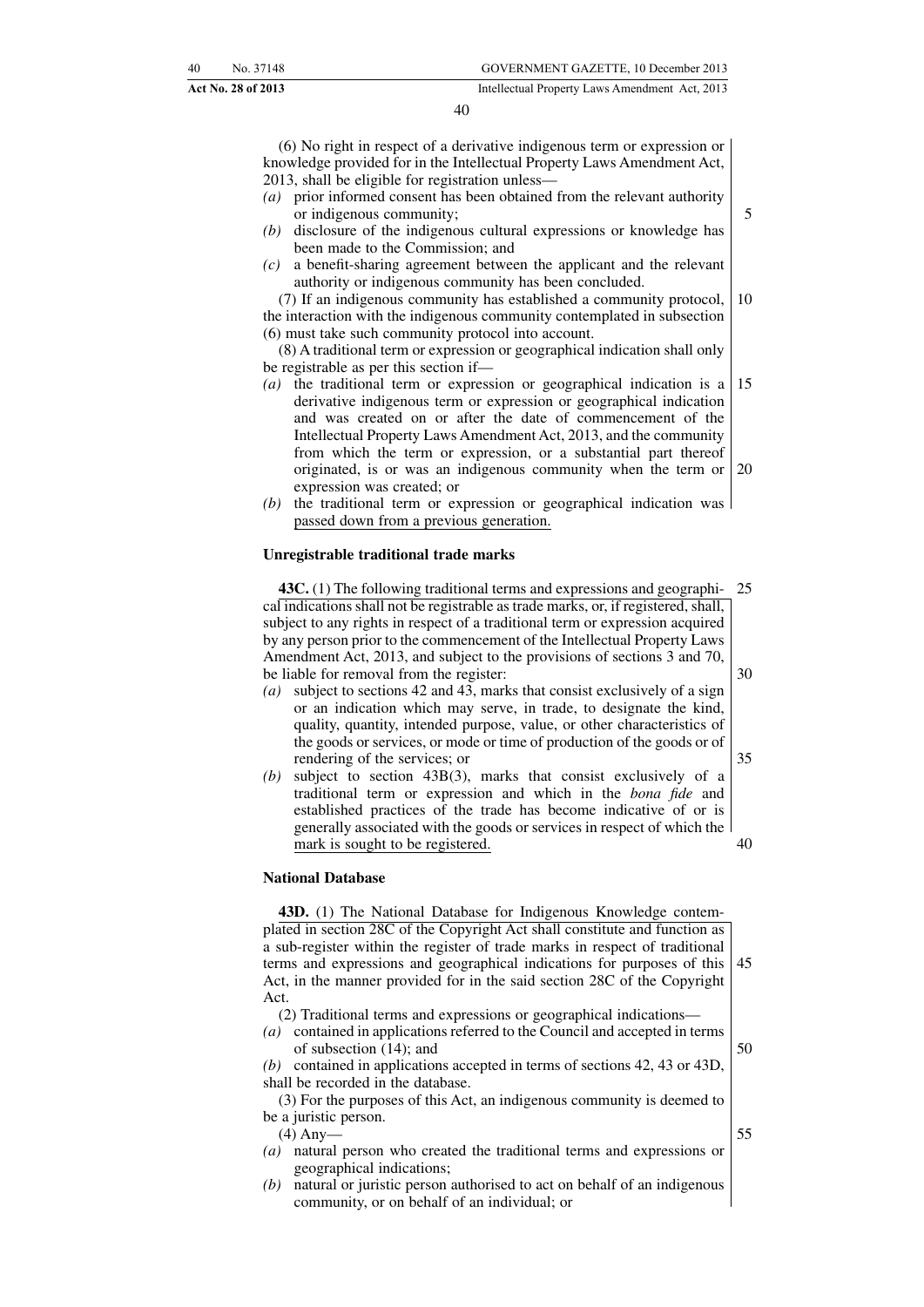5

**Act No. 28 of 2013** Intellectual Property Laws Amendment Act, 2013

*(c)* person appointed by the Minister in the manner prescribed, to act on behalf of an indigenous community which is no longer in existence, may submit to the registrars of patents, copyright, trade marks and designs a request together with the appropriate information as prescribed for a traditional term or expression or geographical indication to be registered in the database, whereupon the provisions of the said section 28C of the Copyright Act shall, with necessary changes, apply. (5) The applicant for registration and the proprietor shall be— *(a)* where— (i) the originator of the traditional term or expression or the geographical indication cannot be determined; (ii) the originator of the traditional term or expression or the geographical indication, is an indigenous community which is no longer in existence; or (iii) the indigenous terms or expressions or geographical indication developed in such a manner that proprietorship cannot be shared amongst indigenous communities, the National Trust; *(b)* in all other instances related to indigenous terms or expressions, a person authorised to act on behalf of the indigenous community or indigenous communities or on behalf of an individual; *(c)* in all other instances related to geographical indications, a person authorised to act on behalf of the indigenous community or indigenous communities or the relevant member of the indigenous community; and *(d)* in all other instances related to derivative traditional terms or expressions, the relevant member of the indigenous community. (6) If the applicant for registration is an indigenous community, the request referred to in subsection (4) shall include a community protocol setting out relevant information about the community, including— *(a)* identification of the indigenous community and its acknowledged structure; *(b)* full details of the appointed representative of the indigenous community in whose name the traditional term or expression or the geographical indication must be registered; *(c)* if the representative is a juristic person, full details of registration of such juristic person; *(d)* the indigenous term or expression or geographical indication that is being registered and the justification for the community claiming rights to it; *(e)* whether such indigenous term or expression or geographical indication is sacred, or should for any other reason, which must be provided, be kept confidential; and *(f)* a written undertaking by the representative of the indigenous community to the effect that he or she will hold the right to the indigenous term or expression or geographical indication on behalf of the indigenous community. (7) The Council must assist the indigenous community to ensure that the community protocol corresponds with the structure of the indigenous community. (8) The community protocol must be kept with the registration of the indigenous term or expression or geographical indication. (9) Section 22(4) shall apply, with necessary changes, in relation to a database for traditional terms or expressions or geographical indications. (10) The Commission may determine which information recorded in the database must be treated confidentially: Provided that if the community protocol indicates that the information is sacred or must be kept in confidence, the Commission must treat the information confidentially. (11) Any person contemplated in subsection (4), or a third party who has an interest in a traditional term or expression or geographical indication may submit to the registrars of patents, copyright, trade marks and designs a request together with the appropriate information as prescribed, for the amendment or removal of a traditional term or expression or geographical indication in the database, whereupon the provisions of section 28C(13) of 10 15 20 25 30 35 40 45 50 55 60

the Copyright Act shall, with necessary changes, apply.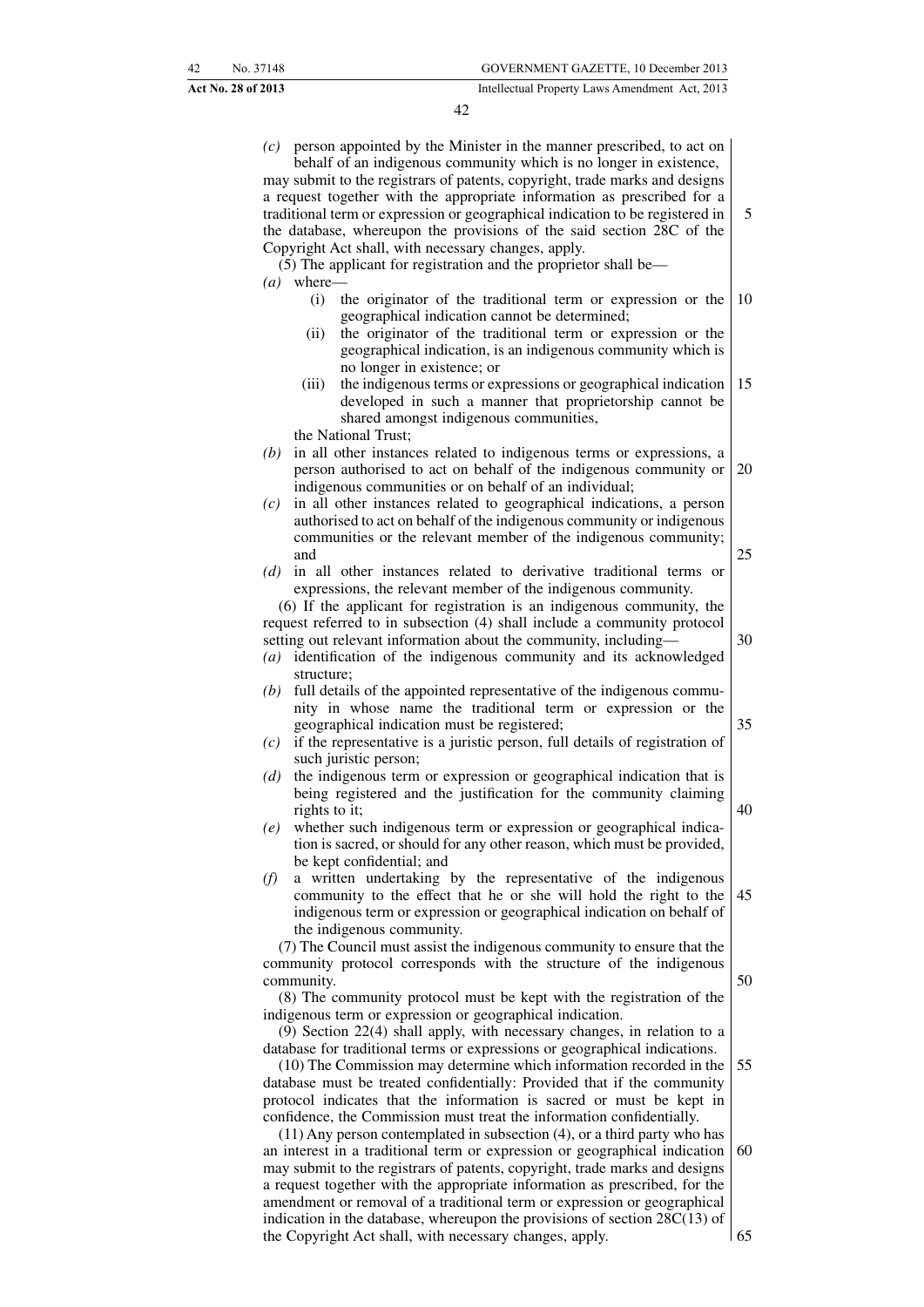(12) If it appears to the registrars of patents, copyright, trade marks and designs that the mark sought to be registered—

- *(a)* consists exclusively of, or an essential part thereof constitutes, a traditional term or expression or geographical indication as contemplated in section 43B; and
- *(b)* is registrable in terms of section 42, 43 or 43B,

the registrars of patents, copyright, trade marks and designs shall accordingly register the mark.

(13) Save for as otherwise provided in this section, parts IV and V specifically shall apply, with necessary changes, in relation to the registration of a traditional term or expression. 10

(14) *(a)* If it appears to the registrars of patents, copyright, trade marks and designs that the mark sought to be registered—

- (i) consists exclusively of, or an essential part thereof constitutes, a traditional term or expression or geographical indication as contemplated in section 43B; and 15
- (ii) is not registrable in terms of section 42, 43 or 43B,

he or she shall provisionally refuse the application and refer the application to the Council for its advice.

- *(b)* The Council shall consider such application and advise the registrars of patents, copyright, trade marks and designs within three months of receipt of the referral whether or not, in its opinion, the mark can be registered. 20
- *(c)* Upon receipt of the advice of the Council, the registrars of patents, copyright, trade marks and designs shall accept or refuse the application. 25

(15) The registrars of patents, copyright, trade marks and designs shall advise an applicant for registration in writing, within a reasonable period from the date of the application, of his or her decision in terms of this section.

(16) In the case of—

- (a) an acceptance in terms of subsections  $(2)$ ,  $(12)$  or  $(14)(c)$ ;
- *(b)* a refusal in terms of subsection (14)*(c)*; or
- *(c)* a provisional refusal or refusal in terms of subsection (14)*(a)*,

the registrars of patents, copyright, trade marks and designs shall, on application by the applicant in the prescribed manner, state in writing the grounds for his or her decision. 35

(17) *(a)* In the case of an acceptance of a traditional term or expression or geographical indication for registration as a certification trade mark or a collective trade mark, the registrars of patents, copyright, trade marks and designs shall notify the Council accordingly and in the prescribed manner. 40

- *(b)* In the case of an acceptance of a geographical indication as—
	- (i) a certification trade mark in terms of section 42; or

(ii) a collective trade mark in terms of section 43,

the registrars of patents, copyright, trade marks and designs shall notify the Director-General of the department responsible for Agriculture in the prescribed manner. 45

(18) Section 27(1)*(a)* and *(b)* does not apply to a traditional term, expression or geographical indication.

# **Term of protection**

50

30

5

**43E.** (1) Save for as otherwise provided in this section, section 37 shall apply, with necessary changes, in relation to the duration and renewal of registration of derivative traditional terms or expressions and geographical indications as set out in section 43B(8)*(a)*.

(2) The duration of registration in the case of indigenous term or expression or geographical indication as set out in section 43B(8)*(b)* shall be in perpetuity. 55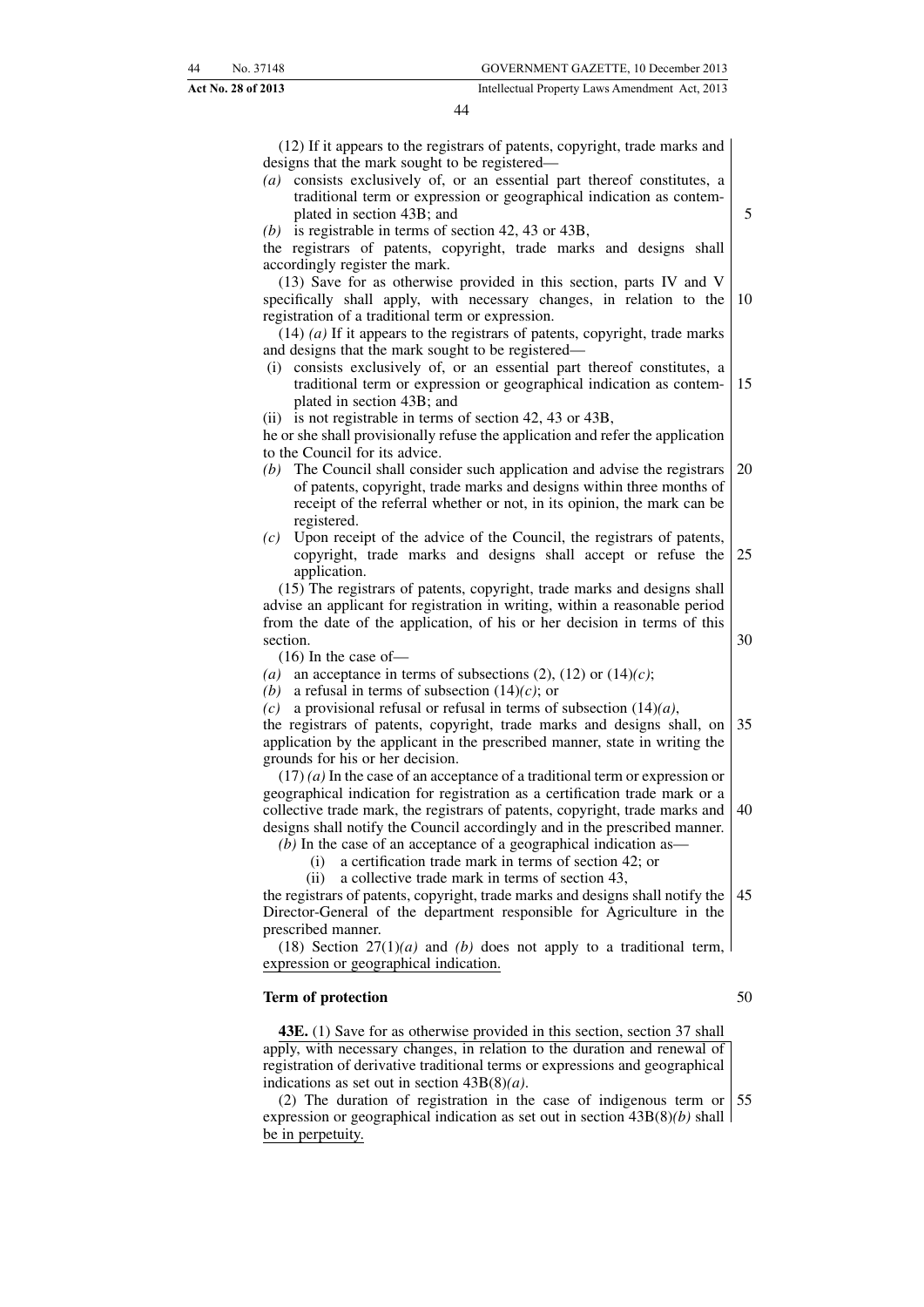#### **Infringement of traditional mark, exceptions, licence fees and benefits**

**43F.** (1) Notwithstanding the provisions of section 34(1), the proprietor of a trade mark in respect of a traditional term or expression shall not be entitled to interfere with or restrain a person referred to in section 35 or a person who commenced using a mark in the course of trade in the manner contemplated in section 34(1) at a date prior to the commencement of the Intellectual Property Laws Amendment Act, 2013, and has continued to make *bona fide* use of such mark: Provided that if any commercial benefit is derived from any such use after the date of registration of the traditional term or expression or geographical indication in terms of section 43D, a licence fee, a benefit, or both such licence fee and benefit, shall be paid by such person to the proprietor as provided for in subsection (4). (2) Any person who has acquired rights as contemplated in subsection (1) 5 10

must comply with section 43B(6)*(b)* and *(c)*, within 12 months after the commencement of the Intellectual Property Laws Amendment Act, 2013: Provided that— 15

- *(a)* the rights of the indigenous community to licence fees or benefits or both such licence fees and benefits shall start on the commencement of the Intellectual Property Laws Amendment Act, 2013; and
- *(b)* save for the obligations contemplated in this subsection and subsection (1), such person shall continue to hold his or her right in the manner he or she has done prior to the commencement of the Intellectual Property Laws Amendment Act, 2013. 20

(3) Any person who intends to acquire rights pertaining to use of the indigenous term or expression or geographical indication after the commencement of the Intellectual Property Laws Amendment Act, 2013, must comply with section 43B(6). 25

(4) The amount or value of the licence fee, benefit, or to both such licence fee and benefit, contemplated in subsection (1) or negotiated for in the benefit sharing agreement contemplated in subsection (3), shall be determined— 30

- *(a)* by agreement between the person who is the user of the mark and the owner of the mark;
- *(b)* by one or more collecting societies representing either or both of these parties; or
- *(c)* in the absence of agreement as contemplated in paragraph *(a)* or *(b)* being reached, the amount or value of the licence fee, benefit, or both such licence fee and benefit, by—
	- (i) an institution accredited by the Commission as contemplated in section 43I(1); or
	- (ii) arbitration in terms of the Arbitration Act, 1965 (Act No. 42 of 1965):

Provided that if the persons referred to in subsection (4)*(a)* or *(b)* cannot agree on which referral to follow in terms of this subsection within a reasonable period, any of the persons may refer these disputes for resolution in terms of section 43I.

(5) Agreements concluded in terms of subsections (2), (3) or (4)*(a)* or *(b)* must be submitted to the Council, who shall—

- *(a)* scrutinise the agreement for compliance with intellectual property laws, including this Act and the community protocol; and
- *(b)* where any clause within the contract is regarded as not being to the benefit of the indigenous community or member of the indigenous community concerned, require renegotiation of said clause and provide the necessary advice.
- (6) The owner of a certification or collective trade mark in a derivative indigenous term or expression or geographical indication shall pay a licence fee or benefit, agreed to as set out in this section, to the owner or owners of certification or collective trade marks in the indigenous term or 55

45

50

35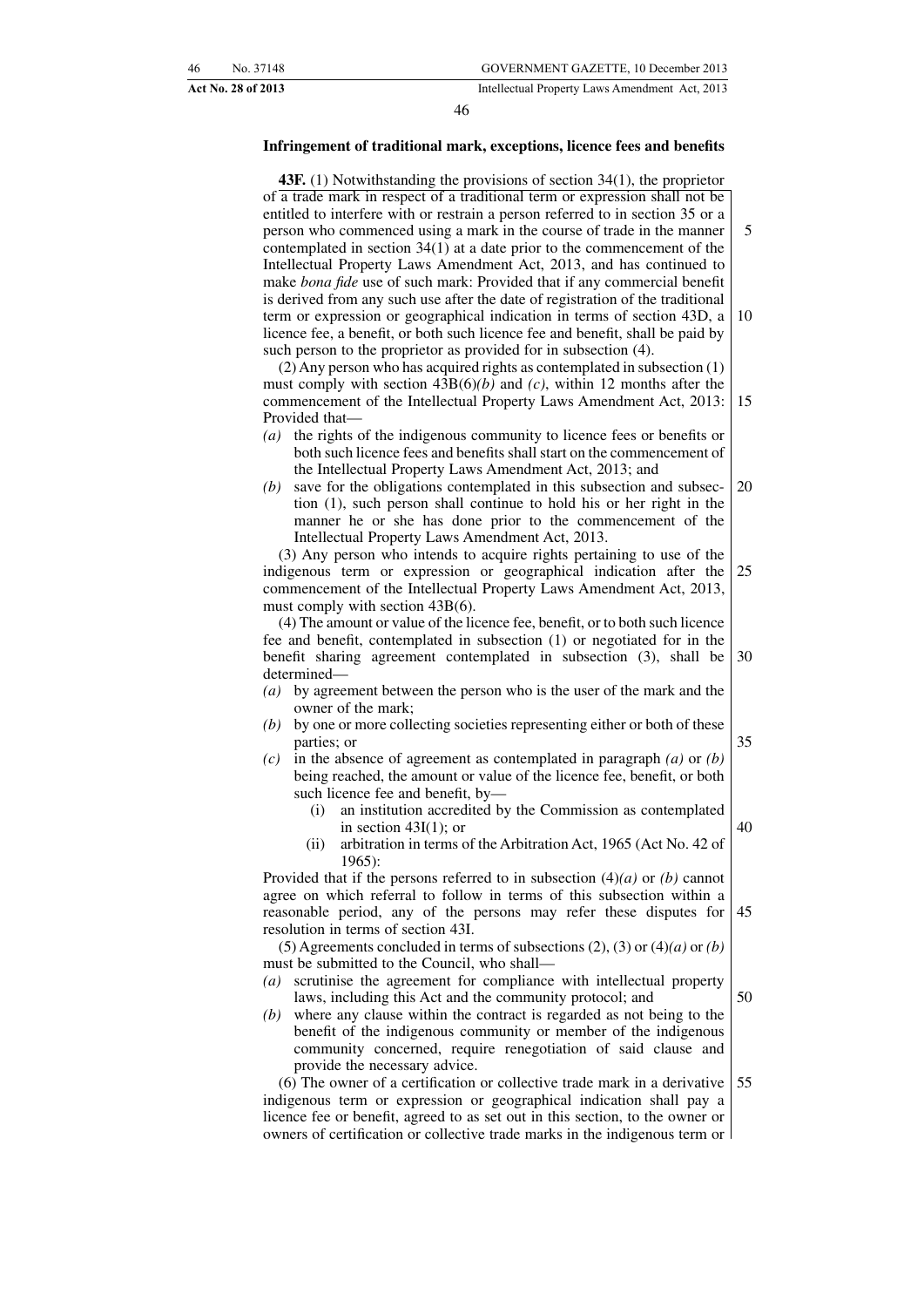expression or geographical indication from which the derivative indigenous term or expression or geographical indication was derived.

(7) Any person deriving commercial benefit from the use of a traditional term or expression or geographical indication, which commercial benefit is less than the prescribed value shall be excluded from the requirements of sections  $43B(6)$ ,  $43F(2)$  and (3) and from the requirement to pay licence fees and benefits as contemplated in section 43F(1).

(8) A traditional term or expression or geographical indication may be used without obtaining prior consent of the trade mark proprietor, if it is for the purpose of—

- *(a)* private study or private use;
- *(b)* professional criticism or review;
- *(c)* reporting on current events;
- *(d)* education;
- *(e)* scientific research;
- *(f)* legal proceedings; or
- *(g)* the making of recordings and other reproductions of indigenous cultural expressions or knowledge for purposes of their inclusion in an archive, inventory, dissemination for non-commercial cultural heritage safeguarding purposes and incidental uses: Provided that only such portions as is reasonably required for such use are made and that the trade mark owner's name is acknowledged. 20

# **National Trust and Fund for Indigenous Knowledge**

**43G.** (1) The National Trust and the Fund, as the case may be, shall constitute and function as a National Trust and Fund in respect of traditional terms and expressions and geographical indications for purposes of this Act, and the provisions of section 28I of the Copyright Act shall, with necessary changes, apply. 25

(2) All monies payable in respect of the use of an indigenous term or expression or geographical indication registered under this Act and owned 30 by the National Trust shall be paid into the Fund contemplated in subsection (1) and shall be applied for the benefit of indigenous communities in the manner prescribed in section 28I of the Copyright Act.

# **Assignment and licences**

**43H.** (1) Save for—

| (a) assignment of an indigenous term or expression or geographical                   |    |  |
|--------------------------------------------------------------------------------------|----|--|
| indication to a collecting society, or                                               |    |  |
| $(b)$ transfer to a duly appointed representative of the community,                  |    |  |
| the certification or collective trade marks in an indigenous term or                 |    |  |
| expression or geographical indication shall not be transmissible by $ 40\rangle$     |    |  |
| assignment, testamentary disposition or operation of law, but the doing of           |    |  |
| any act may be licensed.                                                             |    |  |
| (2) Should the certification or collective trade mark referred to in                 |    |  |
| subsection (1) vest in a representative of an indigenous community, the              |    |  |
| indigenous community may—                                                            | 45 |  |
| $(a)$ upon the death or liquidation of the said representative, as the case          |    |  |
| may be; or                                                                           |    |  |
| $(b)$ prior to the death or liquidation of the said representative,                  |    |  |
| by agreement as set out in the community protocol, transfer such                     |    |  |
| certification or collective trade mark to a person, as the indigenous                | 50 |  |
| community may decide.                                                                |    |  |
| (3) Should the certification or collective trade mark referred to in                 |    |  |
| subsection (1), vest in a representative of an indigenous community, such            |    |  |
| certification or collective trade mark shall automatically upon the death of         |    |  |
| the last living member of such indigenous community transfer to the $\frac{155}{15}$ |    |  |

National Trust.

10

5

15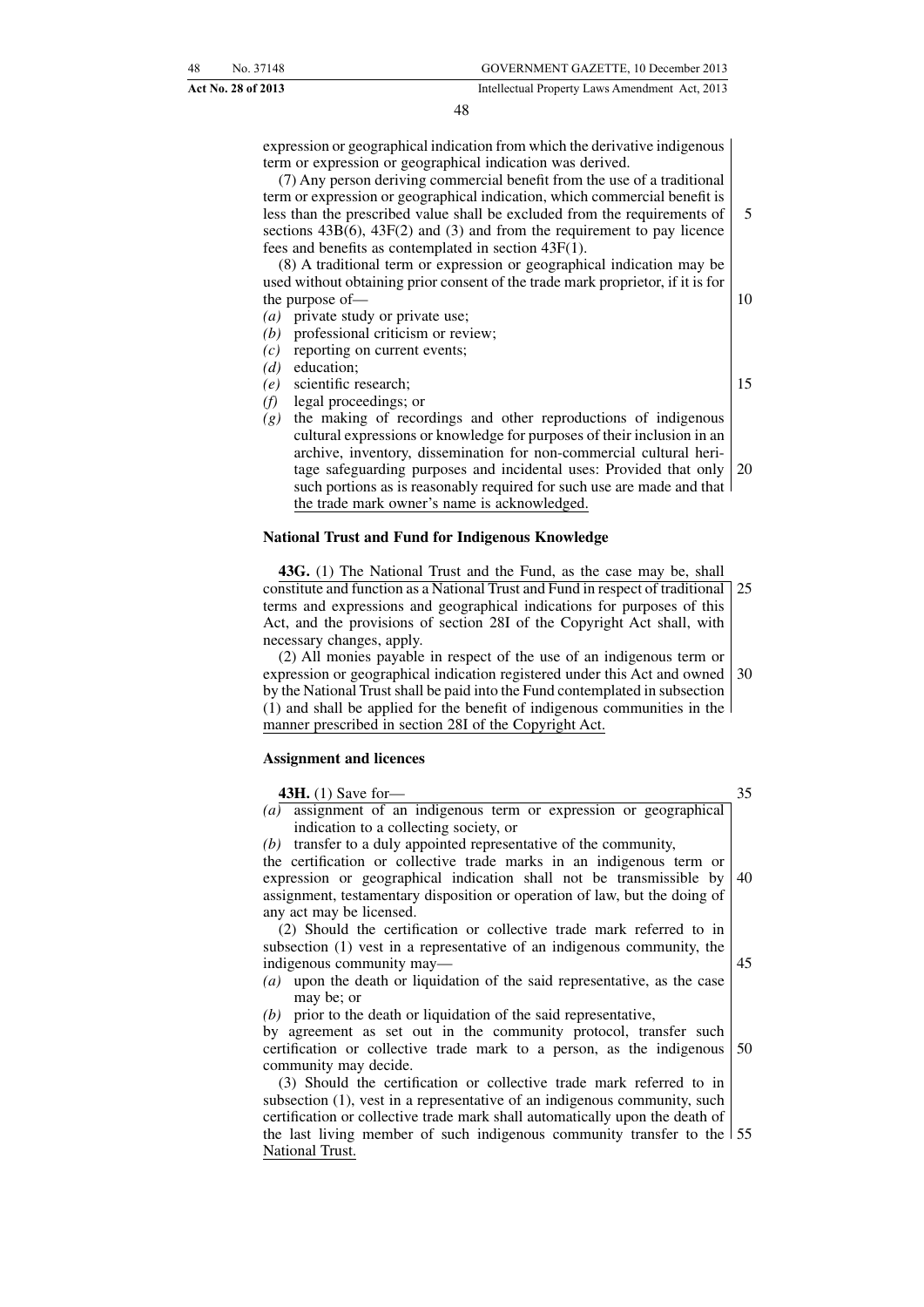5

10

15

50

# **Disputes**

**43I.** (1) The Commission must accredit certain institutions which have the necessary capacity, to adjudicate any dispute arising from the application of the Intellectual Property Laws Amendment Act, 2013.

(2) Any dispute arising from the application of the Intellectual Property Laws Amendment Act, 2013, must first be instituted in an institution accredited as contemplated in subsection (1).

(3) No person appearing in proceedings before an institution contemplated in subsection (1) shall have the right to legal representation unless— *(a)* the adjudicator and all other parties consent; or

- *(b)* the adjudicator, after considering—
	- (i) the nature of the questions of law raised by the dispute;
	- (ii) the relative complexity and importance of the dispute; and
	- (iii) the comparative ability of the parties to represent themselves in the adjudication,

concludes that it would be unreasonable to expect a party to deal with the adjudication without legal representation.

(4) Any adjudication must take into account existing customary dispute resolution mechanisms.

(5) The decision of the institution referred to in subsection (1) may be served, executed and enforced as if it was an order of the High Court. 20

(6) Any party to proceedings before an institution referred to in subsection (1) may appeal to a court of law against any decision of such institution, and the appeal must be noted and dealt with in the manner prescribed by law for appeals against a civil order or decision of a single judge. 25

(7) The Minister shall prescribe the fees, processes and formalities relating to the institution and adjudication of a dispute.

# **National Council**

**43J.** The Council must advise the registrars of patents, copyright, trade 30 marks and designs on the registration of traditional terms and expressions under this Act.

#### **Compliance with international agreements**

**43K.** (1) The Minister may by notice in the *Gazette* provide that any provision of this Act specified in such notice shall in the case of any country so specified apply so that— *(a)* a community recognised in the specified country as an indigenous community shall be deemed to be an indigenous community as defined in this Act; and *(b)* traditional terms and expressions and geographical indications recognised in the specified country as traditional terms and expressions and geographical indications shall be deemed to be traditional terms and expressions and geographical indications as defined in this Act. (2) The Minister may in the notice in subsection (1) make the provisions of this Act applicable, in respect of a country listed in the notice— *(a)* to its citizens or subjects; *(b)* to persons who at material times are domiciled or resident in the listed country and who are members of an indigenous community in that country; and *(c)* to juristic persons incorporated under the laws of the specified country and representing indigenous communities of that country. (3) The notice referred to in subsection (1) may— *(a)* include exceptions or modifications to the application of the Act in respect of a specified country; *(b)* provide for general application of the Act; or *(c)* limit application of the Act to such types of traditional terms and expressions and geographical indications as may be specified. 35 40 45 50 55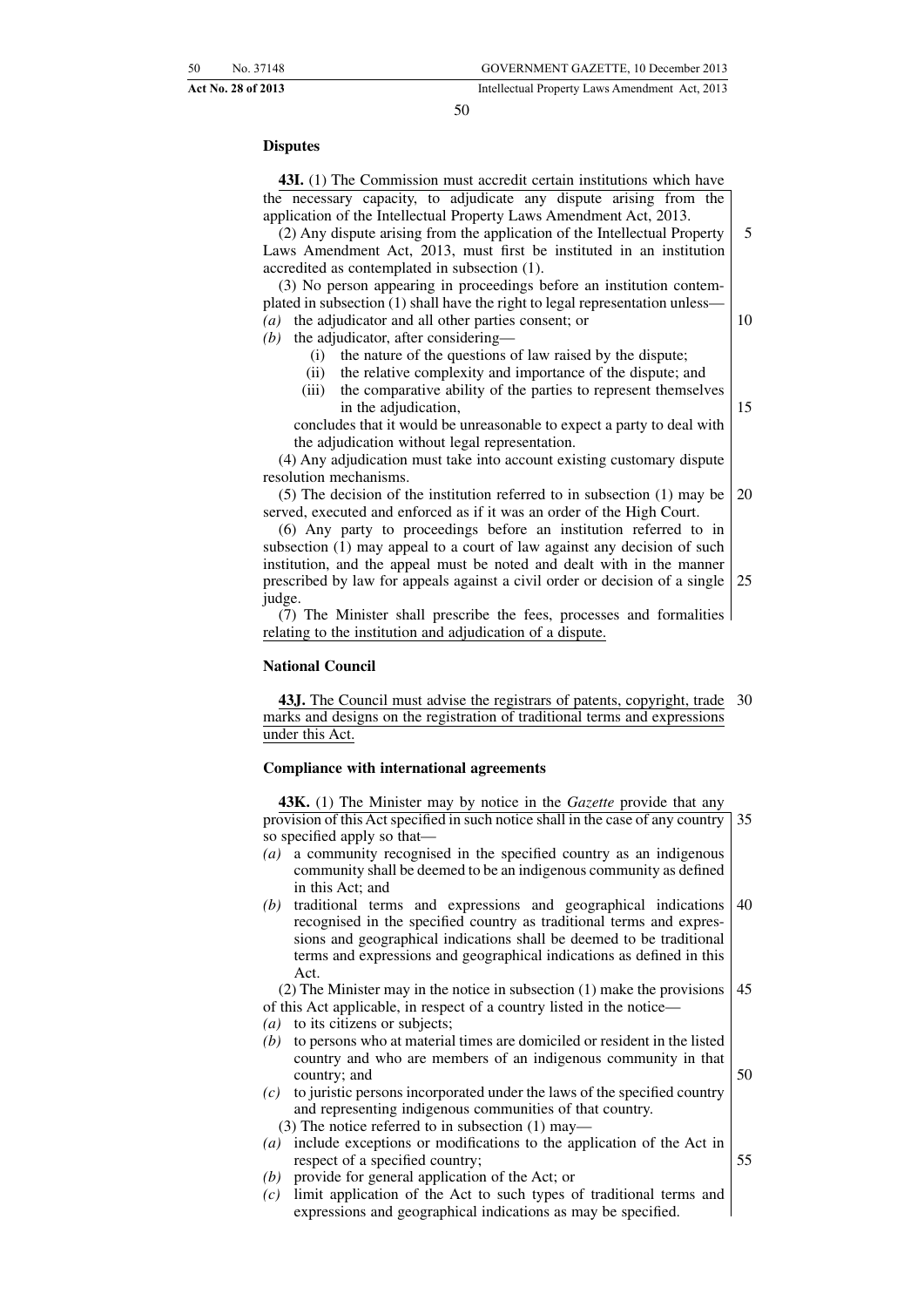52

(4) No notice shall be issued under this section in respect of any country which is not a party to a convention relating to trade marks to which the Republic is also a party, unless the Minister is satisfied that, in respect of the class of traditional terms and expressions and geographical indications to which the notice relates, provision has been or will be made under the laws of that country whereby adequate protection will be given to owners of traditional trade marks under this Act.

(5) Section 35 shall, with the necessary changes required by the context, apply in respect of traditional terms or expressions.''.

# **Amendment of section 69 of Act 194 of 1993**

**10.** Section 69 of the Trade Marks Act, 1993 (Act No. 194 of 1993), is hereby amended by the addition after subsection (3) of the following subsections:

''(4) The Minister may make regulations providing for the fees, processes and formalities related to the submission and adjudication of a dispute set out in section 43I.

(5) The Minister may make regulations in consultation with the Minister of Finance, providing for the establishment, composition, funding and functions of collecting societies contemplated in section 43F, and any other matter that it may be necessary or expedient to regulate for the proper functioning of such societies.

(6) The Minister may make regulations providing for the appointment of a person to act on behalf of an indigenous community which is no longer in existence. 20

(7) The Minister may prescribe the value of a commercial benefit contemplated in section 43F(7).

(8) The Minister may issue guidelines on any aspect of the Intellectual Property Laws Amendment Act, 2013, including— 25

- *(a)* protection of traditional terms and expressions and geographical indications;
- *(b)* examples and other measures to identify traditional terms and expressions and geographical indications;
- *(c)* the database, in so far as it relates to traditional terms and expressions and geographical indications; 30
- *(d)* the National Trust and Fund, in so far as it relates to traditional terms and expressions and geographical indications;
- *(e)* the Council, in so far as it relates to traditional terms and expressions and geographical indications; and 35
- *(f)* the dispute process as set out in section 43I.''.

# **Amendment of section 1 of Act 195 of 1993, as amended by section 69 of Act 38 of 1997**

**11.** Section 1 of the Designs Act, 1993 (Act No. 195 of 1993), is hereby amended—

*(a)* by the insertion in subsection (1) after the definition of ''cessionary'' of the 40 following definitions:

'' **'collecting society'** means a collecting society created by the Copy-

right Act, this Act, or by agreement and which amongst others—

- *(a)* manages matters related to rights in designs;
	- *(b)* negotiates for and collects royalties and benefits on behalf of its members; and 45
	- *(c)* distributes royalties and benefits to design owners;

**'community protocol'** means a protocol developed by an indigenous community that describes the structure of the indigenous community and its claims to indigenous cultural expressions or knowledge and indigenous designs, and provides procedures for prospective users of such indigenous cultural expressions or knowledge or indigenous designs, to 50

15

10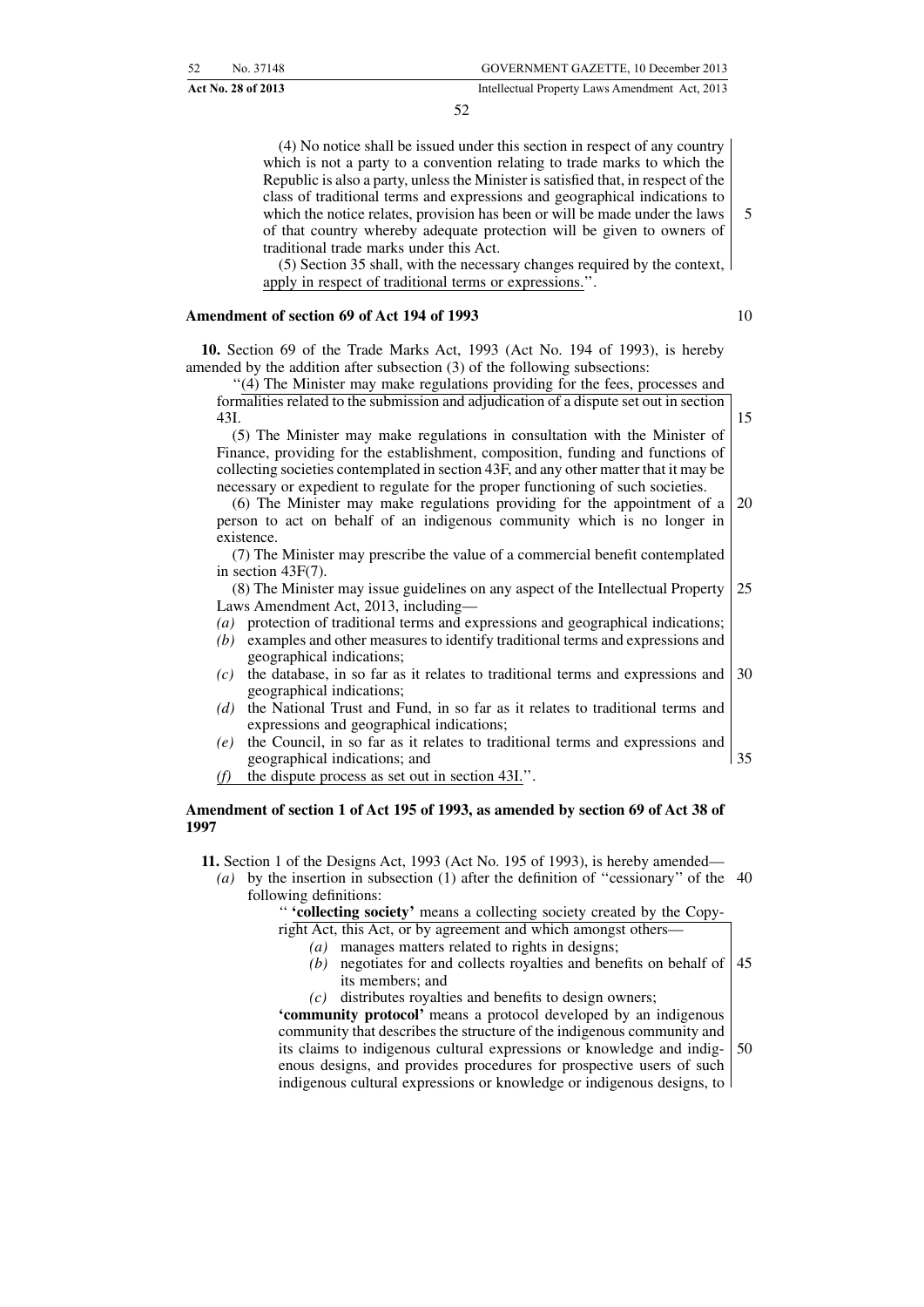seek the community's prior informed consent, negotiate mutually agreed terms and benefit-sharing agreements;'';

*(b)* by the insertion in subsection (1) after the definition of ''convention country'' of the following definitions:

'' **'Copyright Act'** means the Copyright Act, 1978 (Act No. 98 of 1978); **'Council'** means the National Council for Indigenous Knowledge as defined in section 1 of the Copyright Act;''; 5

*(c)* by the insertion in subsection (1) after the definition of ''court'' of the following definition:

'' **'database'** means the relevant section of the National Database for 10 Indigenous Knowledge as defined in section 1 of the Copyright Act;'';

*(d)* by the insertion in subsection (1) after the definition of ''date of application'' of the following definition:

> '' **'derivative indigenous design'** means any aesthetic or functional design forming the subject of this Act, applied to any form of indigenous design recognised by an indigenous community as having an indigenous or traditional origin, and a substantial part of which was derived from indigenous cultural expressions or knowledge irrespective of whether such derivative indigenous design was derived before or after the commencement of the Intellectual Property Laws Amendment Act, 2013: Provided that— 15 20

- *(a)* an aesthethic derivative indigenous design shall be registered as ''TA'' and refers to a derivative indigenous design applied to an indigenous design for the pattern or the shape or the configuration or the ornamentation thereof, or for two or more of those purposes, and by whatever means it is applied, having features which appeal to and are judged solely by the eye, irrespective of the aesthetic quality thereof; and 25
- *(b)* a functional derivative indigenous design shall be registered as ''TF'' and refers to a derivative indigenous design applied to an indigenous design for the pattern or the shape or the configuration thereof, or for two or more of those purposes, and by whatever means it is applied, having features which are necessitated by the function which the indigenous design to which the derivative indigenous design is applied, is to  $|35$ perform;''; 30
- *(e)* by the substitution for the definition of ''design'' of the following definition: '' **'design'** means an aesthetic design **[or]**, a functional design or a traditional design;'';
- (f) by the insertion in subsection (1) after the definition of "functional design" of  $\,$  40 the following definitions:

'' **'Fund'** means the National Trust Fund for Indigenous Knowledge as defined in section 1 of the Copyright Act;

**'indigenous community'** means any recognisable community of people originated in or historically settled in a geographic area or areas located within the borders of the Republic, as such borders existed at the date of commencement of the Intellectual Property Laws Amendment Act, 2013, characterised by social, cultural and economic conditions which distinguish them from other sections of the national community, and who identify themselves and are recognised by other groups as a distinct collective; 45 50

**'indigenous cultural expressions or knowledge'** means any form, tangible or intangible, or a combination thereof, in which traditional culture and knowledge are embodied, passed on between generations, tangible or intangible forms of creativity of indigenous communities, including, but not limited to—

- *(a)* phonetic or verbal expressions, such as stories, epics, legends, poetry, riddles and other narratives, words, signs, names and symbols;
- *(b)* musical or sound expressions, such as songs, rhythms and instrumental music, the sounds which are the expression of rituals; 60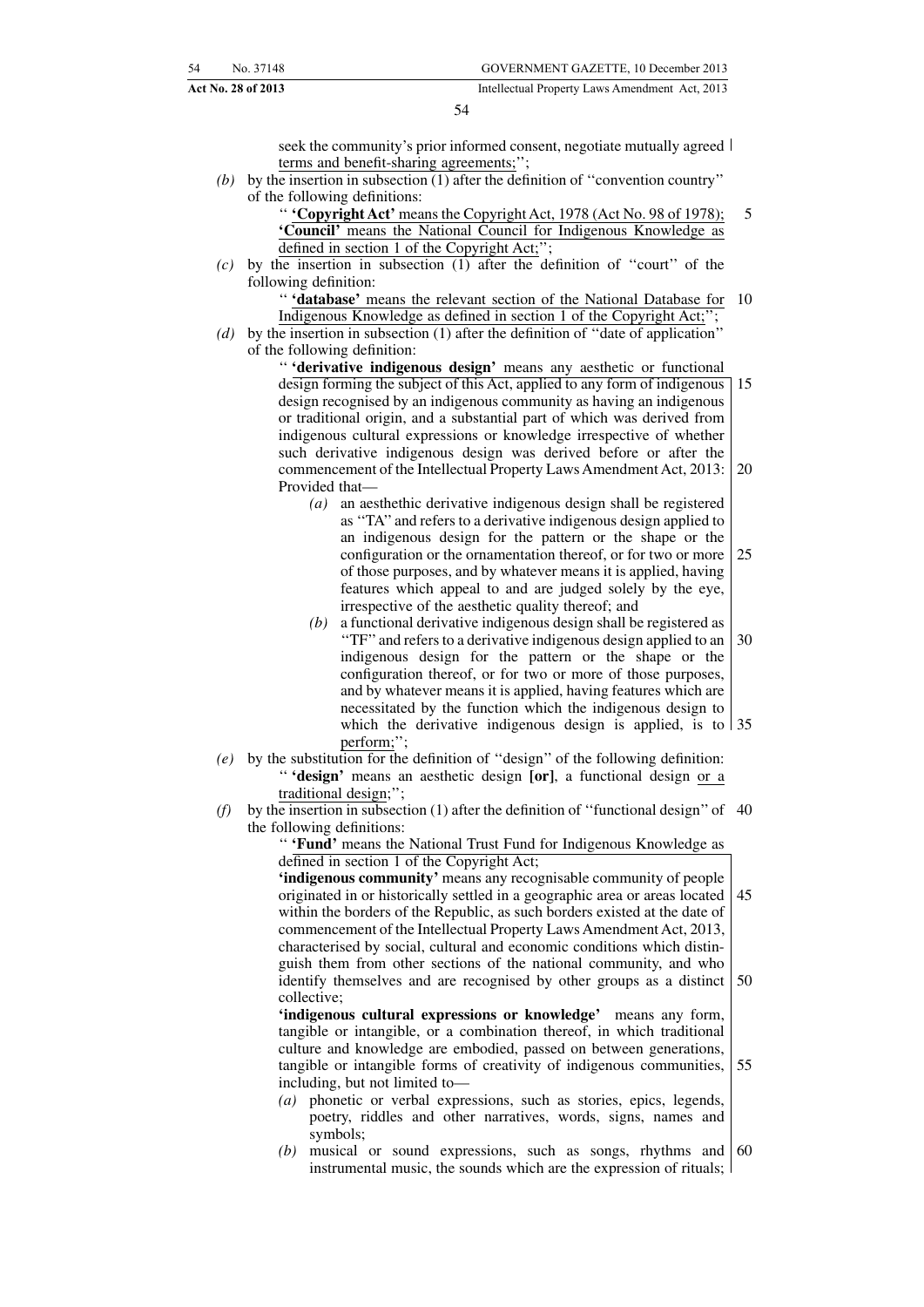- *(c)* expressions by action, such as dances, plays, ceremonies, rituals, expressions of spirituality or religion, sports, traditional games, puppet performances, and other performances, whether fixed or unfixed; and
- *(d)* tangible expressions, such as material expressions of art, handicrafts, architecture, or tangible spiritual forms, and expressions of sacred places; 5

**'indigenous design'** means an aesthetic or functional design with an indigenous or traditional origin and a traditional character, including indigenous cultural expressions or knowledge which was created by persons who are or were members, currently or historically, of an indigenous community and which design is regarded as part of the heritage of the community: Provided that— 10

- *(a)* an aesthethic indigenous design shall be registered as ''TA'' and refers to an indigenous design applied to an article for the pattern or the shape or the configuration or the ornamentation thereof, or for two or more of those purposes, and by whatever means it is applied, having features which appeal to and are judged solely by the eye, irrespective of the aesthetic quality thereof; and 15 20
- *(b)* a functional indigenous design shall be registered as ''TF'' and refers to an indigenous design applied to an article for the pattern or the shape or the configuration thereof, or for two or more of those purposes, and by whatever means it is applied, having features which are necessitated by the function which the article to which the indigenous design is applied, is to perform;''; 25
- *(g)* by the insertion after the definition of ''Minister'' of the following definition: '' **'National Trust'** means the National Trust for Indigenous Knowledge established by section 28I of the Copyright Act and which functions as the National Trust for traditional designs in terms of section 53G;''; 30
- *(h)* by the addition in the definition of ''proprietor'' after paragraph *(d)* of the following paragraphs:

''*(e)* where the design is a traditional design and—

- (i) the author of the design cannot be determined; 35
- (ii) the author of the design is an indigenous community which is no longer in existence; or
- (iii) the design cannot be shared between the indigenous communities claiming authorship for whatsoever reason, the National Trust; or
- *(f)* where the design is a traditional design, the member of the indigenous community who authored the design, or where the design was developed by the indigenous community as a whole, or by a large portion thereof, or is an indigenous design, the indigenous community or a person authorised to act on its behalf;''; and
- *(i)* by the insertion in subsection (1) after the definition of ''this Act'' of the following definition:

'' **'traditional design'** includes an indigenous design and a derivative indigenous design;''.

# **Insertion of sections 53A, 53B, 53C, 53D, 53E, 53F, 53G, 53H, 53I, 53J, 53K and** 50**53L in Act 195 of 1993**

**12.** The following sections are hereby inserted in the Designs Act, 1993 (Act No. 195 of 1993), after section 53:

40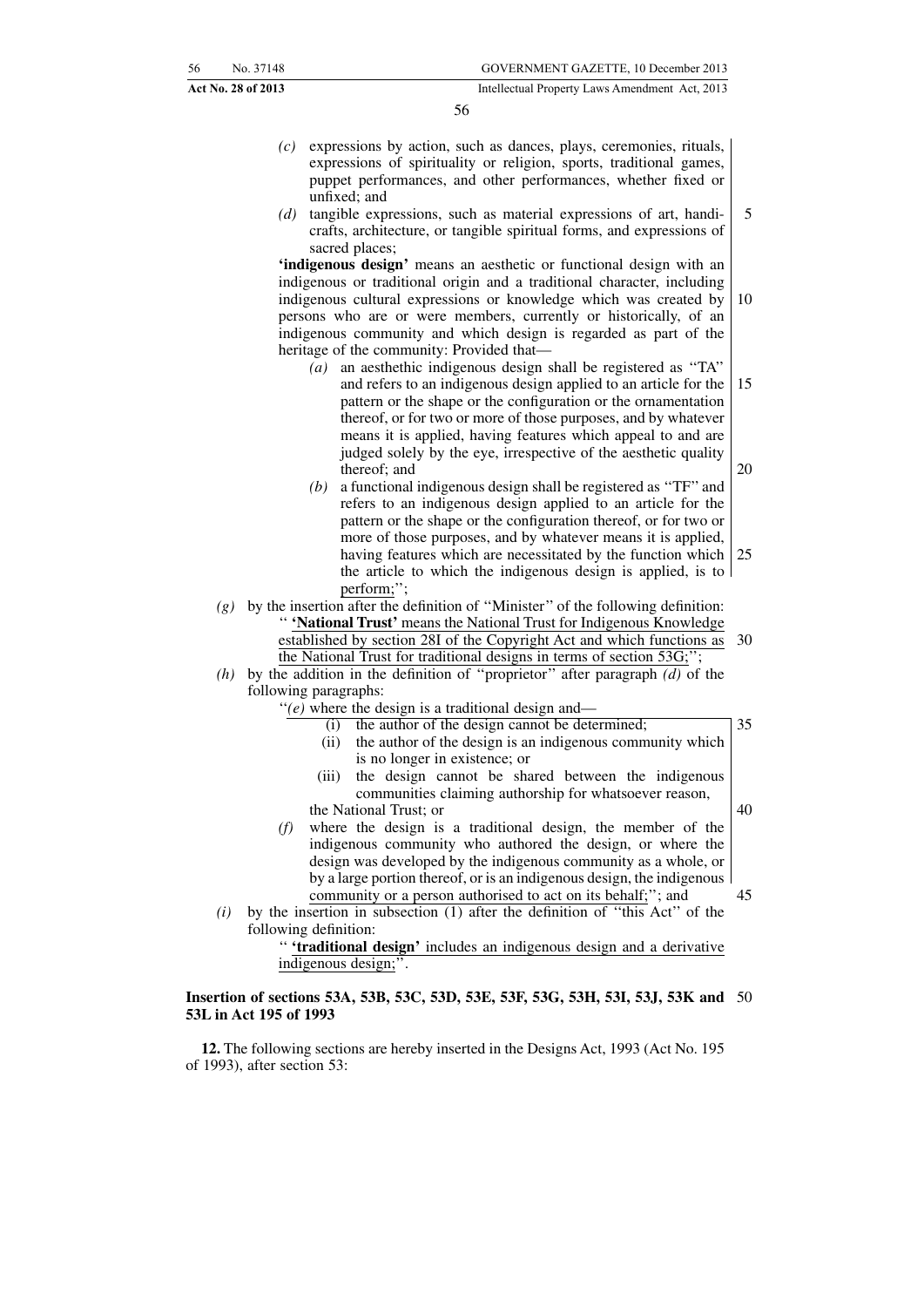58

# ''**Application to traditional designs**

**53A.** (1) Subject to this section, sections 53B, 53C, 53D, 53E, 53F, 53G, 53H, 53I, 53J, 53K and 53L, the provisions of this Act shall, except in so far as is otherwise provided in the said sections, and in so far as they can be applied, apply to traditional designs.

(2) The provisions of section  $2(1)$  shall not apply in respect of indigenous designs.

(3) The provisions of this Act shall apply in respect of all traditional designs, whether created before or after the date of commencement of the Intellectual Property Laws Amendment Act, 2013.

(4) Nothing in the sections contemplated in subsection (1) shall be construed as conferring any rights on any person in respect of intellectual property which is not a traditional design.

#### **Traditional designs eligible for registration**

**53B.** (1) The author of a derivative indigenous design which is— *(a)* new; and 15

*(b)* has features which are based on or derived from an indigenous design of an indigenous community,

may, in the prescribed manner and on payment of the prescribed fee, apply for registration of such derivative indigenous design.

(2) A derivative indigenous design shall be deemed to be new if it is different from or does not form part of the state of the art immediately before—

*(a)* the date of application for registration thereof; or

*(b)* the release date thereof,

whichever is the earlier: Provided that in the case of the release date being a date after the date of commencement of the Intellectual Property Laws Amendment Act, 2013, the application for the registration of the design is lodged within two years of such release date.

(3) No right in a derivative indigenous design provided for in the Intellectual Property Laws Amendment Act, 2013, shall vest or be eligible for registration unless— 30

- *(a)* prior informed consent has been obtained from the relevant authority or indigenous community;
- *(b)* disclosure of the indigenous cultural expressions or knowledge has been made to the Commission; and 35
- *(c)* a benefit-sharing agreement between the applicant and the relevant authority or indigenous community has been concluded.

(4) If an indigenous community has established a community protocol, the interaction with the indigenous community contemplated in subsection (3) must take such protocol into account. 40

(5) An indigenous community may in the prescribed manner and on payment of the prescribed fee, apply for registration of an indigenous design.

# **National Database**

**53C.** (1) The National Database of Indigenous Knowledge contemplated in section 28C of the Copyright Act shall constitute and function as a sub-register within the register of designs for purposes of this Act, in the manner provided for in the said section 28C of the Copyright Act.

(2) The registrars of patents, copyright, trade marks and designs shall open a Part T in the register which shall relate to traditional designs. 50

(3) Traditional designs contained in applications referred to the Council by the registrars of patents, copyright, trade marks and designs in terms of subsection (15) and traditional designs registered in terms of subsection (12) or  $(17)(a)$ , shall be recorded in the database.

45

55

10

5

20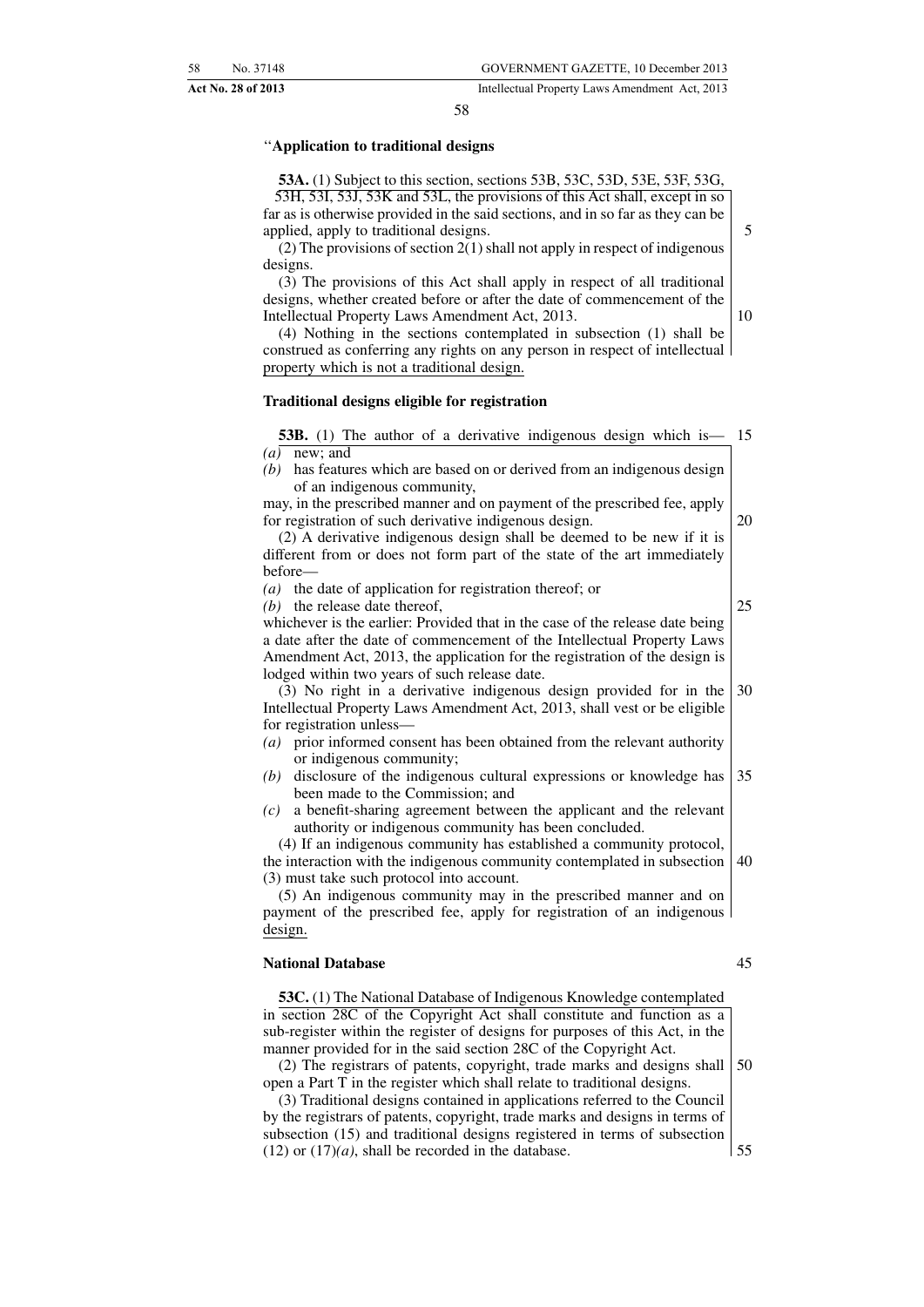60

(4) For the purposes of this Act, an indigenous community is deemed to be a juristic person.

(5) Any—

*(a)* person who created the derivative indigenous design;

- *(b)* person authorised to act on behalf of an indigenous community, or on behalf of an individual, or 5
- *(c)* person appointed by the Minister in the manner prescribed, to act on behalf of an indigenous community which is no longer in existence;

may submit to the registrars of patents, copyright, trade marks and designs a request together with the appropriate information for a traditional design to be registered in the database, whereupon the provisions of the said section 28C of the Copyright Act shall, with necessary changes, apply. 10

(6) If the applicant for registration is an indigenous community, the request referred to in subsection (5) shall include a community protocol setting out relevant information about the indigenous community, including—

- *(a)* identification of the indigenous community and its acknowledged structure;
- *(b)* full details of the appointed representative of the indigenous community in whose name the indigenous design must be registered;
- *(c)* if the representative is a juristic person, full details of registration of such juristic person;
- *(d)* the indigenous design that is being registered and the justification for the community claiming rights to it;
- *(e)* whether such indigenous design is sacred, or should for any other reason, which must be provided, be kept confidential; and 25
- *(f)* a written undertaking by the representative of the indigenous community to the effect that he or she will hold the right to the indigenous design on behalf of the indigenous community.

(7) The Council must assist the indigenous community to ensure that the community protocol corresponds with the structure of the indigenous community. 30

(8) The community protocol must be kept with the registration of the indigenous design.

(9) An indigenous community may register an indigenous design: Provided that where the indigenous community— 35

- *(a)* registers an indigenous design within 36 months from the commencement of the Intellectual Property Laws Amendment Act, 2013, or such longer period as the Minister may prescribe, such indigenous community shall enjoy the right to royalties and benefits conferred by the Intellectual Property Laws Amendment Act, 2013, from the date of its commencement; or 40
- *(b)* registers an indigenous design after the period contemplated in subsection *(a)*, such indigenous community shall enjoy the right to royalties and benefits conferred by the Intellectual Property Laws Amendment Act, 2013, from the date of registration. 45

(10) The Commission may determine that certain information recorded in the database must be treated confidentially: Provided that if the community protocol indicates that the information is sacred or must be kept in confidence, the Commission must treat the information confidentially.

(11) Any person contemplated in subsection (5), or a third party who has an interest in a traditional design may submit to the registrars of patents, copyright, trade marks and designs a request together with the appropriate information as prescribed for the amendment or removal of a traditional design in the database, whereupon the provisions of section  $28C(17)$  of the Copyright Act shall, with necessary changes, apply. 55

(12) The registrars of patents, copyright, trade marks and designs shall examine any application for the registration of a traditional design received in terms of this section and, if it complies with the requirements of this Act, register such design in Part T of the database which contains registrations with regard to traditional designs as "TA", if it is an indigenous design or 60

50

20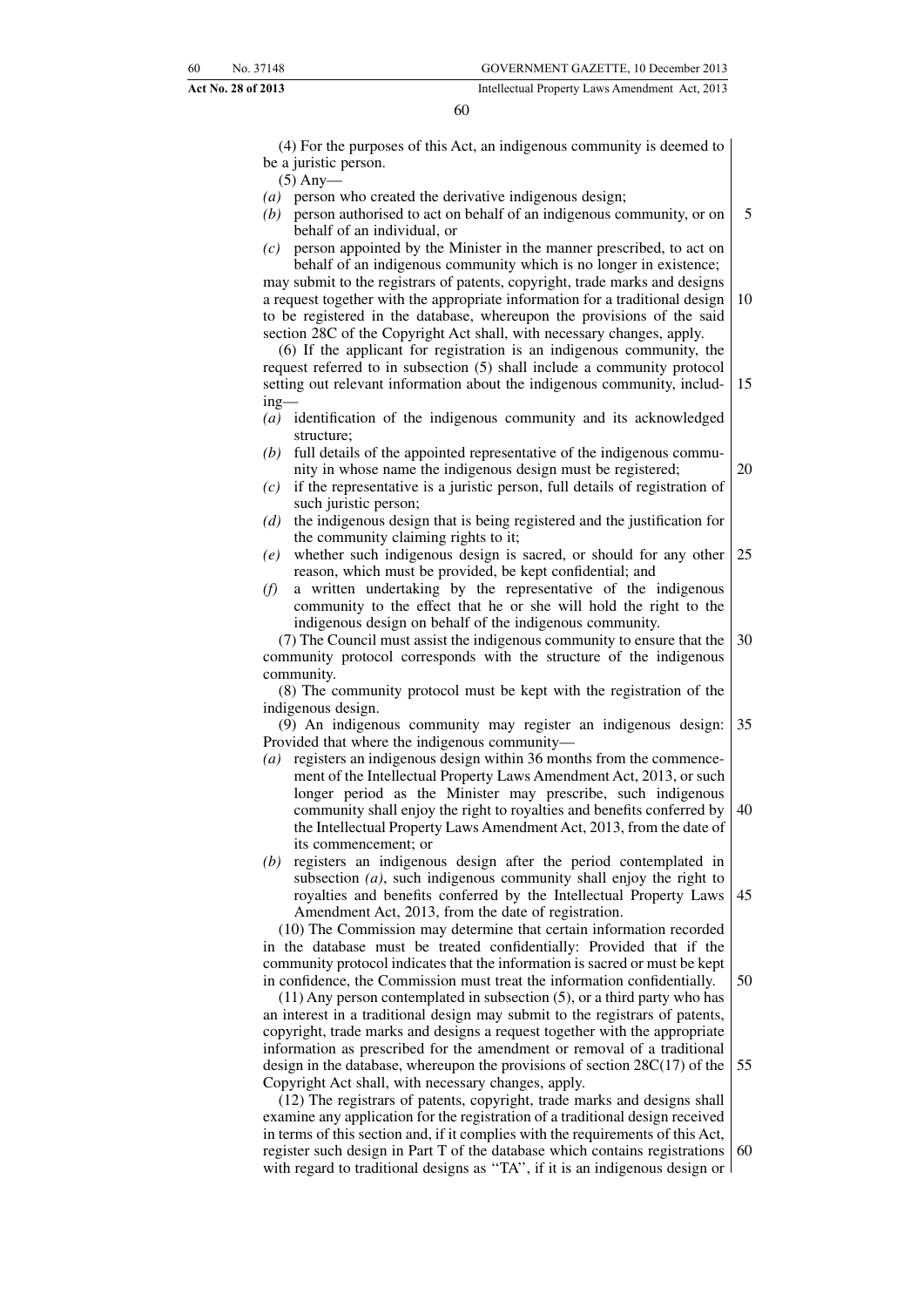derivative indigenous design of an aesthetic nature and as ''TF'' if it is an indigenous design or derivative indigenous design of a functional nature. (13) An indigenous design may be registered only in Part T of the

database. (14) Save for as otherwise provided in this section, sections 14, 15, 16, 17, 18, 19 and 31 shall apply, with necessary changes, in relation to the registration of a traditional design. 5

(15) If in the case of a traditional design the registrars of patents, copyright, trade marks and designs is in doubt as to whether or not the application complies with the requirements of the Act, the registrars of patents, copyright, trade marks and designs shall refer the application to the Council for advice. 10

(16) The Council shall consider such application and advise the registrars of patents, copyright, trade marks and designs within three months of the referral whether or not, in its opinion, the design can be registered.

(17) Upon receipt of the advice of the Council, the registrars of patents, copyright, trade marks and designs shall either—

*(a)* register the design if it is found to comply with the requirements of the Act; or

20

15

*(b)* refuse the application. (18) In the case of any traditional design being registered as contemplated in subsection  $(12)$  or  $(17)(a)$ , the registrars of patents, copyright, trade marks and designs shall notify the Council.

# **Effect of registration of traditional design**

# **53D.** The provisions of section 20 shall, with necessary changes, apply. 25

# **Period of protection**

**53E.** (1) The duration of the registration of—

| (a) |     | a traditional design registered in terms of section $53B(2)(a)$ or      |  |
|-----|-----|-------------------------------------------------------------------------|--|
|     |     | $53B(2)(b)$ shall be in respect of-                                     |  |
|     |     | an aesthetic derivative indigenous design, 15 years from the $\vert$ 30 |  |
|     |     | date of registration or from the release date, whichever date is        |  |
|     |     | earlier, and                                                            |  |
|     | (i) | a functional derivative indigenous design, 10 years from the            |  |
|     |     | date of registration or from the release date, whichever date is        |  |

date of registration or from the release date, whichever earlier,

subject to the payment of the prescribed renewal fee; and

*(b)* an indigenous design as set out in section 53B(5) shall be in perpetuity. (2) Any application in terms of section 31 relating to the revocation of a traditional design shall also be served on the Council in the prescribed manner.

(3) If the Council is served with an application for the revocation of a traditional design as contemplated in subsection (2), the Council shall notify the registrars of patents, copyright, trade marks and designs within the prescribed period whether it intends to contest the revocation.

# **Infringement, exceptions, royalties and benefits**

**53F.** (1) Notwithstanding section 35(9) and (10), the proprietor of a traditional design shall not be entitled to interfere with or restrain a person who commenced making, importing, using or disposing of any articles included in the class in which the traditional design is registered and embodying—

*(a)* the traditional design; or

*(b)* a design not substantially different from the traditional design, prior to the commencement of the Intellectual Property Laws Amendment Act, 2013: Provided that if any commercial benefit is derived from any such

45

50

35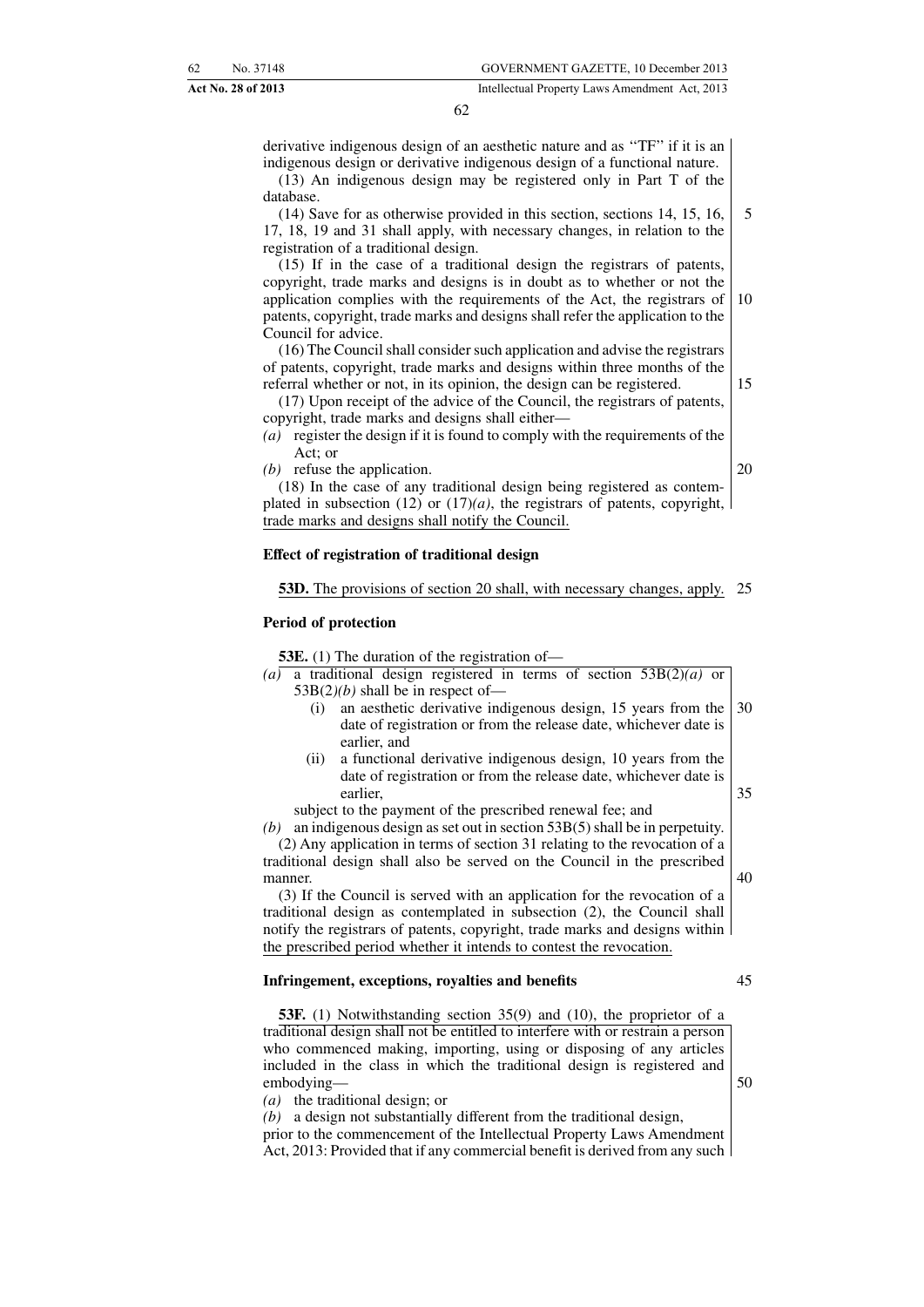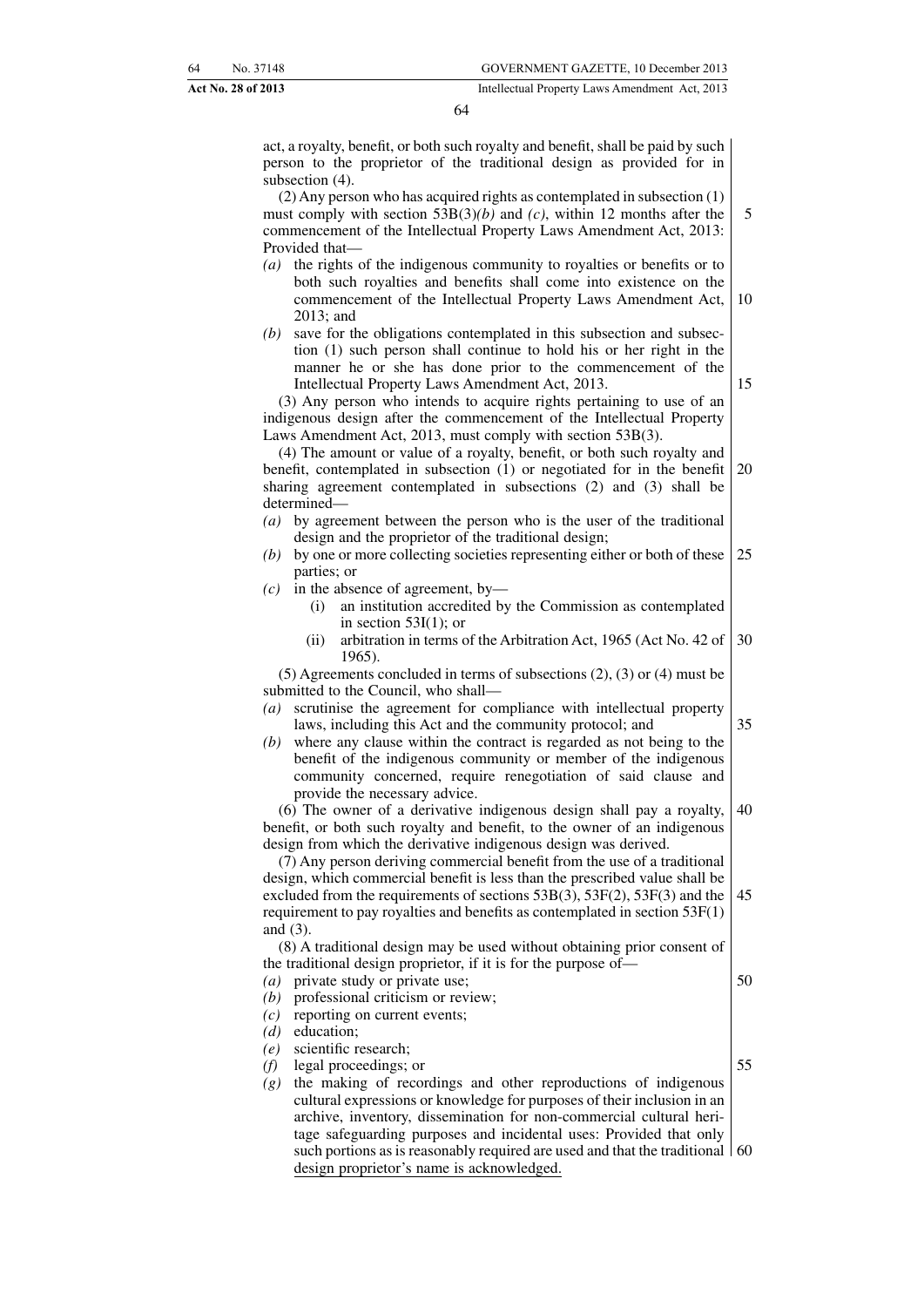66

# **National Trust and Fund**

**53G.** (1) The National Trust and the Fund shall constitute and function as the National Trust and Fund in respect of traditional designs for purposes of this Act, and the provisions of section 28I of the Copyright Act shall, with necessary changes, apply.

(2) All monies payable in respect of the use of traditional designs registered under this Act and owned by the National Trust shall be paid into the Fund contemplated in subsection (1) and shall be applied for the benefit of indigenous communities in the manner prescribed in section 28I of the Copyright Act.

10

5

# **Assignment and licences**

**53H.** (1) Save for—

| assignment of a right in an indigenous design to a collecting society; or<br>$\left( a\right)$ |    |
|------------------------------------------------------------------------------------------------|----|
| transfer to a duly appointed representative of the community,<br>(b)                           |    |
| the right in an indigenous design shall not be transmissible by assignment,                    | 15 |
| testamentary disposition or operation of law, but the doing of any act under                   |    |
| section 20 may be authorised.                                                                  |    |
| $(2)$ Should the proprietary rights referred to in subsection $(1)$ , vest in a                |    |
| representative of an indigenous community, the indigenous community                            |    |
| $may$ —                                                                                        | 20 |
| (a) upon the death or liquidation of the said representative, as the case                      |    |
| may be; or                                                                                     |    |
| $(b)$ prior to the death or liquidation of the said representative,                            |    |
| by agreement as set out in the community protocol, transfer such                               |    |
| proprietory rights to a natural or juristic person, as the indigenous                          | 25 |
| community may decide.                                                                          |    |
| (3) Should the proprietary rights referred to in subsection (1) vest in a                      |    |
|                                                                                                |    |

representative of an indigenous community, such proprietary rights shall automatically upon the death of the last living member of such indigenous community transfer to the National Trust. 30

# **Disputes**

**53I.** (1) The Commission must accredit certain institutions which have the necessary capacity, to adjudicate any dispute arising from the application of the Intellectual Property Laws Amendment Act, 2013.

(2) Any dispute arising from the application of the Intellectual Property Laws Amendment Act, 2013, must first be instituted in an institution accredited as contemplated in subsection (1). 35

| (3) No person appearing in proceedings before an institution contem-            |    |
|---------------------------------------------------------------------------------|----|
| plated in subsection $(1)$ shall have the right to legal representation unless— |    |
| ( <i>a</i> ) the adjudicator and all other parties consent; or                  | 40 |
| (b) the adjudicator, after considering—                                         |    |

- (i) the nature of the questions of law raised by the dispute;
- (ii) the relative complexity and importance of the dispute; and
- (iii) the comparative ability of the parties to represent themselves in the adjudication,

concludes that it would be unreasonable to expect a party to deal with the adjudication without legal representation.

(4) Any adjudication must take into account existing customary dispute resolution mechanisms.

(5) The decision of the institution referred to in subsection (1) may be served, executed and enforced as if it was an order of the High Court. 50

(6) Any party to proceedings before an institution referred to in subsection (1) may appeal to a court of law against any decision of such

- 
- 
- 45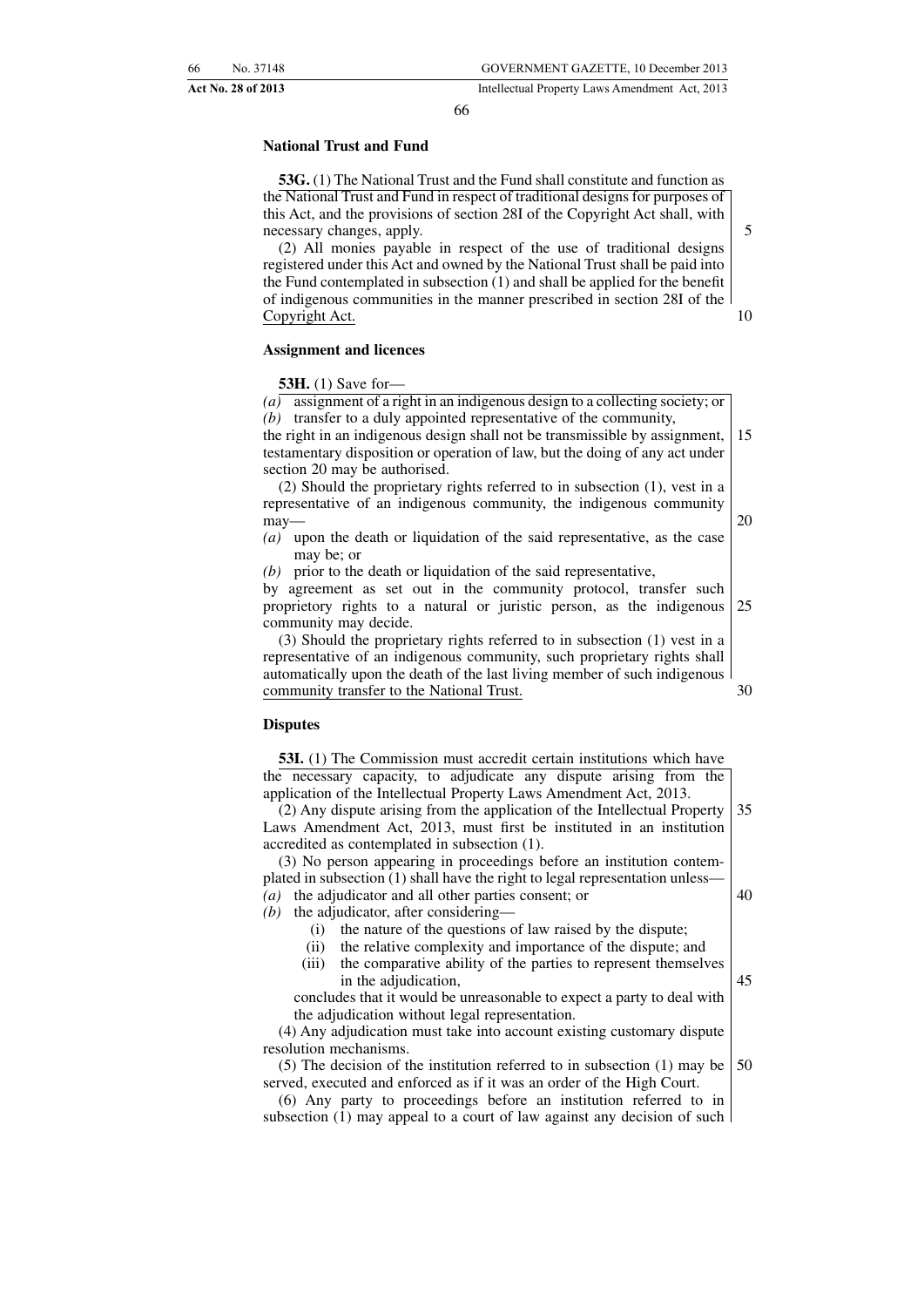68

institution, and the appeal must be noted and dealt with in the manner prescribed by law for appeals against a civil order or decision of a single judge.

(7) The Minister shall prescribe the fees, processes and formalities relating to the institution and adjudication of a dispute.

5

20

30

# **Council**

**53J.** The Council shall advise on matters relating to traditional designs under this Act.

# **Compliance with international agreements**

**53K.** (1) The Minister may by notice in the *Gazette* provide that any 10 provision of this Act specified in such notice shall in the case of any country so specified apply so that—

- *(a)* a community recognised in the specified country as an indigenous community shall be deemed to be an indigenous community as defined in this Act; and 15
- *(b)* a traditional design recognised in the specified country as a traditional design shall be deemed to be a traditional design as defined in this Act.

(2) The Minister may in the notice in subsection (1) make the provisions of this Act applicable to the following in respect of a country specified in the notice:

- *(a)* Its citizens or subjects;
- *(b)* persons who at material times are domiciled or resident in the specified country and who are members of an indigenous community in that country; and
- *(c)* juristic persons incorporated under the laws of the specified country and representing indigenous communities of that country. (3) The notice in subsection (1) may— 25
- *(a)* include exceptions or modifications to the application of the Act in respect of a specified country;
- *(b)* provide for general application of the Act; or
- *(c)* limit application of the Act to such types of traditional designs as may be specified.

(4) No notice shall be issued under this section in respect of any country which is not a party to an international agreement relating to designs to which the Republic is also a party, unless the Minister is satisfied that, in respect of the class of designs to which the notice relates, provision has been or will be made under the laws of that country whereby adequate protection will be given to owners of traditional designs under this Act.''. 35

# **Amendment of section 54 of Act 195 of 1993**

**13.** Section 54 of the Designs Act, 1993 (Act No. 195 of 1993), is hereby amended— 40 *(a)* by the substitution for paragraph *(a)* of the following paragraph:

- ''*(a)* with the concurrence of the Minister of **[State Expenditure]** Finance, prescribing the matters in respect of which fees shall be payable, and the tariff of such fees;''; and
- *(b)* by the addition after paragraph *(f)* of the following paragraphs: ''*(f*A*)* providing for the fees, processes and formalities related to the submission and adjudication of a dispute set out in section 53I; 45
	- *(f*B*)* in consultation with the Minister of Finance, providing for the establishment, composition, funding and functions of collecting societies contemplated in section 53F, and any other matter that it may be necessary or expedient to regulate for the proper functioning of such societies; 50